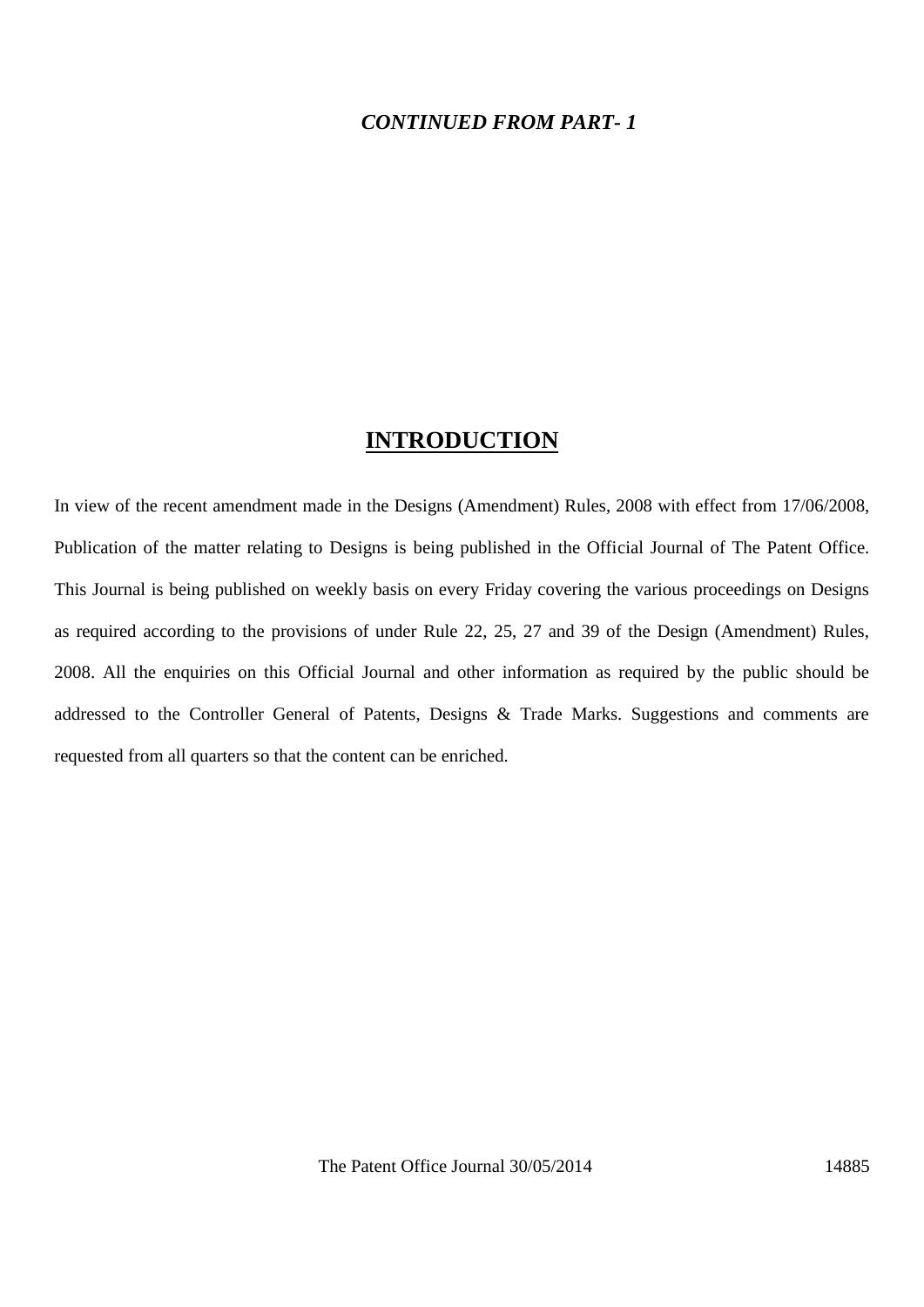# **COPYRIGHT PUBLICATION**

| <b>SL NO</b>     | <b>REGISTERED DESIGN NUMBERS</b> | <b>RENEWED ON</b> |
|------------------|----------------------------------|-------------------|
| 1.               | 190552                           | 15.05.2014        |
| $\overline{2}$ . | 193614                           | 15.05.2014        |
| 3.               | 194305                           | 15.05.2014        |
| 4.               | 194474                           | 30.04.2014        |
| 5.               | 195395                           | 19.05.2014        |
| 6.               | 195598                           | 19.05.2014        |
| 7.               | 195599                           | 19.05.2014        |
| 8.               | 196334                           | 15.05.2014        |
| 9.               | 196335                           | 19.05.2014        |
| 10.              | 196336                           | 19.05.2014        |
| 11.              | 196339                           | 19.05.2014        |
| 12.              | 197617                           | 30.04.2014        |
| 13.              | 197618                           | 30.04.2014        |
| 14.              | 197333                           | 30.04.2014        |
| 15.              | 197334                           | 30.04.2014        |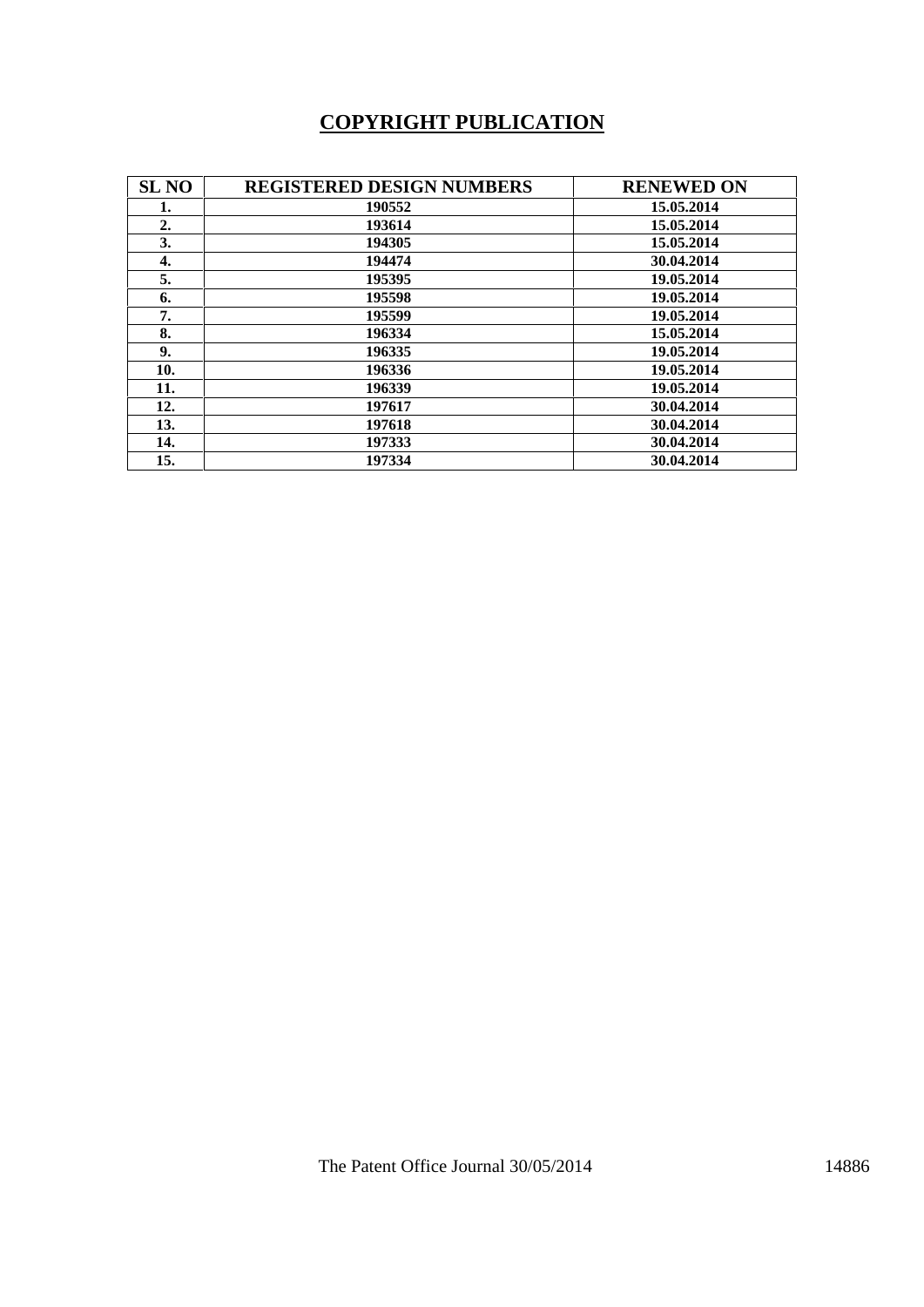## **RESTORATION OF LAPSED DESIGNS UNDER SECTION 12 (2) OF THE DESIGNS ACT, 2000**

 An application made under Section 12 (2) of the Designs act, 2000 on **30.01.2014**, for Restoration of **Design No.194305 dated 19.01.2004** in the name of **SYMPHONY LIMITED (A COMPANY REGISTERED UNDER THE COMPANIES ACT, 1956), "SAUMYA", BAKERI CIRCLE, NAVRANGPURA, AHMEDABAD-380014, GUJARAT, INDIA** has been allowed.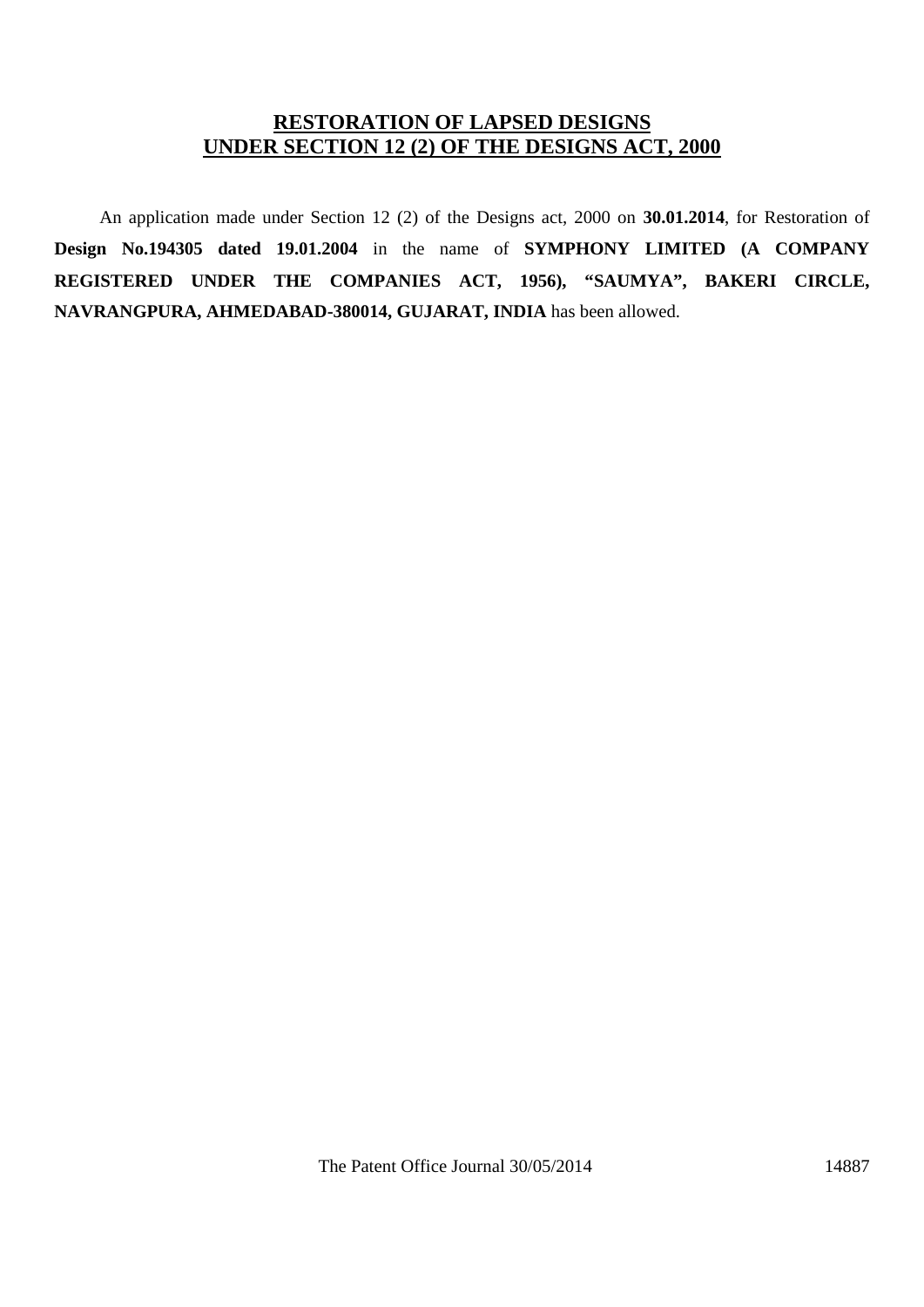## **REGISTRATION OF DESIGNS**

**The following designs have been registered. They are now open for public inspection. In the following each entry the Date of Registration is shown. The Priority Number, Priority Date and Priority Country are also shown**

| <b>DESIGN NUMBER</b>                                                                                                                                                                                                                            |  | 256762                                                       |                |  |  |
|-------------------------------------------------------------------------------------------------------------------------------------------------------------------------------------------------------------------------------------------------|--|--------------------------------------------------------------|----------------|--|--|
| <b>CLASS</b>                                                                                                                                                                                                                                    |  | 24-04                                                        |                |  |  |
| 1) KIND CONSUMER LIMITED., OF<br>79 CLERKENWELL ROAD, LONDON, EC1R 5AR, UNITED KINGDOM;<br>NATIONALITY: UNITED KINGDOM                                                                                                                          |  |                                                              |                |  |  |
| <b>DATE OF REGISTRATION</b>                                                                                                                                                                                                                     |  |                                                              | 25/09/2013     |  |  |
| <b>TITLE</b>                                                                                                                                                                                                                                    |  |                                                              | <b>INHALER</b> |  |  |
| <b>PRIORITY</b>                                                                                                                                                                                                                                 |  |                                                              |                |  |  |
| PRIORITY NUMBER                                                                                                                                                                                                                                 |  | <b>DATE</b>                                                  | <b>COUNTRY</b> |  |  |
| 001366249-0001                                                                                                                                                                                                                                  |  | 26/03/2013                                                   | <b>OHIM</b>    |  |  |
|                                                                                                                                                                                                                                                 |  |                                                              |                |  |  |
| <b>DESIGN NUMBER</b>                                                                                                                                                                                                                            |  |                                                              | 256170         |  |  |
| <b>CLASS</b>                                                                                                                                                                                                                                    |  | 13-01                                                        |                |  |  |
| 1) SIEMENS AKTIENGESELLSCHAFT, OF<br>WITTELSBACHERPLATZ 2, 80333 MUNCHEN, GERMANY, A GERMAN<br><b>COMPANY</b>                                                                                                                                   |  |                                                              |                |  |  |
| <b>DATE OF REGISTRATION</b>                                                                                                                                                                                                                     |  | 02/09/2013                                                   |                |  |  |
| <b>TITLE</b>                                                                                                                                                                                                                                    |  | <b>ELECTROMOTORS</b>                                         |                |  |  |
| <b>PRIORITY</b>                                                                                                                                                                                                                                 |  |                                                              |                |  |  |
| PRIORITY NUMBER                                                                                                                                                                                                                                 |  | <b>DATE</b><br><b>COUNTRY</b>                                |                |  |  |
| EU 001363949                                                                                                                                                                                                                                    |  | 12/03/2013                                                   | <b>OHIM</b>    |  |  |
| <b>DESIGN NUMBER</b>                                                                                                                                                                                                                            |  | 256391                                                       |                |  |  |
| <b>CLASS</b>                                                                                                                                                                                                                                    |  | $12-16$                                                      |                |  |  |
| 1) HERO MOTOCORP LIMITED, A COMPANY INCORPORATED<br>UNDER THE INDIAN COMPANIES ACT, HAVING ITS OFFICE AT<br>34, COMMUNITY CENTRE, BASANT LOK, VASANT VIHAR,<br><b>NEW DELHI-110057</b><br><b>DATE OF</b><br><b>REGISTRATION</b><br><b>TITLE</b> |  | 12/09/2013<br>TAIL LIGHT FOR A TWO WHEELED<br><b>VEHICLE</b> |                |  |  |
| <b>PRIORITY NA</b>                                                                                                                                                                                                                              |  |                                                              |                |  |  |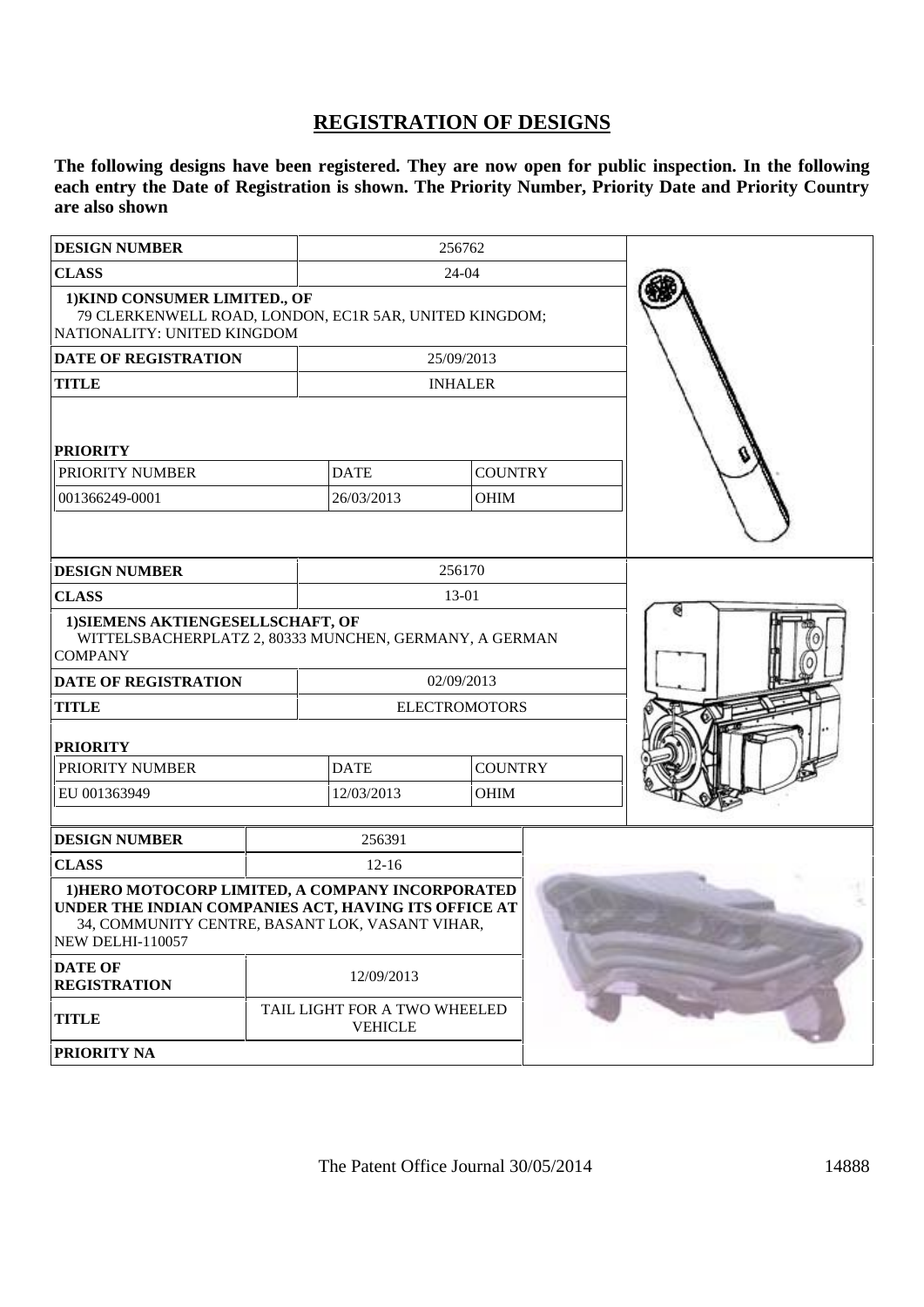| <b>DESIGN NUMBER</b>                                                       | 257471                                                                                                                        |  |
|----------------------------------------------------------------------------|-------------------------------------------------------------------------------------------------------------------------------|--|
| <b>CLASS</b>                                                               |                                                                                                                               |  |
| 1) MYSTICAL TECHNOPLAST PVT. LTD. OF<br>MAHARASHTRA, INDIA, INDIAN COMPANY | PLOT NO- A.2, ROAD NO-2, WAGLE-IND ESTATE, THANE (WEST),                                                                      |  |
| <b>DATE OF REGISTRATION</b>                                                | 14/10/2013                                                                                                                    |  |
| <b>TITLE</b>                                                               | <b>BOTTLE</b>                                                                                                                 |  |
| <b>PRIORITY NA</b>                                                         |                                                                                                                               |  |
| <b>DESIGN NUMBER</b>                                                       | 258019                                                                                                                        |  |
| <b>CLASS</b>                                                               | 09-01                                                                                                                         |  |
| <b>ADDRESS IS</b><br>400079, MAHARASHTRA, AN INDIAN COMPANY                | 1)GODREJ CONSUMER PRODUCTS LIMITED, AN INDIAN COMPANY WHOSE<br>PIROJSHANAGAR, EASTERN EXPRESS HIGHWAY, VIKHROLI EAST, MUMBAI- |  |
| <b>DATE OF REGISTRATION</b>                                                | 07/11/2013                                                                                                                    |  |
| <b>TITLE</b>                                                               | <b>BOTTLE</b>                                                                                                                 |  |
| <b>PRIORITY NA</b>                                                         |                                                                                                                               |  |
| <b>DESIGN NUMBER</b>                                                       | 255672                                                                                                                        |  |
| <b>CLASS</b>                                                               | 31-01                                                                                                                         |  |
| HAVING ITS PRINCIPAL PLACE OF BUSINESS AT,<br><b>GUJARAT, INDIA</b>        | 1) MR. ALPESH KANTILAL PATEL, AN INDIAN NATIONAL,<br>VAASTU, TF-302, 2/3 JYOTI NAGAR CORNER, RAJKOT-360005,                   |  |
| DATE OF REGISTRATION                                                       | 06/08/2013                                                                                                                    |  |
| <b>TITLE</b>                                                               | BLACK MOUNT FOR WATER PURIFIER                                                                                                |  |
| <b>PRIORITY NA</b>                                                         |                                                                                                                               |  |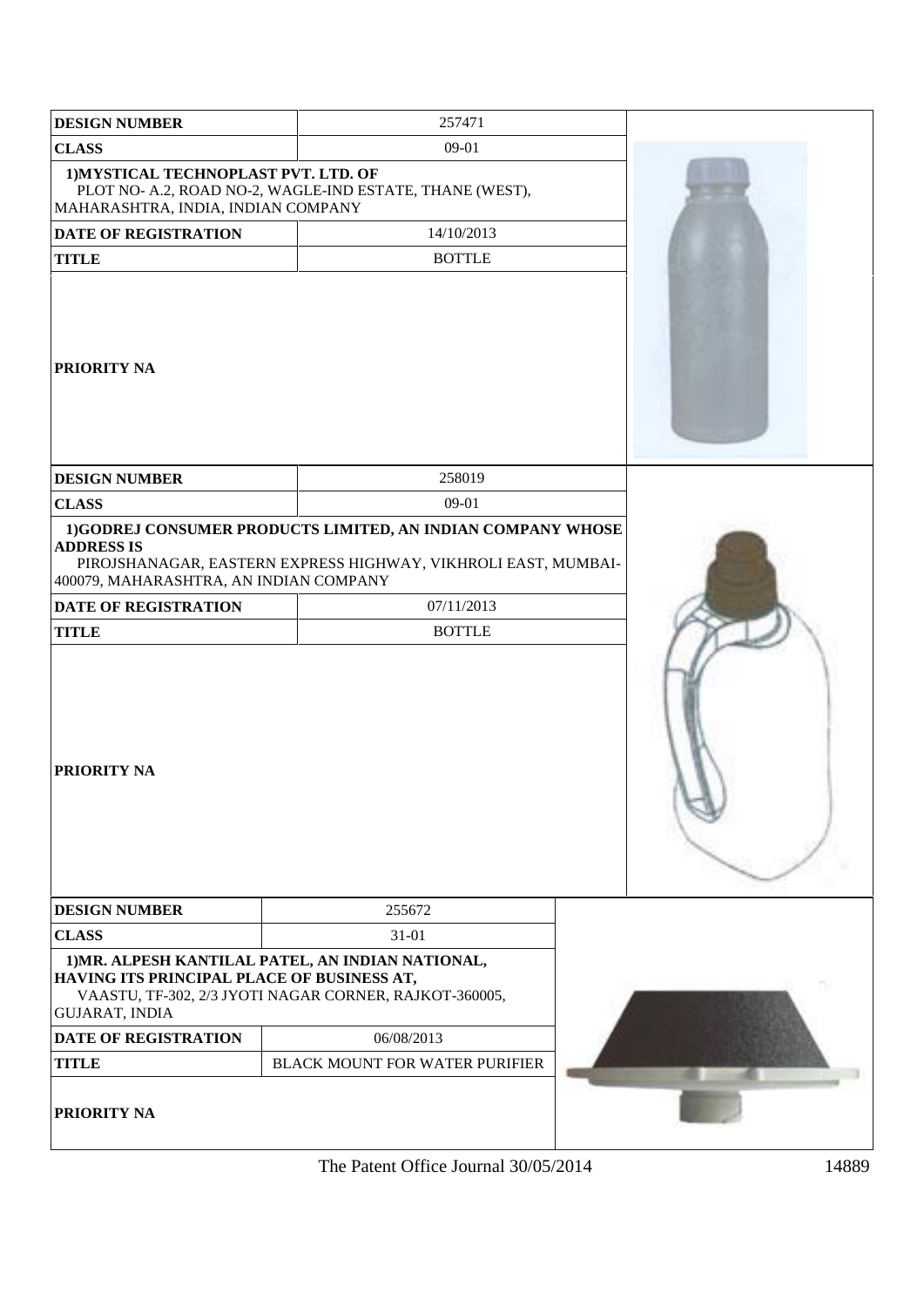| <b>DESIGN NUMBER</b>                                                                     | 256879                                                                                                                                                                                                                                                                                                                      |                   |
|------------------------------------------------------------------------------------------|-----------------------------------------------------------------------------------------------------------------------------------------------------------------------------------------------------------------------------------------------------------------------------------------------------------------------------|-------------------|
| <b>CLASS</b>                                                                             | 11-01                                                                                                                                                                                                                                                                                                                       |                   |
| JEWELLERY, HAVING HER ADDRESS AT<br>MUMBAI-400 050, MAHARASHTRA, INDIA (INDIAN NATIONAL) | 1) INDERJIT KAUR ARORA, PROPRIETRESS, M/S. NIKKI ARORA FINE<br>B-507, MANJU MAHAL, PALI HILL, NARGIS DUTT ROAD, BANDRA (WEST),                                                                                                                                                                                              |                   |
| <b>DATE OF REGISTRATION</b>                                                              | 27/09/2013                                                                                                                                                                                                                                                                                                                  |                   |
| <b>TITLE</b>                                                                             | <b>JEWELLERY</b>                                                                                                                                                                                                                                                                                                            |                   |
| PRIORITY NA                                                                              |                                                                                                                                                                                                                                                                                                                             |                   |
| <b>DESIGN NUMBER</b>                                                                     | 257574                                                                                                                                                                                                                                                                                                                      |                   |
| <b>CLASS</b>                                                                             | $09-03$                                                                                                                                                                                                                                                                                                                     |                   |
| <b>ADDRESS AT</b><br>132001, HARYANA, INDIA                                              | DULY INCORPORATED UNDER THE COMPANIES ACT, 1956 HAVING<br>DIRECTORS 1) GAURAV VERMA 2) RAMESH CHANDER VERMA 3) NIHARIKA<br>VERMA 4) SUSHMA VERMA 5) MIHIR BANERJEE 6) GAGAN BANERJEE AND<br>7) GAURAV ARORA, ALL OF INDIAN NATIONALITY HAVING REGISTERED<br>POWERTECH LUBRICANTS LTD., 817, SECTOR-9, URBAN ESTATE, KARNAL- |                   |
| <b>DATE OF REGISTRATION</b>                                                              | 21/10/2013                                                                                                                                                                                                                                                                                                                  |                   |
| <b>TITLE</b><br>PRIORITY NA                                                              | <b>CONTAINER FOR LUBRICANTS</b>                                                                                                                                                                                                                                                                                             | <b>FRONT VIEW</b> |
| <b>DESIGN NUMBER</b>                                                                     | 256387                                                                                                                                                                                                                                                                                                                      |                   |
| <b>CLASS</b>                                                                             | $12 - 16$                                                                                                                                                                                                                                                                                                                   |                   |
| INDIAN COMPANIES ACT, HAVING ITS OFFICE AT                                               | 1) HERO MOTOCORP LIMITED, A COMPANY INCORPORATED UNDER THE<br>34, COMMUNITY CENTRE, BASANT LOK, VASANT VIHAR, NEW DELHI-110057                                                                                                                                                                                              |                   |
| <b>DATE OF REGISTRATION</b>                                                              | 12/09/2013                                                                                                                                                                                                                                                                                                                  |                   |
| <b>TITLE</b>                                                                             | <b>TAIL LIGHT LENS</b>                                                                                                                                                                                                                                                                                                      |                   |
| PRIORITY NA                                                                              |                                                                                                                                                                                                                                                                                                                             |                   |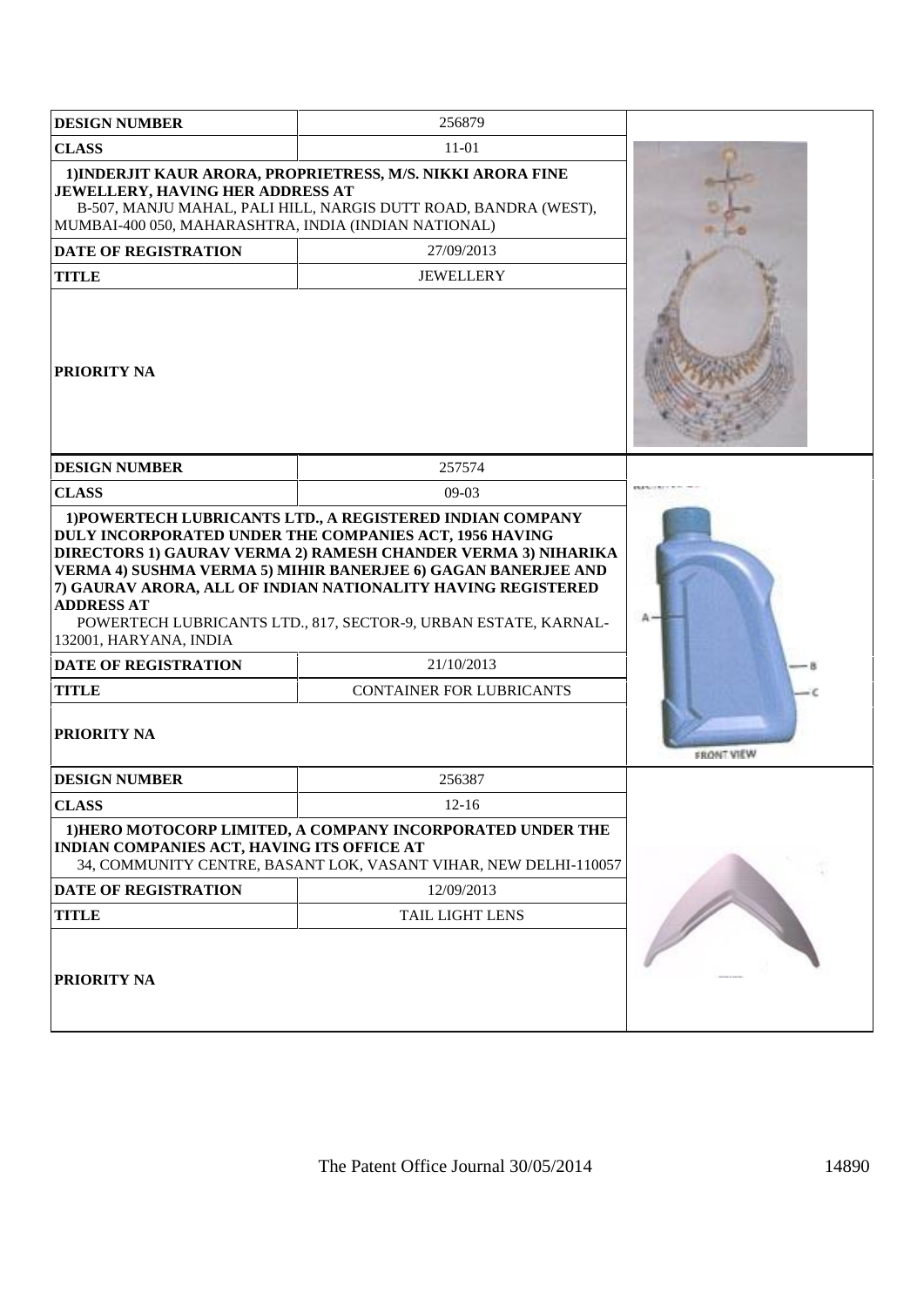| <b>DESIGN NUMBER</b>                                                                                                                                                             |              | 255775                                              |           |  |
|----------------------------------------------------------------------------------------------------------------------------------------------------------------------------------|--------------|-----------------------------------------------------|-----------|--|
| <b>CLASS</b>                                                                                                                                                                     |              | $07-02$                                             |           |  |
| 1) SOUMITRA RAMESH KULKARNI, DIRECTOR, OF SWAMI SAMARTH<br>ELECTRONICS PVT. LTD.,<br>M-63, M.I.D.C., AMBAD, NASHIK-422010                                                        |              |                                                     |           |  |
| <b>DATE OF REGISTRATION</b>                                                                                                                                                      |              | 12/08/2013                                          |           |  |
| <b>TITLE</b>                                                                                                                                                                     | <b>STOVE</b> |                                                     |           |  |
| <b>PRIORITY NA</b>                                                                                                                                                               |              |                                                     |           |  |
| <b>DESIGN NUMBER</b>                                                                                                                                                             |              | 256423                                              |           |  |
| <b>CLASS</b>                                                                                                                                                                     |              | $12 - 16$                                           |           |  |
| 1) HERO MOTOCORP LIMITED, A COMPANY INCORPORATED UNDER THE<br>INDIAN COMPANIES ACT, HAVING ITS OFFICE AT<br>34, COMMUNITY CENTRE, BASANT LOK, VASANT VIHAR, NEW DELHI-110<br>057 |              |                                                     |           |  |
| <b>DATE OF REGISTRATION</b>                                                                                                                                                      |              | 13/09/2013                                          |           |  |
| <b>TITLE</b>                                                                                                                                                                     |              | HEAD LIGHT LENS FOR A TWO WHEELED<br><b>VEHICLE</b> |           |  |
| <b>PRIORITY NA</b>                                                                                                                                                               |              |                                                     |           |  |
| <b>DESIGN NUMBER</b>                                                                                                                                                             |              | 256381                                              |           |  |
| <b>CLASS</b>                                                                                                                                                                     |              | $04 - 02$                                           |           |  |
| 1) COLGATE-PALMOLIVE COMPANY, A DELAWARE CORPORATION,<br>300 PARK AVENUE, NEW YORK, NEW YORK 10022, USA                                                                          |              |                                                     |           |  |
| <b>DATE OF REGISTRATION</b>                                                                                                                                                      |              | 11/09/2013                                          |           |  |
| <b>TITLE</b>                                                                                                                                                                     |              | <b>TOOTHBRUSH</b>                                   |           |  |
| <b>PRIORITY</b>                                                                                                                                                                  |              |                                                     | ĮΤ,<br>÷, |  |
| PRIORITY NUMBER                                                                                                                                                                  | <b>DATE</b>  | <b>COUNTRY</b>                                      | Ŗ         |  |
| 29/451,267                                                                                                                                                                       | 29/03/2013   | U.S.A.                                              |           |  |
|                                                                                                                                                                                  |              |                                                     |           |  |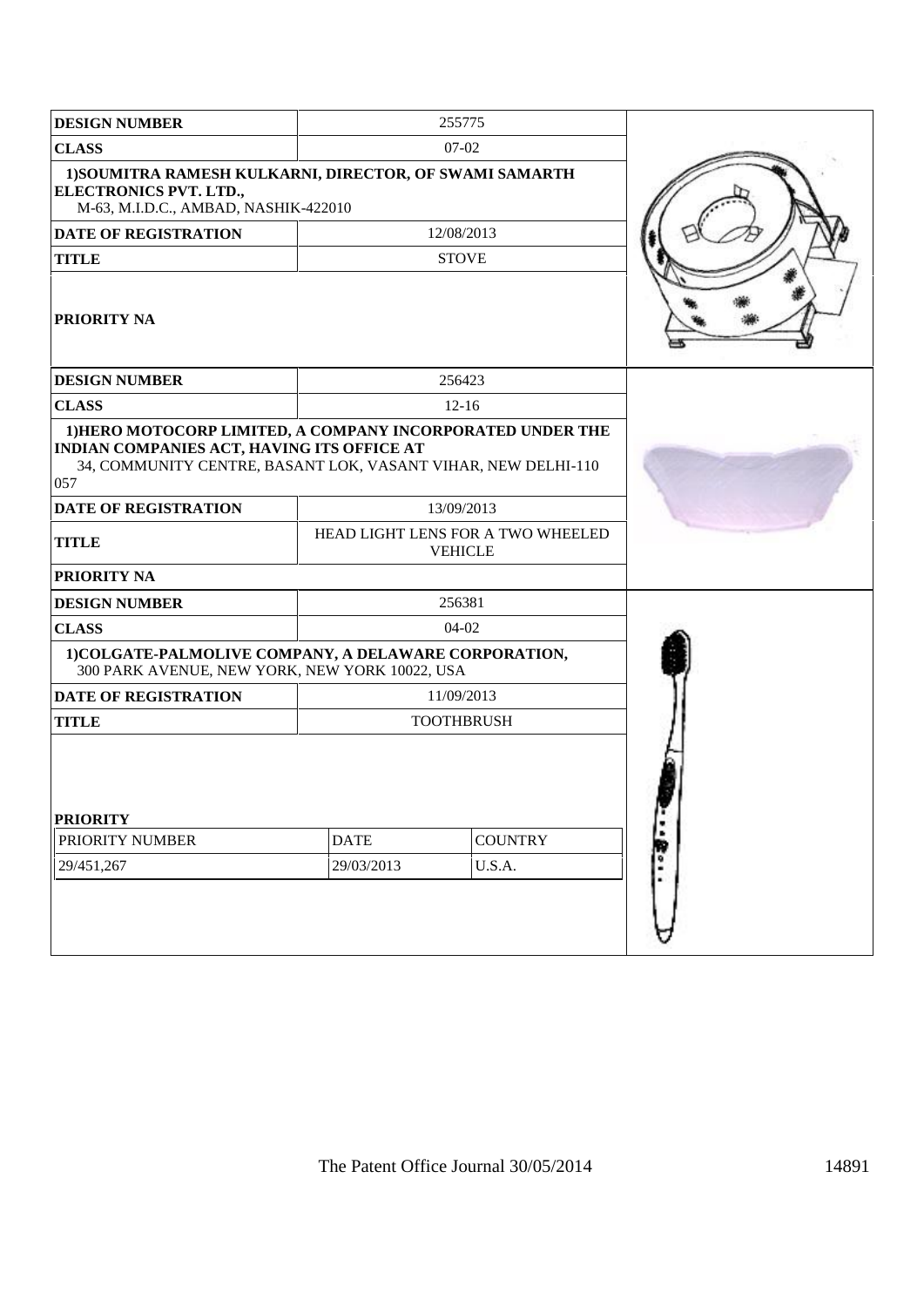| <b>DESIGN NUMBER</b>                                                                                                                     |  | 257180                                                                                                                                                 |  |  |
|------------------------------------------------------------------------------------------------------------------------------------------|--|--------------------------------------------------------------------------------------------------------------------------------------------------------|--|--|
| <b>CLASS</b>                                                                                                                             |  | $08-06$                                                                                                                                                |  |  |
| NATIONAL) SOLE PROPRIETOR OF PAL ENTERPRISE<br><b>BUSINESS AT:</b><br>RAJKOT-GUJARAT- (INDIA)                                            |  | 1) HARSHADBHAI KARSANBHAI AJANI (ADULT & INDIAN<br>(INDIAN PROPRIETORSHIP CONCERN) HAVING PLACE OF<br>6, PARSANA SOCIETY, 50 FEET ROAD, KOTHARIA ROAD, |  |  |
| <b>DATE OF</b><br><b>REGISTRATION</b>                                                                                                    |  | 04/10/2013                                                                                                                                             |  |  |
| <b>TITLE</b>                                                                                                                             |  | <b>HANDLE</b>                                                                                                                                          |  |  |
| <b>PRIORITY NA</b>                                                                                                                       |  |                                                                                                                                                        |  |  |
| <b>DESIGN NUMBER</b>                                                                                                                     |  | 257855                                                                                                                                                 |  |  |
| <b>CLASS</b>                                                                                                                             |  | $07-01$                                                                                                                                                |  |  |
| <b>INDIA, HAVING ITS REGISTERED OFFICE AT</b><br>J.B.NAGAR, ANDHERI(E), MUMBAI-400 059, STATE OF<br>MAHARASHTRA, INDIA, OF ABOVE ADDRESS |  | 1) JOYFUL PLASTICS PRIVATE LIMITED, A COMPANY REGISTERED IN<br>15, A/F, NEW EMPIRE INDUSTRIAL ESTATE, KONDIVITA ROAD,                                  |  |  |
| <b>DATE OF REGISTRATION</b>                                                                                                              |  | 29/10/2013                                                                                                                                             |  |  |
| <b>TITLE</b>                                                                                                                             |  | <b>TRAY</b>                                                                                                                                            |  |  |
| <b>PRIORITY NA</b>                                                                                                                       |  |                                                                                                                                                        |  |  |
| <b>DESIGN NUMBER</b>                                                                                                                     |  | 259085                                                                                                                                                 |  |  |
| <b>CLASS</b>                                                                                                                             |  | $13-01$                                                                                                                                                |  |  |
| 1) CROMPTON GREAVES LIMITED,<br>400030, MAHARASHTRA, INDIA; AN INDIAN COMPANY                                                            |  | CG HOUSE, 6TH FLOOR, DR. ANNIE BESANT ROAD, WORLI, MUMBAI -                                                                                            |  |  |
| <b>DATE OF REGISTRATION</b>                                                                                                              |  | 27/12/2013                                                                                                                                             |  |  |
| <b>TITLE</b>                                                                                                                             |  | <b>MOTOR</b>                                                                                                                                           |  |  |
| <b>PRIORITY NA</b>                                                                                                                       |  |                                                                                                                                                        |  |  |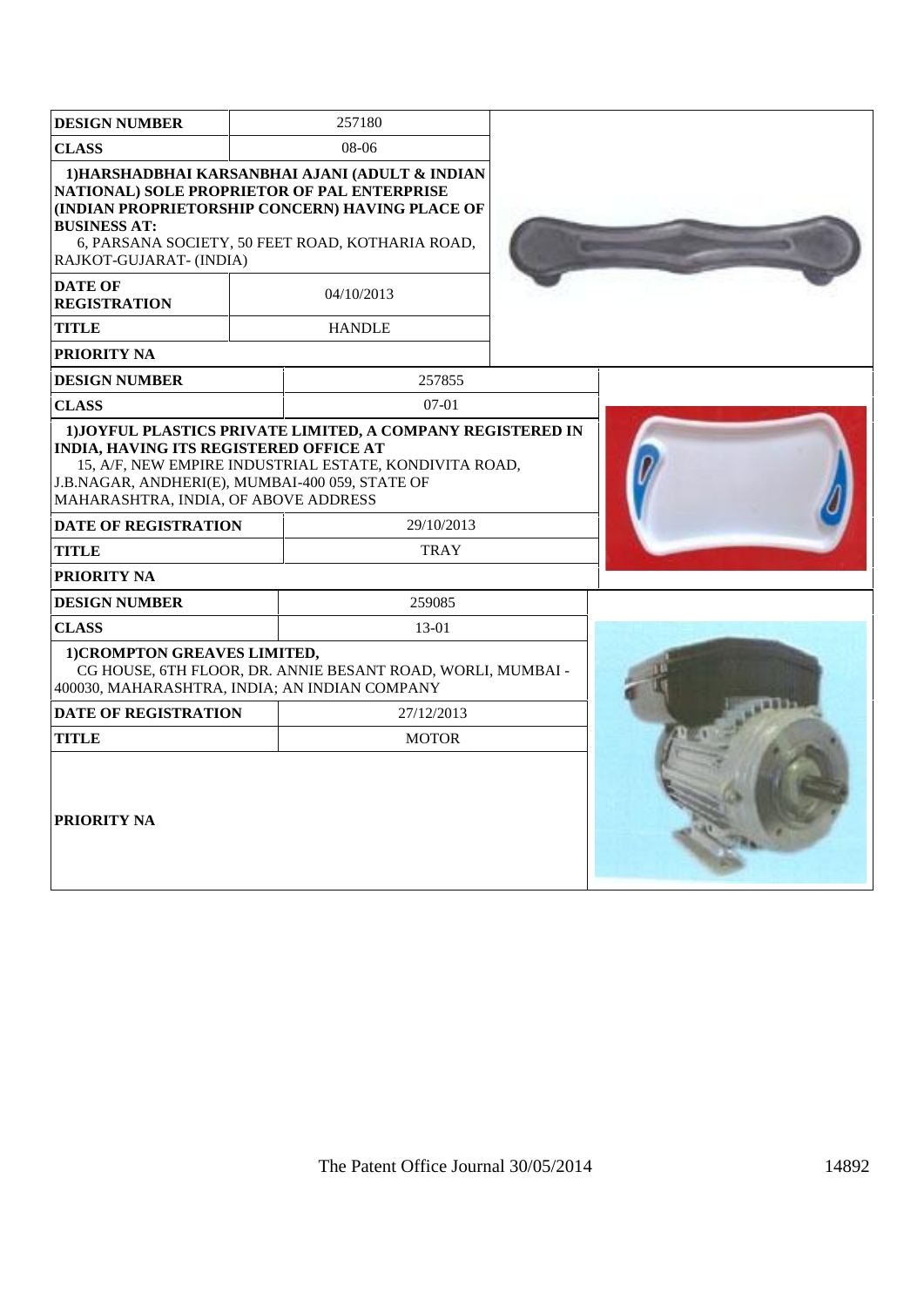| <b>DESIGN NUMBER</b>                                                                                                                                                                                                                   | 256151                    |                               |  |
|----------------------------------------------------------------------------------------------------------------------------------------------------------------------------------------------------------------------------------------|---------------------------|-------------------------------|--|
| <b>CLASS</b>                                                                                                                                                                                                                           |                           |                               |  |
| 1) AJINKYA DEELIP INGAWALE AN INDIAN NATIONAL WHOSE<br><b>ADDRESS IS</b><br>36B/2, AGASTI APARTMENT, TARABAI PARK, KOLHAPUR PIN 416 003<br>MAHARASHTRA, INDIA                                                                          |                           |                               |  |
| <b>DATE OF REGISTRATION</b>                                                                                                                                                                                                            | 30/08/2013                |                               |  |
| <b>TITLE</b>                                                                                                                                                                                                                           | SUGARCANE PLANTING DEVICE |                               |  |
| <b>PRIORITY NA</b>                                                                                                                                                                                                                     |                           |                               |  |
| <b>DESIGN NUMBER</b>                                                                                                                                                                                                                   |                           | 256270                        |  |
| <b>CLASS</b>                                                                                                                                                                                                                           |                           | 09-01                         |  |
| 1) WEIKFIELD FOODS PVT. LTD., A COMPANY INCORPORATED UNDER THE<br><b>INDIAN COMPANIES ACT,</b><br>AT WEIKFIELD ESTATE, GAT NO. 485, LONIKAND, NAGAR ROAD, PUNE-<br>412216, MAHARASHTRA, INDIA                                          |                           |                               |  |
| <b>DATE OF REGISTRATION</b>                                                                                                                                                                                                            |                           | 06/09/2013                    |  |
| <b>TITLE</b>                                                                                                                                                                                                                           |                           | <b>BOTTLE</b>                 |  |
| <b>PRIORITY NA</b>                                                                                                                                                                                                                     |                           |                               |  |
| <b>DESIGN NUMBER</b>                                                                                                                                                                                                                   |                           | 256320                        |  |
| <b>CLASS</b>                                                                                                                                                                                                                           |                           | 14-03                         |  |
| 1) KONINKLIJKE PHILIPS N.V., A COMPANY ORGANIZED AND EXISTING<br>UNDER THE LAWS OF THE KINGDOM OF THE NETHERLANDS, RESIDING AT<br>EINDHOVEN,<br>WHOSE POST-OFFICE ADDRESS IS HIGH TECH CAMPUS 5, 5656 AE<br>EINDHOVEN, THE NETHERLANDS |                           |                               |  |
| <b>DATE OF REGISTRATION</b>                                                                                                                                                                                                            |                           | 09/09/2013                    |  |
| <b>TITLE</b>                                                                                                                                                                                                                           |                           | REMOTE CONTROL UNIT           |  |
| <b>PRIORITY</b><br>PRIORITY NUMBER<br>002209510-0001                                                                                                                                                                                   | <b>DATE</b><br>26/03/2013 | <b>COUNTRY</b><br><b>OHIM</b> |  |
|                                                                                                                                                                                                                                        |                           |                               |  |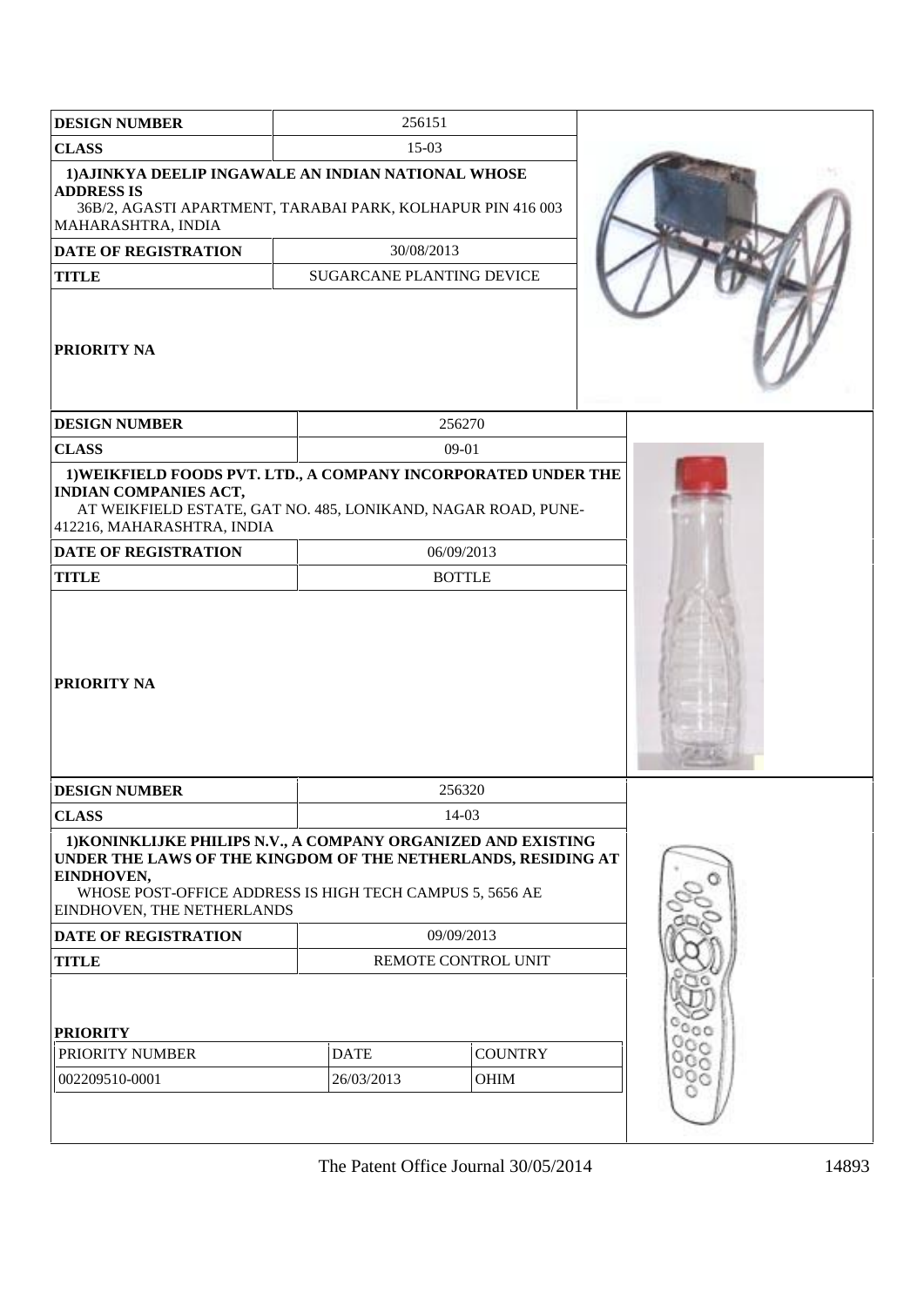| <b>DESIGN NUMBER</b>                                                                                                                                                                                                                                                                                                                         |             | 256378                                                     |                         |  |                           |
|----------------------------------------------------------------------------------------------------------------------------------------------------------------------------------------------------------------------------------------------------------------------------------------------------------------------------------------------|-------------|------------------------------------------------------------|-------------------------|--|---------------------------|
| <b>CLASS</b>                                                                                                                                                                                                                                                                                                                                 |             | 09-01                                                      |                         |  |                           |
| 1) THE ABSOLUT COMPANY AKTIEBOLAG A COMPANY ORGANIZED AND<br>EXISTING UNDER THE LAWS OF SWEDEN, HAVING ITS OFFICE AT<br>117 97 STOCKHOLM, SWEDEN                                                                                                                                                                                             |             |                                                            |                         |  |                           |
| DATE OF REGISTRATION                                                                                                                                                                                                                                                                                                                         |             |                                                            | 11/09/2013              |  |                           |
| <b>TITLE</b>                                                                                                                                                                                                                                                                                                                                 |             |                                                            | <b>BOTTLE</b>           |  |                           |
| <b>PRIORITY</b><br>PRIORITY NUMBER<br>002201996                                                                                                                                                                                                                                                                                              |             | <b>DATE</b><br><b>COUNTRY</b><br>13/03/2013<br><b>OHIM</b> |                         |  |                           |
| <b>DESIGN NUMBER</b>                                                                                                                                                                                                                                                                                                                         |             |                                                            | 258110                  |  |                           |
| <b>CLASS</b>                                                                                                                                                                                                                                                                                                                                 |             |                                                            | $10 - 05$               |  |                           |
| 1) SUBTRONICS (INDIA) PRIVATE LIMITED, A COMPANY REGISTERED IN<br><b>INDIA, HAVING ITS REGISTERED OFFICE AT</b><br>147, KALIANDAS UDYOG BHAVAN, NEAR CENTURY BAZAR, PRABHADEVI,<br>MUMBAI 400025, STATE OF MAHARASHTRA, INDIA, OF ABOVE ADDRESS<br><b>DATE OF REGISTRATION</b><br><b>TITLE</b><br><b>PRIORITY NA</b><br><b>DESIGN NUMBER</b> | 255853      | 12/11/2013                                                 | BREATH ALCOHOL ANALYSER |  |                           |
|                                                                                                                                                                                                                                                                                                                                              |             |                                                            |                         |  |                           |
| <b>CLASS</b><br>1) MAINETTI (UK) LIMITED, A COMPANY INCORPORATED<br><b>IN SCOTLAND OF</b><br>ANNFIELD ESTATE, OXNAM ROAD, JEDBURGH,<br>ROXBURGHSHIRE, SCOTLAND, TD8 6NN, UNITED KINGDOM                                                                                                                                                      |             | $06-08$                                                    |                         |  |                           |
| <b>DATE OF</b><br>16/08/2013<br><b>REGISTRATION</b>                                                                                                                                                                                                                                                                                          |             |                                                            |                         |  |                           |
| <b>TITLE</b>                                                                                                                                                                                                                                                                                                                                 |             | <b>GARMENT HANGER</b>                                      |                         |  |                           |
| <b>PRIORITY</b>                                                                                                                                                                                                                                                                                                                              |             |                                                            |                         |  | <b>EXCHANGE CONSTRUCT</b> |
| PRIORITY NUMBER                                                                                                                                                                                                                                                                                                                              | <b>DATE</b> |                                                            | <b>COUNTRY</b>          |  |                           |
| 4028662                                                                                                                                                                                                                                                                                                                                      | 19/02/2013  |                                                            | U.K.                    |  |                           |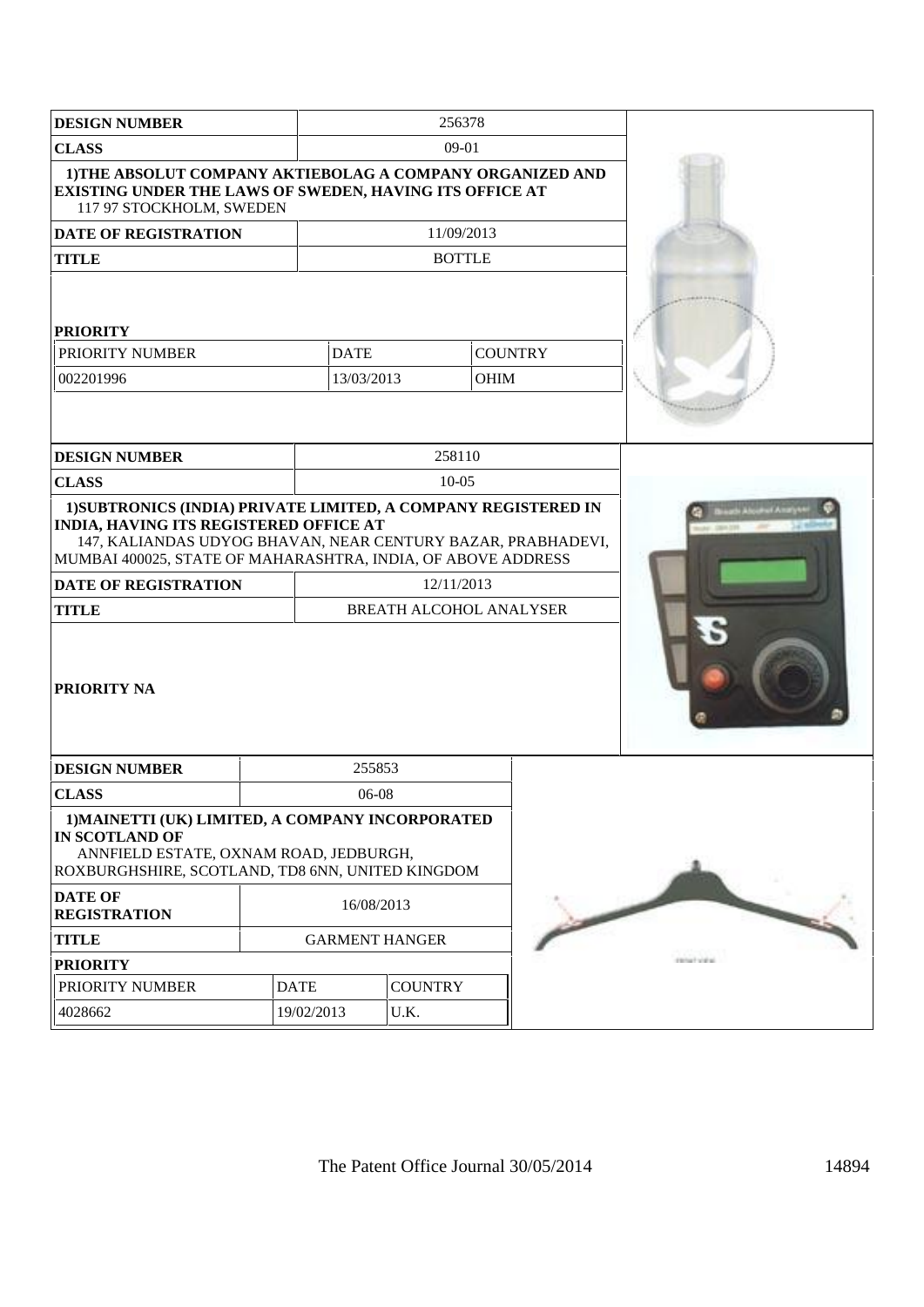| <b>DESIGN NUMBER</b>                                                                                                                         |                           | 259083                     |  |  |  |
|----------------------------------------------------------------------------------------------------------------------------------------------|---------------------------|----------------------------|--|--|--|
| <b>CLASS</b>                                                                                                                                 |                           | $15-02$                    |  |  |  |
| 1) CROMPTON GREAVES LIMITED,<br>CG HOUSE, 6TH FLOOR, DR. ANNIE BESANT ROAD, WORLI, MUMBAI -<br>400030, MAHARASHTRA, INDIA; AN INDIAN COMPANY |                           |                            |  |  |  |
| <b>DATE OF REGISTRATION</b>                                                                                                                  |                           | 27/12/2013                 |  |  |  |
| <b>TITLE</b>                                                                                                                                 |                           | <b>PUMP</b>                |  |  |  |
| <b>PRIORITY NA</b>                                                                                                                           |                           |                            |  |  |  |
| <b>DESIGN NUMBER</b>                                                                                                                         |                           | 257558                     |  |  |  |
| <b>CLASS</b>                                                                                                                                 |                           | $14-03$                    |  |  |  |
| 1) QSC AUDIO PRODUCTS, LLC, A CORPORATION OF<br><b>CALIFORNIA, OF</b><br>1675 MACARTHUR BLVD. COSTA MESA, CALIFORNIA 92626,<br>U.S.A.        |                           |                            |  |  |  |
| <b>DATE OF REGISTRATION</b>                                                                                                                  |                           | 18/10/2013                 |  |  |  |
| <b>TITLE</b>                                                                                                                                 |                           | <b>AMPLIFIER</b>           |  |  |  |
| <b>PRIORITY</b>                                                                                                                              |                           |                            |  |  |  |
| PRIORITY NUMBER                                                                                                                              | <b>DATE</b>               | <b>COUNTRY</b>             |  |  |  |
| 29/452,632                                                                                                                                   | 18/04/2013                | U.S.A.                     |  |  |  |
| <b>DESIGN NUMBER</b>                                                                                                                         |                           | 255861                     |  |  |  |
| <b>CLASS</b>                                                                                                                                 |                           | 15-04                      |  |  |  |
| 1) JOSEPH VÖGELE AG,<br>OF JOSEPH-VÖGELE-STRAßE 1, 67067 LUDWIGSHAFEN/RHEIN,<br><b>GERMANY; NATIONALITY: GERMAN</b>                          |                           |                            |  |  |  |
| <b>DATE OF REGISTRATION</b>                                                                                                                  |                           | 16/08/2013                 |  |  |  |
| <b>TITLE</b>                                                                                                                                 |                           | <b>ROAD PAVING MACHINE</b> |  |  |  |
| <b>PRIORITY</b><br>PRIORITY NUMBER<br>001369649                                                                                              | <b>DATE</b><br>12/04/2013 | <b>COUNTRY</b><br>OHIM     |  |  |  |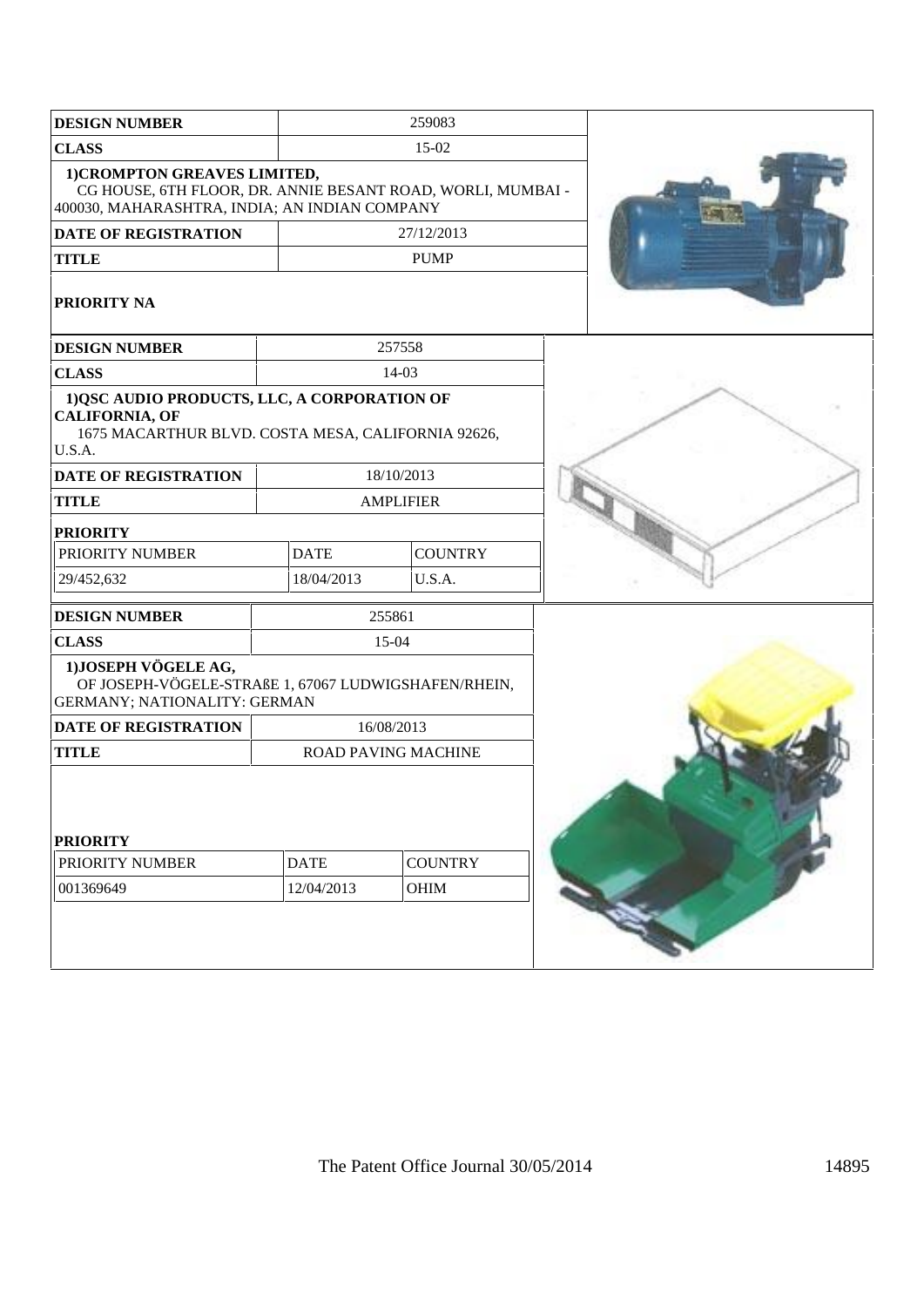| <b>DESIGN NUMBER</b>                                                                                                                                                                                                                   |             | 256235              |  |
|----------------------------------------------------------------------------------------------------------------------------------------------------------------------------------------------------------------------------------------|-------------|---------------------|--|
| <b>CLASS</b>                                                                                                                                                                                                                           |             |                     |  |
| 1) KONINKLIJKE PHILIPS N.V., A COMPANY ORGANIZED AND EXISTING<br>UNDER THE LAWS OF THE KINGDOM OF THE NETHERLANDS, RESIDING AT<br>EINDHOVEN,<br>WHOSE POST-OFFICE ADDRESS IS HIGH TECH CAMPUS 5, 5656 AE<br>EINDHOVEN, THE NETHERLANDS |             |                     |  |
| <b>DATE OF REGISTRATION</b>                                                                                                                                                                                                            |             | 05/09/2013          |  |
| <b>TITLE</b>                                                                                                                                                                                                                           |             | <b>CEILING LAMP</b> |  |
| <b>PRIORITY</b>                                                                                                                                                                                                                        |             |                     |  |
| PRIORITY NUMBER                                                                                                                                                                                                                        | <b>DATE</b> | <b>COUNTRY</b>      |  |
| 002200154-0003                                                                                                                                                                                                                         | 11/03/2013  | OHIM                |  |
| <b>DESIGN NUMBER</b>                                                                                                                                                                                                                   |             | 257302              |  |
| <b>CLASS</b>                                                                                                                                                                                                                           |             | 06-07               |  |
| 1) RAVISSANT PRIVATE LIMITED, AN INDIAN COMPANY, OF<br>50-51, COMMERCIAL COMPLEX, NEW FRIENDS COLONY, NEW DELHI-110065,<br><b>INDIA</b>                                                                                                |             |                     |  |
| <b>DATE OF REGISTRATION</b>                                                                                                                                                                                                            |             | 08/10/2013          |  |
| <b>TITLE</b>                                                                                                                                                                                                                           |             | PHOTO FRAME         |  |
| <b>PRIORITY NA</b>                                                                                                                                                                                                                     |             |                     |  |
| <b>DESIGN NUMBER</b>                                                                                                                                                                                                                   |             | 258065              |  |
| <b>CLASS</b>                                                                                                                                                                                                                           |             | $09-01$             |  |
| 1) ALLIED BLENDERS AND DISTILLERS PVT. LTD., AN INDIAN COMPANY<br>OF,<br>394/C, GROUND FLOOR, LAMINGTON CHAMBERS, LAMINGTON ROAD,<br>MUMBAI 400004, MAHARASHTRA, INDIA                                                                 |             |                     |  |
| <b>DATE OF REGISTRATION</b>                                                                                                                                                                                                            |             | 11/11/2013          |  |
| <b>TITLE</b>                                                                                                                                                                                                                           |             | <b>BOTTLE</b>       |  |
| <b>PRIORITY NA</b>                                                                                                                                                                                                                     |             |                     |  |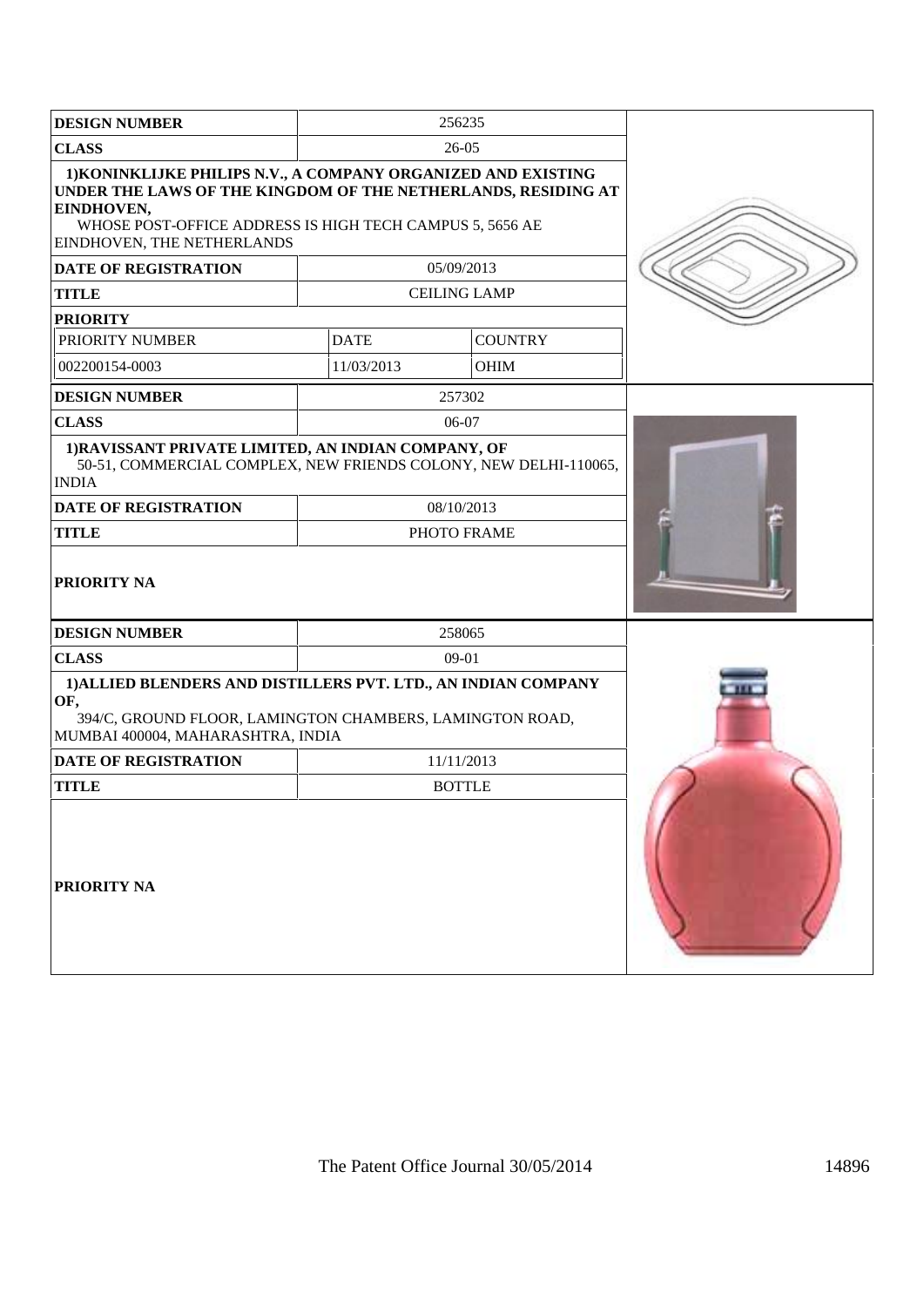| <b>DESIGN NUMBER</b>                                                                                                                                                                                                                                                                                                                                                                                                                   |                           | 257577                          |  |  |  |
|----------------------------------------------------------------------------------------------------------------------------------------------------------------------------------------------------------------------------------------------------------------------------------------------------------------------------------------------------------------------------------------------------------------------------------------|---------------------------|---------------------------------|--|--|--|
| <b>CLASS</b>                                                                                                                                                                                                                                                                                                                                                                                                                           | $09-03$                   |                                 |  |  |  |
| 1) POWERTECH LUBRICANTS LTD., A REGISTERED INDIAN COMPANY<br><b>DULY INCORPORATED UNDER THE COMPANIES ACT, 1956 HAVING</b><br>DIRECTORS 1) GAURAV VERMA 2) RAMESH CHANDER VERMA 3)<br>NIHARIKA VERMA 4) SUSHMA VERMA 5) MIHIR BANERJEE 6) GAGAN<br>BANERJEE AND 7) GAURAV ARORA, ALL OF INDIAN NATIONALITY<br>HAVING REGISTERED ADDRESS AT<br>POWERTECH LUBRICANTS LTD., 817, SECTOR-9, URBAN ESTATE,<br>KARNAL-132001, HARYANA, INDIA |                           |                                 |  |  |  |
| DATE OF REGISTRATION                                                                                                                                                                                                                                                                                                                                                                                                                   |                           | 21/10/2013                      |  |  |  |
| <b>TITLE</b>                                                                                                                                                                                                                                                                                                                                                                                                                           |                           | <b>CONTAINER FOR LUBRICANTS</b> |  |  |  |
| <b>PRIORITY NA</b>                                                                                                                                                                                                                                                                                                                                                                                                                     |                           |                                 |  |  |  |
| <b>DESIGN NUMBER</b>                                                                                                                                                                                                                                                                                                                                                                                                                   |                           | 256271                          |  |  |  |
| <b>CLASS</b>                                                                                                                                                                                                                                                                                                                                                                                                                           |                           | 23-04                           |  |  |  |
| 1) VEGO HOME SCIENCE PRIVATE LIMITED, AN INDIAN COMPANY<br>INCORPORATED UNDER THE COMPANIES ACT OF 1956, HAVING ITS<br><b>REGISTERED ADDRESS AT</b><br>GALA NO. 1, JAYATI APARTMENT, NEW LINK ROAD, OPPOSITE SYMPHONY<br>TOWER, KANDIVALI WEST, MUMBAI-400067, INDIA                                                                                                                                                                   |                           |                                 |  |  |  |
| <b>DATE OF REGISTRATION</b>                                                                                                                                                                                                                                                                                                                                                                                                            |                           | 06/09/2013                      |  |  |  |
| <b>TITLE</b>                                                                                                                                                                                                                                                                                                                                                                                                                           |                           | AIR COOLER                      |  |  |  |
| <b>PRIORITY NA</b>                                                                                                                                                                                                                                                                                                                                                                                                                     |                           |                                 |  |  |  |
| <b>DESIGN NUMBER</b>                                                                                                                                                                                                                                                                                                                                                                                                                   |                           | 256326                          |  |  |  |
| <b>CLASS</b>                                                                                                                                                                                                                                                                                                                                                                                                                           |                           | 09-01                           |  |  |  |
| 1) UNILEVER PLC, A COMPANY REGISTERED IN ENGLAND AND WALES<br><b>UNDER COMPANY NO. 41424 OF</b><br>UNILEVER HOUSE, 100 VICTORIA EMBANKMENT, LONDON, EC4Y 0DY,<br>UNITED KINGDOM                                                                                                                                                                                                                                                        |                           |                                 |  |  |  |
| <b>DATE OF REGISTRATION</b>                                                                                                                                                                                                                                                                                                                                                                                                            |                           | 09/09/2013                      |  |  |  |
| <b>TITLE</b>                                                                                                                                                                                                                                                                                                                                                                                                                           | <b>BOTTLE WITH CAP</b>    |                                 |  |  |  |
| <b>PRIORITY</b><br>PRIORITY NUMBER<br>002199018                                                                                                                                                                                                                                                                                                                                                                                        | <b>DATE</b><br>08/03/2013 | <b>COUNTRY</b><br><b>OHIM</b>   |  |  |  |
|                                                                                                                                                                                                                                                                                                                                                                                                                                        |                           |                                 |  |  |  |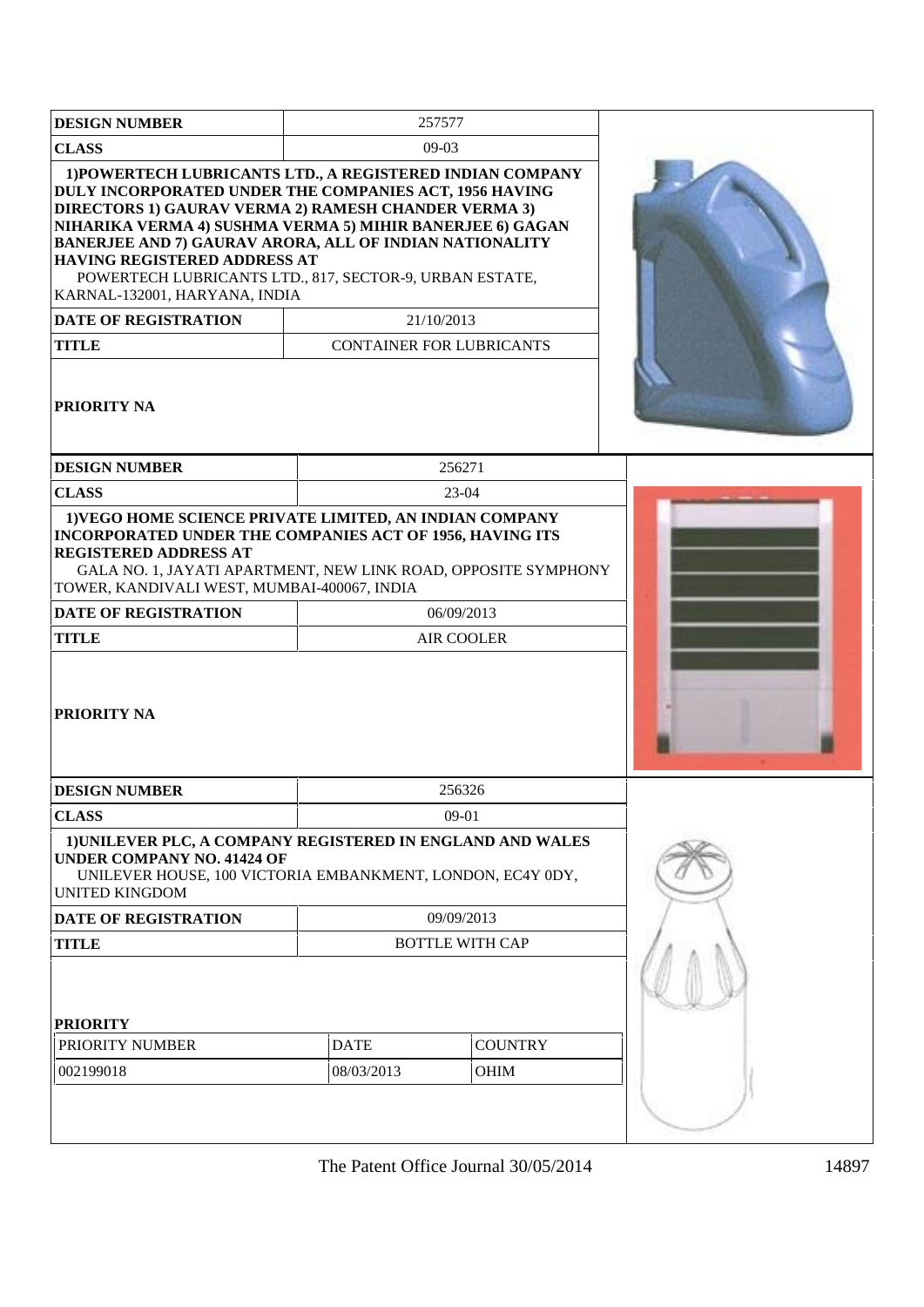| <b>DESIGN NUMBER</b>                                                                                                                                                                                                               |             | 255598                                            |                       |  |  |  |
|------------------------------------------------------------------------------------------------------------------------------------------------------------------------------------------------------------------------------------|-------------|---------------------------------------------------|-----------------------|--|--|--|
| <b>CLASS</b>                                                                                                                                                                                                                       |             | 13-02                                             |                       |  |  |  |
| 1) SU-KAM POWER SYSTEMS LTD.<br>OF PLOT NO. WZ-1401/2, NANGAL RAYA, NEW DELHI-110046, INDIA, AN<br><b>INDIAN COMPANY</b>                                                                                                           |             |                                                   |                       |  |  |  |
| <b>DATE OF REGISTRATION</b>                                                                                                                                                                                                        |             |                                                   | 01/08/2013            |  |  |  |
| <b>TITLE</b>                                                                                                                                                                                                                       |             |                                                   | <b>COMMERCIAL UPS</b> |  |  |  |
| <b>PRIORITY NA</b>                                                                                                                                                                                                                 |             |                                                   |                       |  |  |  |
| <b>DESIGN NUMBER</b>                                                                                                                                                                                                               |             |                                                   | 257559                |  |  |  |
| <b>CLASS</b>                                                                                                                                                                                                                       |             |                                                   | 14-03                 |  |  |  |
| 1) QSC AUDIO PRODUCTS, LLC, A CORPORATION OF<br><b>CALIFORNIA, OF</b><br>1675 MACARTHUR BLVD. COSTA MESA, CALIFORNIA<br>92626, U.S.A.                                                                                              |             |                                                   |                       |  |  |  |
| <b>DATE OF</b><br><b>REGISTRATION</b>                                                                                                                                                                                              |             | 18/10/2013                                        |                       |  |  |  |
| <b>TITLE</b>                                                                                                                                                                                                                       |             | <b>AMPLIFIER</b>                                  |                       |  |  |  |
| <b>PRIORITY</b>                                                                                                                                                                                                                    |             |                                                   |                       |  |  |  |
| PRIORITY NUMBER                                                                                                                                                                                                                    | <b>DATE</b> |                                                   | <b>COUNTRY</b>        |  |  |  |
| 29/452,632                                                                                                                                                                                                                         |             | 18/04/2013                                        | U.S.A.                |  |  |  |
|                                                                                                                                                                                                                                    |             |                                                   |                       |  |  |  |
| <b>DESIGN NUMBER</b>                                                                                                                                                                                                               |             |                                                   | 256589                |  |  |  |
| <b>CLASS</b>                                                                                                                                                                                                                       |             |                                                   | $24-01$               |  |  |  |
| 1) M/S. PREGNA INTERNATIONAL LIMITED, A COMPANY<br><b>INCORPORATED UNDER THE COMPANIES ACT 1956 IN INDIA</b><br>AND HAVING ITS REGISTERED ADDRESS AT<br>13, SURYODAY ESTATE, 136 TARDEO ROAD, MUMBAI-400034,<br>MAHARASHTRA, INDIA |             |                                                   |                       |  |  |  |
| <b>DATE OF REGISTRATION</b>                                                                                                                                                                                                        |             | 19/09/2013                                        |                       |  |  |  |
| TITLE                                                                                                                                                                                                                              |             | SOUNDING APPARATUS FOR<br><b>MEDICAL PURPOSES</b> |                       |  |  |  |
| <b>PRIORITY NA</b>                                                                                                                                                                                                                 |             |                                                   |                       |  |  |  |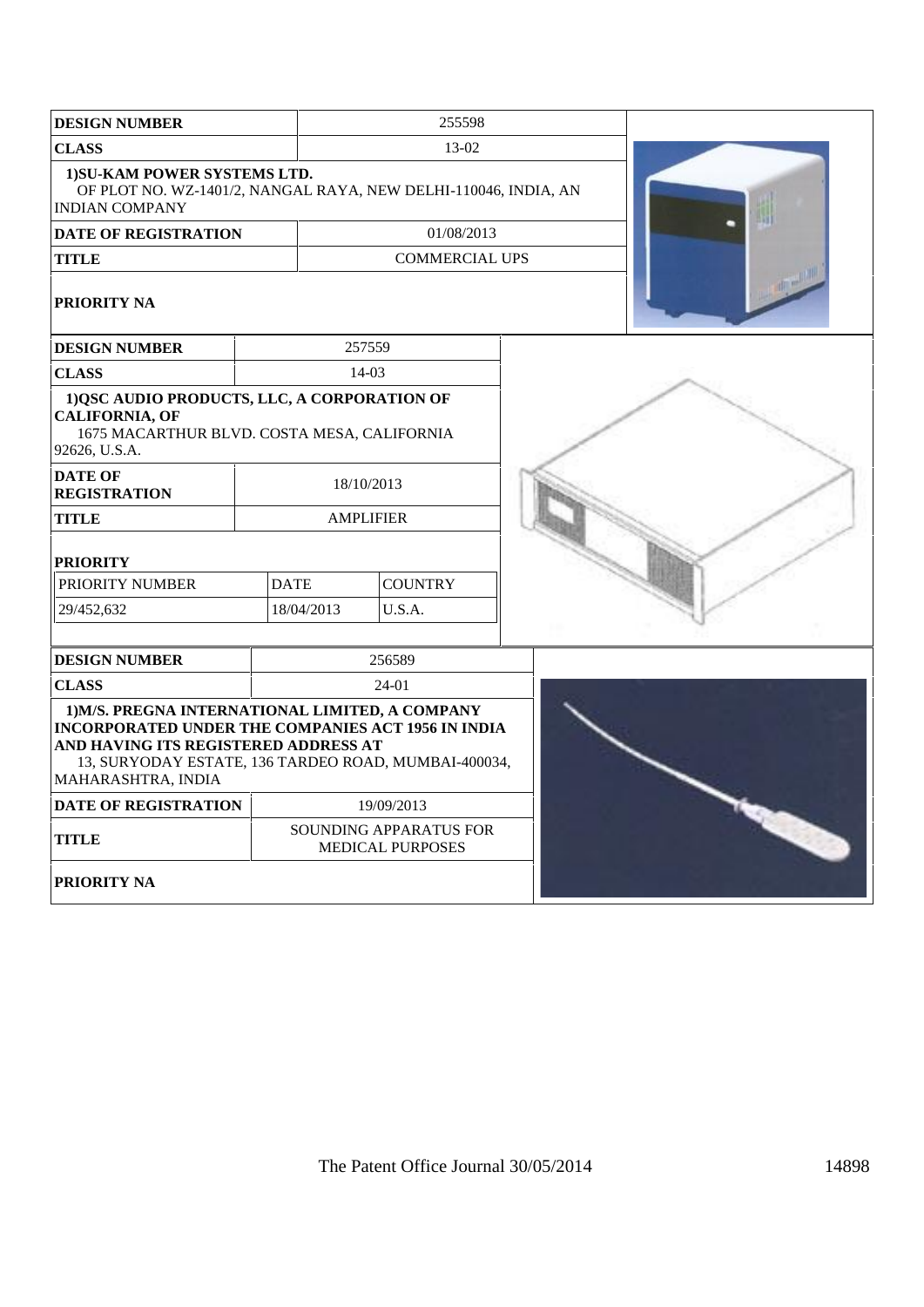| <b>DESIGN NUMBER</b>                                                                                                                                                                                                                  |                           | 257555                 |  |
|---------------------------------------------------------------------------------------------------------------------------------------------------------------------------------------------------------------------------------------|---------------------------|------------------------|--|
| <b>CLASS</b>                                                                                                                                                                                                                          |                           | $09-01$                |  |
| 1) UNILEVER PLC, A COMPANY REGISTERED IN ENGLAND AND WALES<br><b>UNDER COMPANY NO. 41424 OF</b><br>UNILEVER HOUSE, 100 VICTORIA EMBANKMENT, LONDON, EC4Y 0DY,<br><b>UNITED KINGDOM</b>                                                |                           |                        |  |
| <b>DATE OF REGISTRATION</b>                                                                                                                                                                                                           |                           | 17/10/2013             |  |
| <b>TITLE</b>                                                                                                                                                                                                                          |                           | <b>BOTTLE</b>          |  |
| <b>PRIORITY</b><br>PRIORITY NUMBER<br>002227850-0001                                                                                                                                                                                  | <b>DATE</b><br>26/04/2013 | <b>COUNTRY</b><br>OHIM |  |
|                                                                                                                                                                                                                                       |                           |                        |  |
| <b>DESIGN NUMBER</b>                                                                                                                                                                                                                  |                           | 256532                 |  |
| <b>CLASS</b>                                                                                                                                                                                                                          |                           | $07-02$                |  |
| 1) DHEERAJ BHANDARI, PROPRIETOR-INDIAN NATIONAL, TRADING AS<br><b>RAI INDUSTRIES, HAVING ITS OFFICE AT</b><br>1102, B-WING, TULSI TOWER, M.G. ROAD, GOREGAON (WEST), MUMBAI-<br>400104, STATE OF MAHARASHTRA, INDIA, OF ABOVE ADDRESS |                           |                        |  |
| <b>DATE OF REGISTRATION</b>                                                                                                                                                                                                           | 17/09/2013                |                        |  |
| <b>TITLE</b>                                                                                                                                                                                                                          | <b>CASSEROLE</b>          |                        |  |
| <b>PRIORITY NA</b>                                                                                                                                                                                                                    |                           |                        |  |
| <b>DESIGN NUMBER</b>                                                                                                                                                                                                                  |                           | 257427                 |  |
| <b>CLASS</b>                                                                                                                                                                                                                          |                           | $10-07$                |  |
| 1) ROLEX SA, A JOINT STOCK COMPANY ORGANIZED AND EXISTING<br>UNDER THE LAWS OF SWITZERLAND, OF<br>3-5-7, RUE FRANÇOIS-DUSSAUD, GENEVA, SWITZERLAND                                                                                    |                           |                        |  |
| DATE OF REGISTRATION                                                                                                                                                                                                                  |                           | 11/10/2013             |  |
| <b>TITLE</b>                                                                                                                                                                                                                          |                           | <b>WATCH DIAL</b>      |  |
| <b>PRIORITY</b>                                                                                                                                                                                                                       |                           |                        |  |
| PRIORITY NUMBER                                                                                                                                                                                                                       | <b>DATE</b>               | <b>COUNTRY</b>         |  |
| 139 831                                                                                                                                                                                                                               | 12/04/2013                | SWITZERLAND            |  |
|                                                                                                                                                                                                                                       |                           |                        |  |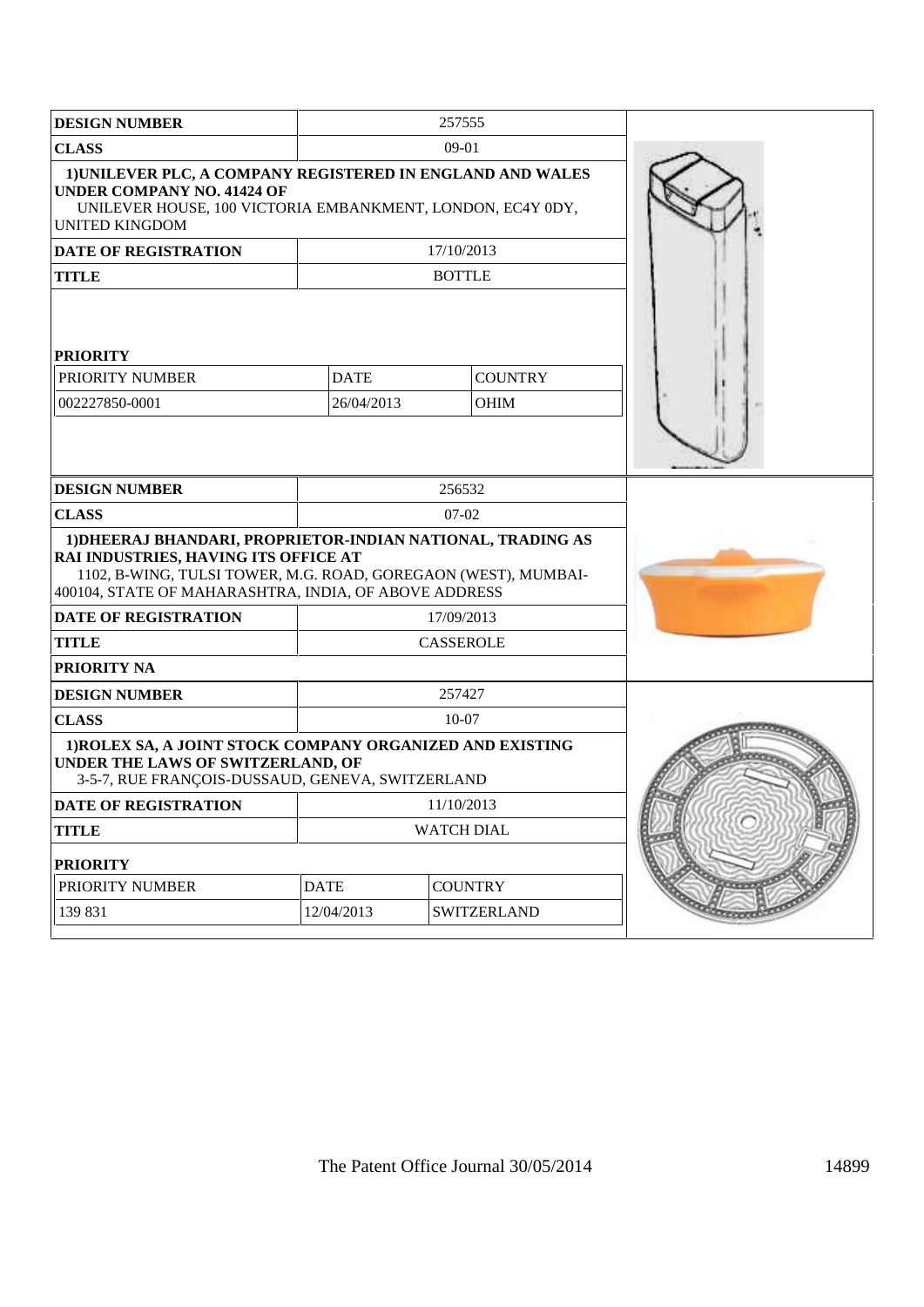| <b>DESIGN NUMBER</b>                                                                              | 256269                                                                                                                                                                 |  |
|---------------------------------------------------------------------------------------------------|------------------------------------------------------------------------------------------------------------------------------------------------------------------------|--|
| <b>CLASS</b>                                                                                      | 09-01                                                                                                                                                                  |  |
| <b>INDIAN COMPANIES ACT,</b><br>412216, MAHARASHTRA, INDIA                                        | 1) WEIKFIELD FOODS PVT. LTD., A COMPANY INCORPORATED UNDER THE<br>AT WEIKFIELD ESTATE, GAT NO. 485, LONIKAND, NAGAR ROAD, PUNE-                                        |  |
| <b>DATE OF REGISTRATION</b>                                                                       | 06/09/2013                                                                                                                                                             |  |
| <b>TITLE</b>                                                                                      | <b>BOTTLE</b>                                                                                                                                                          |  |
| <b>PRIORITY NA</b>                                                                                |                                                                                                                                                                        |  |
| <b>DESIGN NUMBER</b>                                                                              | 258488                                                                                                                                                                 |  |
| <b>CLASS</b>                                                                                      | 08-07                                                                                                                                                                  |  |
| <b>IS</b><br>NATIONAL OF THE ABOVE ADDRESS<br>DATE OF REGISTRATION<br><b>TITLE</b><br>PRIORITY NA | 1) MOHD. SHAHID, TRADING AS M/S. ALIF INDUSTRIES, WHOSE ADDRESS<br>GONDA ROAD, ALIGARH-202001, (UTTAR PRADESH) (INDIAN), AN INDIAN<br>29/11/2013<br><b>LOCK</b>        |  |
| <b>DESIGN NUMBER</b>                                                                              | 256860                                                                                                                                                                 |  |
| <b>CLASS</b>                                                                                      | 08-08                                                                                                                                                                  |  |
| LUDHIANA-141001 (PUNJAB) INDIA.<br>THE ABOVE ADDRESS                                              | 1) KULRAJ & CO., OPP. ARYA COLLEGE FOR BOYS, CIVIL LINES,<br>AN INDIAN PARTNERSHIP FIRM WHOSE PARTNERS ARE:-<br>GAURAV GUPTA & SANDEEP GUPTA BEING INDIAN NATIONALS OF |  |
| <b>DATE OF REGISTRATION</b>                                                                       | 27/09/2013                                                                                                                                                             |  |
| <b>TITLE</b>                                                                                      | WINDER FOR MEASURING TAPE                                                                                                                                              |  |
| PRIORITY NA                                                                                       |                                                                                                                                                                        |  |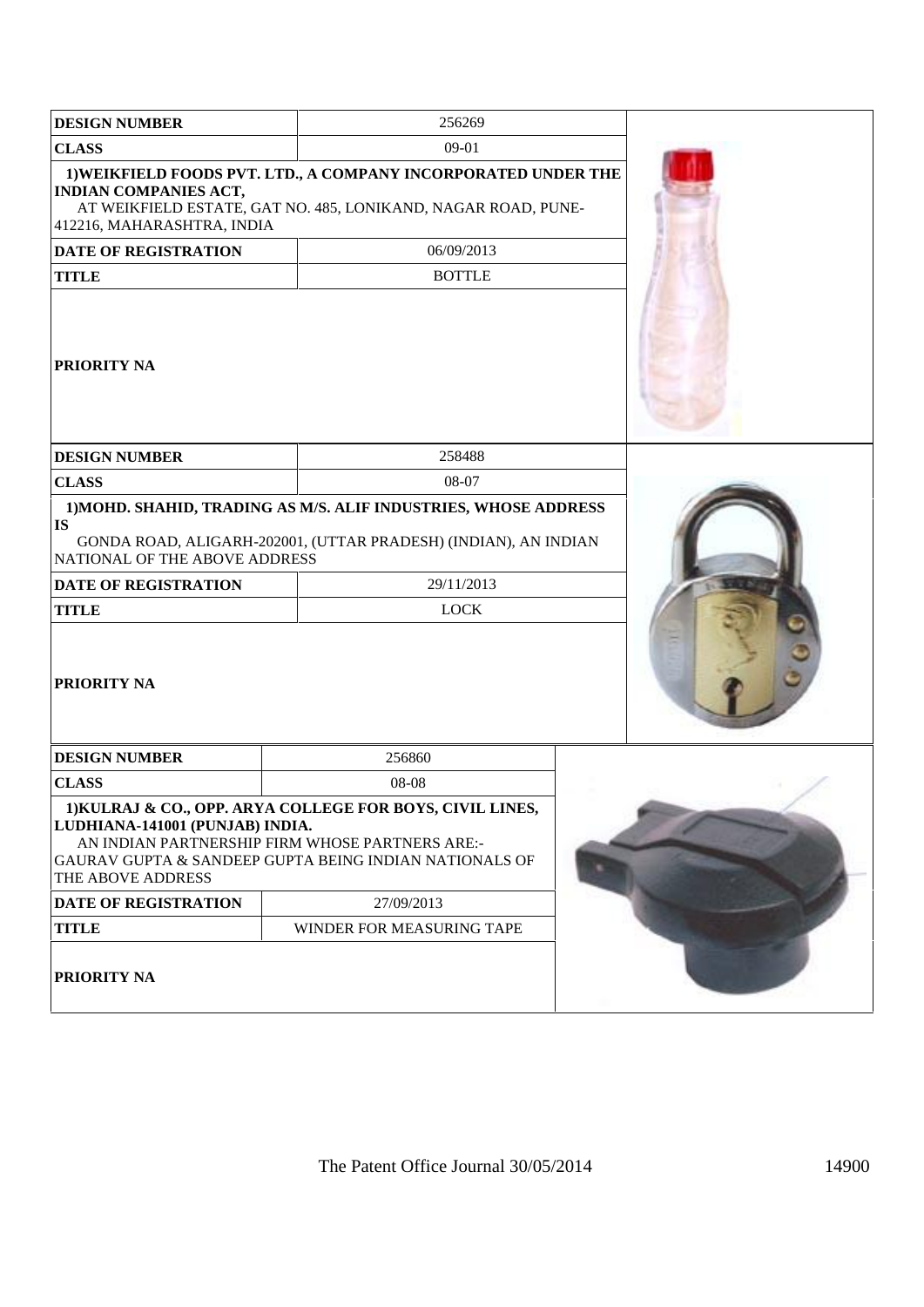| <b>DESIGN NUMBER</b>                                                                                                                                                                                                                     |                           | 257511                 |    |
|------------------------------------------------------------------------------------------------------------------------------------------------------------------------------------------------------------------------------------------|---------------------------|------------------------|----|
| <b>CLASS</b>                                                                                                                                                                                                                             |                           | 08-06                  |    |
| 1) MANVIRBHAI B. BALSARA., INDIAN NATIONALITY, SOLE<br>PROPRIETOR OF M/S. SHREE SAI INDUSTRIES, INDIAN<br>NATIONALITY, HAVING ADDRESS AT<br>NR. KHOKHADADI BRIDGE, 6, MADHURAM SOC., NR. N.H.<br>RING ROAD, RAJKOT, GUJARAT STATE, INDIA |                           |                        |    |
| <b>DATE OF</b><br><b>REGISTRATION</b>                                                                                                                                                                                                    |                           | 15/10/2013             |    |
| <b>TITLE</b>                                                                                                                                                                                                                             |                           | <b>HANDLE</b>          |    |
| <b>PRIORITY NA</b>                                                                                                                                                                                                                       |                           |                        |    |
| <b>DESIGN NUMBER</b>                                                                                                                                                                                                                     | 255980                    |                        |    |
| <b>CLASS</b>                                                                                                                                                                                                                             | 06-03                     |                        |    |
| 1)T. RANJITH KUMAR<br>M/S, G. R. PLASTICS, KRISHANSWAMY TEMPLE ROAD,<br>CHELAMATTOM, PERUMBAVOOR - 683550, ERNAKULAM<br>DISTRICT, KERALA STATE                                                                                           |                           |                        |    |
| <b>DATE OF</b><br><b>REGISTRATION</b>                                                                                                                                                                                                    | 23/08/2013                |                        |    |
| <b>TITLE</b>                                                                                                                                                                                                                             | <b>TEAPOY</b>             |                        |    |
| PRIORITY NA                                                                                                                                                                                                                              |                           |                        |    |
| <b>DESIGN NUMBER</b>                                                                                                                                                                                                                     | 256213                    |                        |    |
| <b>CLASS</b>                                                                                                                                                                                                                             | $07-02$                   |                        |    |
| 1) KONINKLIJKE PHILIPS N.V., A COMPANY ORGANIZED<br>AND EXISTING UNDER THE LAWS OF THE KINGDOM OF<br>THE NETHERLANDS, RESIDING AT EINDHOVEN,<br>WHOSE POST-OFFICE ADDRESS IS HIGH TECH CAMPUS 5,<br>5656 AE EINDHOVEN, THE NETHERLANDS   |                           |                        | ÷Ρ |
| <b>DATE OF</b><br><b>REGISTRATION</b>                                                                                                                                                                                                    | 04/09/2013                |                        |    |
| <b>TITLE</b>                                                                                                                                                                                                                             | <b>AIR FRYER</b>          |                        |    |
| <b>PRIORITY</b><br>PRIORITY NUMBER<br>002198499-0001                                                                                                                                                                                     | <b>DATE</b><br>07/03/2013 | <b>COUNTRY</b><br>OHIM |    |
|                                                                                                                                                                                                                                          |                           |                        |    |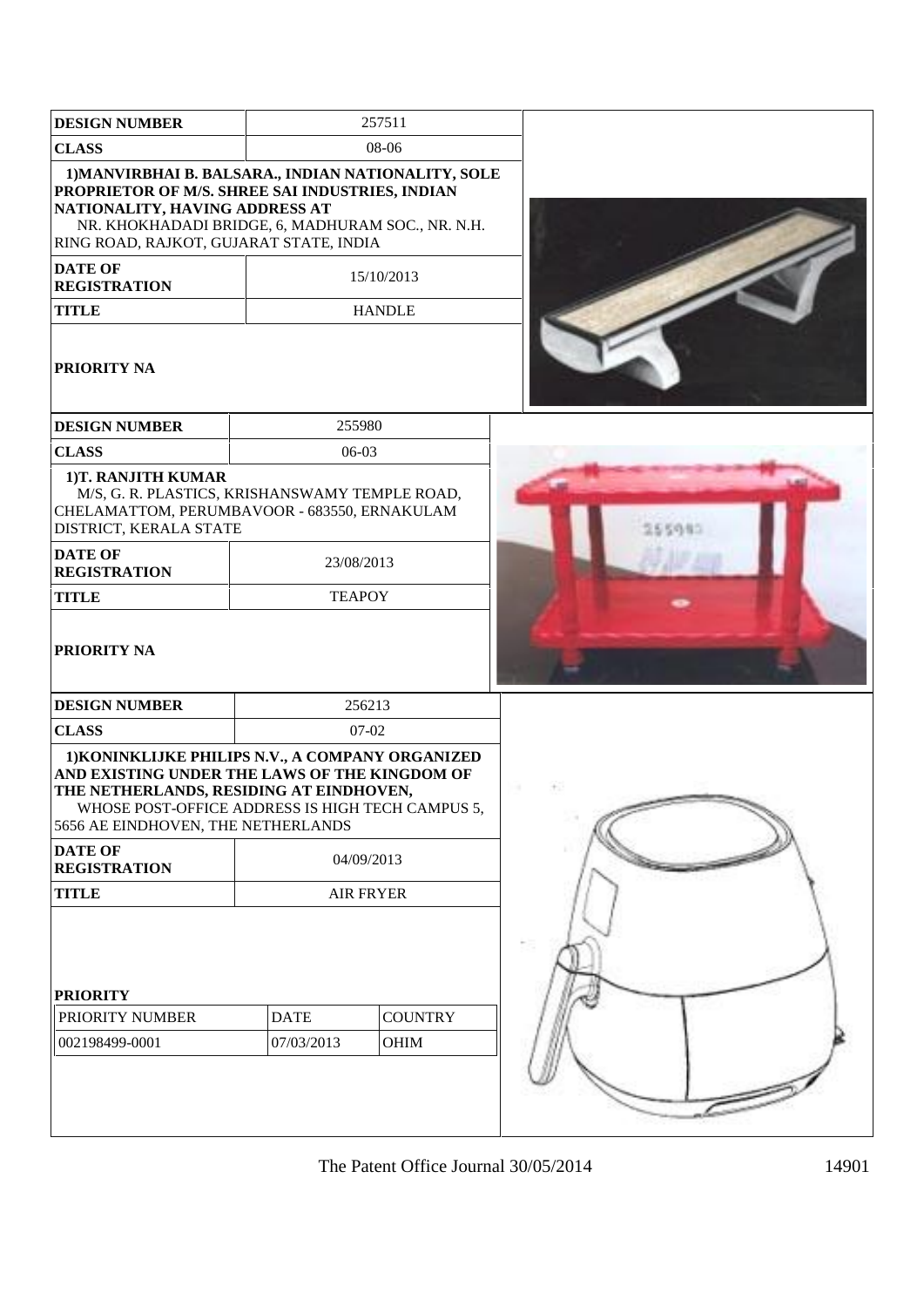| <b>DESIGN NUMBER</b><br>258505<br>$26-03$<br><b>CLASS</b><br>1) NTL ELECTRONICS INDIA LTD., AN INDIAN COMPANY OF THE<br><b>ADDRESS</b><br>GURU AMAR DASS, BHAWAN, 78, NEHRU PLACE, NEW DELHI-110019,<br><b>INDIA</b><br><b>DATE OF REGISTRATION</b><br>29/11/2013<br><b>STREET LIGHT</b><br><b>TITLE</b><br>PRIORITY NA<br>255495<br><b>DESIGN NUMBER</b><br><b>CLASS</b><br>$14 - 01$<br>1) SAMSUNG ELECTRONICS CO., LTD., A KOREAN COMPANY,<br>OF 129, SAMSUNG-RO, YEONGTONG-GU, SUWON-SI, GYEONGGI-<br>DO, 443-742M REPUBLIC OF KOREA |
|------------------------------------------------------------------------------------------------------------------------------------------------------------------------------------------------------------------------------------------------------------------------------------------------------------------------------------------------------------------------------------------------------------------------------------------------------------------------------------------------------------------------------------------|
|                                                                                                                                                                                                                                                                                                                                                                                                                                                                                                                                          |
|                                                                                                                                                                                                                                                                                                                                                                                                                                                                                                                                          |
|                                                                                                                                                                                                                                                                                                                                                                                                                                                                                                                                          |
|                                                                                                                                                                                                                                                                                                                                                                                                                                                                                                                                          |
|                                                                                                                                                                                                                                                                                                                                                                                                                                                                                                                                          |
|                                                                                                                                                                                                                                                                                                                                                                                                                                                                                                                                          |
|                                                                                                                                                                                                                                                                                                                                                                                                                                                                                                                                          |
|                                                                                                                                                                                                                                                                                                                                                                                                                                                                                                                                          |
|                                                                                                                                                                                                                                                                                                                                                                                                                                                                                                                                          |
| 29/07/2013<br><b>DATE OF REGISTRATION</b>                                                                                                                                                                                                                                                                                                                                                                                                                                                                                                |
| SERVER FOR SET TOP BOX<br><b>TITLE</b>                                                                                                                                                                                                                                                                                                                                                                                                                                                                                                   |
| <b>PRIORITY</b>                                                                                                                                                                                                                                                                                                                                                                                                                                                                                                                          |
| PRIORITY NUMBER<br><b>DATE</b><br><b>COUNTRY</b>                                                                                                                                                                                                                                                                                                                                                                                                                                                                                         |
| 30-2013-0005356<br>30/01/2013<br>KOREA(SOUTH)                                                                                                                                                                                                                                                                                                                                                                                                                                                                                            |
| <b>DESIGN NUMBER</b><br>255772                                                                                                                                                                                                                                                                                                                                                                                                                                                                                                           |
| <b>CLASS</b><br>08-03                                                                                                                                                                                                                                                                                                                                                                                                                                                                                                                    |
| 1) SUMITOMO ELECTRIC HARDMETAL CORP., A<br><b>CORPORATION ORGANIZED AND EXISTING UNDER THE</b><br>LAWS OF JAPAN, MANUFACTURERS AND MERCHANTS, OF<br><b>THE ADDRESS</b><br>1-1, KOYAKITA 1-CHOME, ITAMI-SHI, HYOGO, JAPAN                                                                                                                                                                                                                                                                                                                 |
| <b>DATE OF</b><br>12/08/2013<br><b>REGISTRATION</b>                                                                                                                                                                                                                                                                                                                                                                                                                                                                                      |
| <b>TITLE</b><br><b>CUTTING INSERT</b>                                                                                                                                                                                                                                                                                                                                                                                                                                                                                                    |
| <b>PRIORITY</b>                                                                                                                                                                                                                                                                                                                                                                                                                                                                                                                          |
| PRIORITY NUMBER<br><b>DATE</b><br><b>COUNTRY</b>                                                                                                                                                                                                                                                                                                                                                                                                                                                                                         |
| 2013-009359<br>25/04/2013<br><b>JAPAN</b>                                                                                                                                                                                                                                                                                                                                                                                                                                                                                                |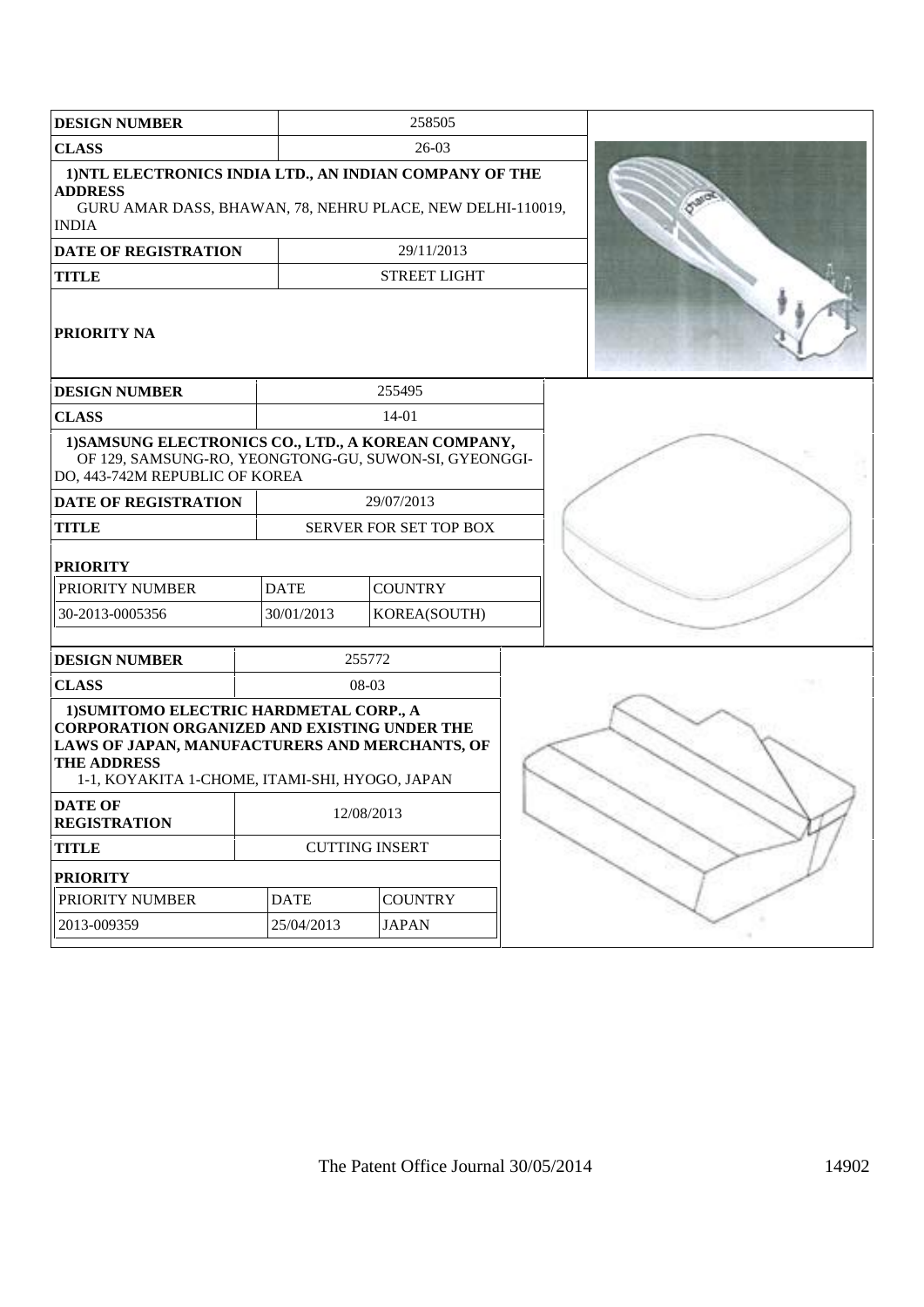| <b>DESIGN NUMBER</b>                                                                                                                                                                                                                                                                                                                                                                                                                                                             |             | 256281                                                          |  |
|----------------------------------------------------------------------------------------------------------------------------------------------------------------------------------------------------------------------------------------------------------------------------------------------------------------------------------------------------------------------------------------------------------------------------------------------------------------------------------|-------------|-----------------------------------------------------------------|--|
| <b>CLASS</b>                                                                                                                                                                                                                                                                                                                                                                                                                                                                     |             | 23-04                                                           |  |
| 1) HUMEX, S.A., A SPANISH COMPANY OF                                                                                                                                                                                                                                                                                                                                                                                                                                             |             | CTRA. LA CANONJA, NAVE 4, 43110 LA CANONJA (TARRAGONA) ESPA A   |  |
| <b>DATE OF REGISTRATION</b>                                                                                                                                                                                                                                                                                                                                                                                                                                                      |             | 06/09/2013                                                      |  |
| <b>TITLE</b>                                                                                                                                                                                                                                                                                                                                                                                                                                                                     |             | <b>DEHUMIDIFIER</b>                                             |  |
| <b>PRIORITY</b>                                                                                                                                                                                                                                                                                                                                                                                                                                                                  |             |                                                                 |  |
| PRIORITY NUMBER                                                                                                                                                                                                                                                                                                                                                                                                                                                                  | <b>DATE</b> | <b>COUNTRY</b>                                                  |  |
| 002244517-0003                                                                                                                                                                                                                                                                                                                                                                                                                                                                   | 27/05/2013  | <b>EUROPEAN UNION</b>                                           |  |
|                                                                                                                                                                                                                                                                                                                                                                                                                                                                                  |             |                                                                 |  |
| <b>DESIGN NUMBER</b>                                                                                                                                                                                                                                                                                                                                                                                                                                                             |             | 256348                                                          |  |
| <b>CLASS</b>                                                                                                                                                                                                                                                                                                                                                                                                                                                                     |             | 09-03                                                           |  |
| 1) MR. IFTEKHAR AHMED., AN INDIAN CITIZEN, AT<br>DIST. HOOGHLY, PIN-712222, STATE OF WEST BENGAL, INDIA                                                                                                                                                                                                                                                                                                                                                                          |             | 204, S.C.M. ROAD, BHANGAGARA, JORA ASTHATALA, P.O. BHAIDYABATI, |  |
| DATE OF REGISTRATION                                                                                                                                                                                                                                                                                                                                                                                                                                                             |             | 10/09/2013                                                      |  |
| <b>TITLE</b>                                                                                                                                                                                                                                                                                                                                                                                                                                                                     |             | <b>CONTAINER</b>                                                |  |
| PRIORITY NA                                                                                                                                                                                                                                                                                                                                                                                                                                                                      |             |                                                                 |  |
| <b>DESIGN NUMBER</b>                                                                                                                                                                                                                                                                                                                                                                                                                                                             |             | 257154                                                          |  |
| <b>CLASS</b>                                                                                                                                                                                                                                                                                                                                                                                                                                                                     |             | $07-02$                                                         |  |
| 1) MR. GHISULAL RATHOD, MR. PRADEEP RATHOD, MR. PANKAJ RATHOD,<br>MR. GAURAV RATHOD, MRS. SANGEETA RATHOD, MRS. BABITA RATHOD<br>AND MRS. PAMPUBEN RATHOD, ALL INDIAN NATIONALS TRADING UNDER<br>THE NAME AND STYLE OF M/S. CELLO INDUSTRIES, A PARTNERSHIP FIRM<br>REGISTERED UNDER THE PROVISION OF INDIAN PARTNERSHIP ACT, 1932,<br><b>HAVING OFFICE ADDRESS AT</b><br>CORPORATE AVENUE, 'B' WING, CELLO HOUSE, SONAWALA ROAD,<br>GOREGAON (EAST), MUMBAI0400063, MAHARASHTRA |             |                                                                 |  |
| DATE OF REGISTRATION                                                                                                                                                                                                                                                                                                                                                                                                                                                             |             | 01/10/2013                                                      |  |
| <b>TITLE</b>                                                                                                                                                                                                                                                                                                                                                                                                                                                                     |             | <b>CASSEROLE</b>                                                |  |
| PRIORITY NA                                                                                                                                                                                                                                                                                                                                                                                                                                                                      |             |                                                                 |  |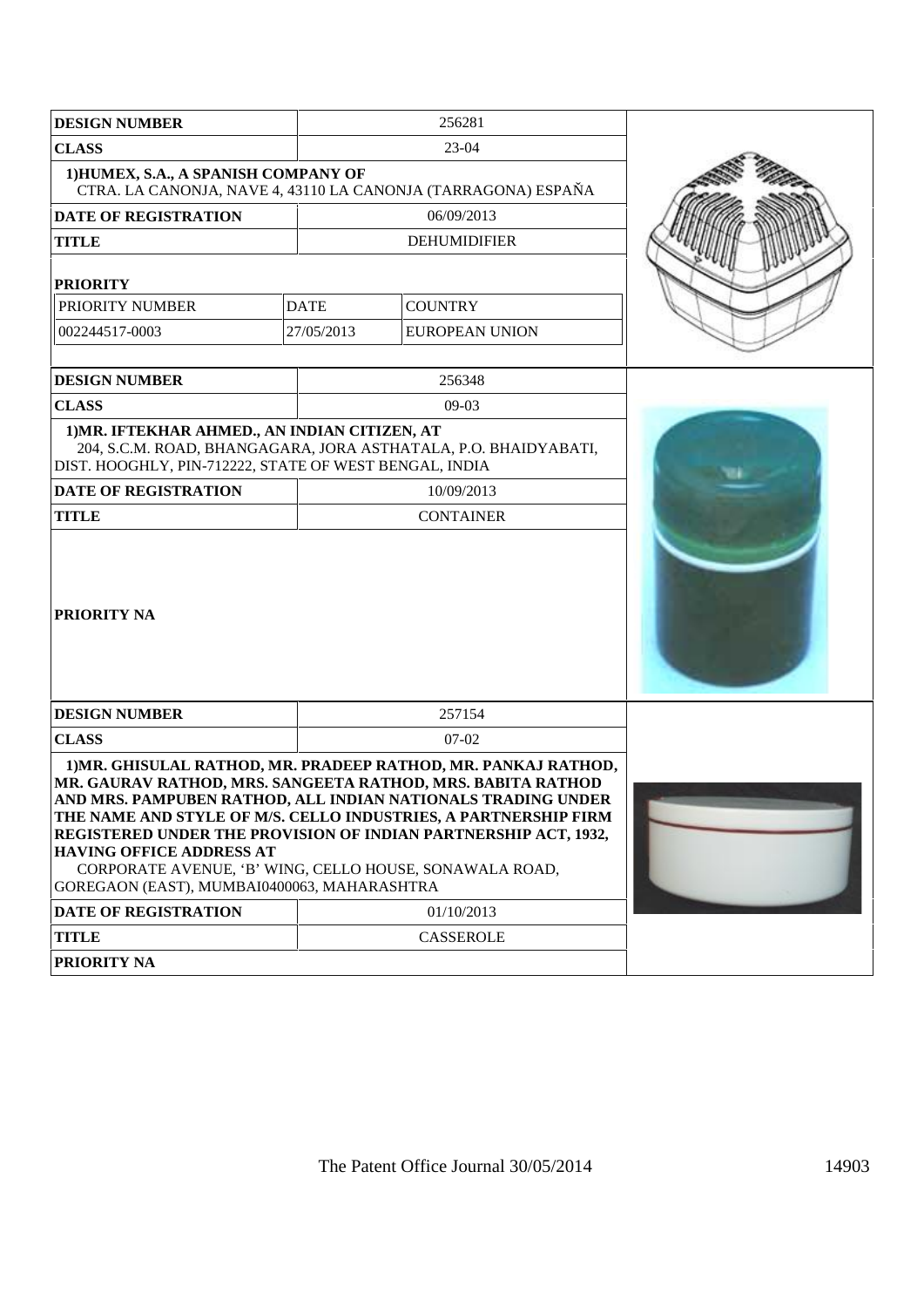| <b>DESIGN NUMBER</b>                                                                                                                                                                                                                                |             | 255668                                     |  |
|-----------------------------------------------------------------------------------------------------------------------------------------------------------------------------------------------------------------------------------------------------|-------------|--------------------------------------------|--|
| <b>CLASS</b>                                                                                                                                                                                                                                        |             | $04 - 01$                                  |  |
| 1) KIMBERLY-CLARK WORLDWIDE, INC., A CORPORATION OF<br>THE STATE OF DELAWARE, USA,<br>OF 2300 WINCHESTER ROAD, NEENAH, WISCONSIN 54956, USA                                                                                                         |             |                                            |  |
| DATE OF REGISTRATION                                                                                                                                                                                                                                |             | 06/08/2013                                 |  |
| <b>TITLE</b>                                                                                                                                                                                                                                        |             | <b>MOP HEAD</b>                            |  |
| <b>PRIORITY</b>                                                                                                                                                                                                                                     |             |                                            |  |
| PRIORITY NUMBER                                                                                                                                                                                                                                     | <b>DATE</b> | <b>COUNTRY</b>                             |  |
| 29/446769                                                                                                                                                                                                                                           | 27/02/2013  | U.S.A.                                     |  |
| <b>DESIGN NUMBER</b>                                                                                                                                                                                                                                |             | 257522                                     |  |
| <b>CLASS</b>                                                                                                                                                                                                                                        |             | $31 - 00$                                  |  |
| 1) INDIAN PRODUCTS LIMITED, A COMPANY REGISTERED<br>UNDER THE COMPANIES ACT 1956 HAVING ITS REGISTERED<br><b>OFFICE AT</b><br>NO. 604, QUEENS CORNER 'A', 3 QUEENS ROAD, BANGALORE-<br>560001.                                                      |             |                                            |  |
| <b>DATE OF REGISTRATION</b>                                                                                                                                                                                                                         |             | 15/10/2013                                 |  |
| <b>TITLE</b>                                                                                                                                                                                                                                        |             | <b>GRINDER JAR</b>                         |  |
| PRIORITY NA                                                                                                                                                                                                                                         |             |                                            |  |
| <b>DESIGN NUMBER</b>                                                                                                                                                                                                                                |             | 257708                                     |  |
| <b>CLASS</b>                                                                                                                                                                                                                                        |             | 24-01                                      |  |
| 1) M/S. SEVEN STAR HEALTH CARE PVT. LTD (AN INDIAN COMPANY<br><b>INCORPORATED UNDER THE COMPANIES ACT, 1956) OF</b><br>A/1, 201, GOKUL SOCIETY, PLOT NO. 14, SECTOR 9A, NERUL, NAVI MUMBAI-<br>400706, MAHARASHTRA, WITHIN THE UNION BANK OF INDIA. |             |                                            |  |
| <b>DATE OF REGISTRATION</b>                                                                                                                                                                                                                         |             | 24/10/2013                                 |  |
| <b>TITLE</b>                                                                                                                                                                                                                                        |             | VACUUM DELIVERY CUP (MEDICAL<br>EQUIPMENT) |  |
| PRIORITY NA                                                                                                                                                                                                                                         |             |                                            |  |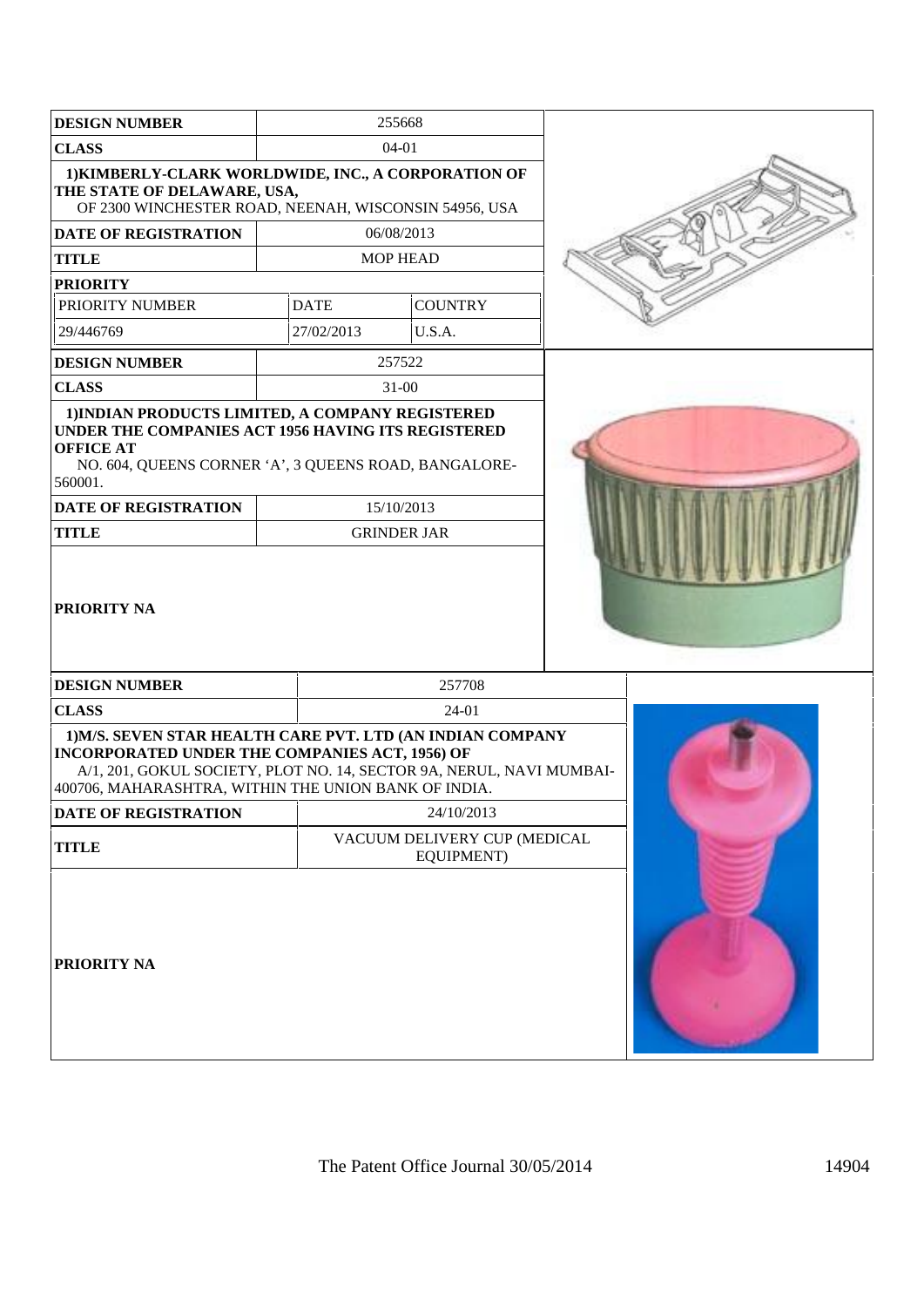| <b>DESIGN NUMBER</b>                                                                                                                                                                         |             | 256590                        |  |  |
|----------------------------------------------------------------------------------------------------------------------------------------------------------------------------------------------|-------------|-------------------------------|--|--|
| <b>CLASS</b>                                                                                                                                                                                 |             | 13-01                         |  |  |
| 1) MANNEPALLI VENKATA ADITYA NAG,<br>H. NO. 2-2-647/22, CENTRAL EXCISE COLONY, SIVA NANDA NAGAR, BAGH<br>AMBERPET, HYDERABAD-500013, AN INDIAN NATIONAL                                      |             |                               |  |  |
| <b>DATE OF REGISTRATION</b>                                                                                                                                                                  |             | 19/09/2013                    |  |  |
| <b>TITLE</b>                                                                                                                                                                                 |             | ELECTRICITY GENERATING DEVICE |  |  |
| <b>PRIORITY NA</b>                                                                                                                                                                           |             |                               |  |  |
| <b>DESIGN NUMBER</b>                                                                                                                                                                         |             | 256205                        |  |  |
| <b>CLASS</b>                                                                                                                                                                                 |             | $15-03$                       |  |  |
| 1) KUBOTA CORPORATION, A JAPANESE CORPORATION<br>OF<br>2-47, SHIKITSUHIGASHI 1-CHOME, NANIWA-KU, OSAKA-<br>SHI, OSAKA 5568601, JAPAN<br><b>DATE OF</b>                                       |             | 04/09/2013                    |  |  |
| <b>REGISTRATION</b>                                                                                                                                                                          |             |                               |  |  |
| <b>TITLE</b>                                                                                                                                                                                 |             | ROTARY TILLER                 |  |  |
| <b>PRIORITY</b>                                                                                                                                                                              |             |                               |  |  |
| PRIORITY NUMBER                                                                                                                                                                              | <b>DATE</b> | <b>COUNTRY</b>                |  |  |
| 2013-012183                                                                                                                                                                                  | 31/05/2013  | <b>JAPAN</b>                  |  |  |
| <b>DESIGN NUMBER</b>                                                                                                                                                                         |             | 258097                        |  |  |
| <b>CLASS</b>                                                                                                                                                                                 |             | $30-03$                       |  |  |
| 1) SWASTIK INDUSTRIES, AN INDIAN PROPRIETORSHIP<br>CONCERN, OF WHICH THE PROPRIETOR IS NEERAJ JAIN, AN<br><b>INDIAN NATIONAL OF</b><br>C-37/1 WAZIRPUR INDUSTRIAL AREA, DELHI, 110052, INDIA |             |                               |  |  |
| <b>DATE OF REGISTRATION</b>                                                                                                                                                                  |             | 12/11/2013                    |  |  |
| <b>TITLE</b>                                                                                                                                                                                 |             | <b>ANIMAL FOOD BOWL</b>       |  |  |
| <b>PRIORITY NA</b>                                                                                                                                                                           |             |                               |  |  |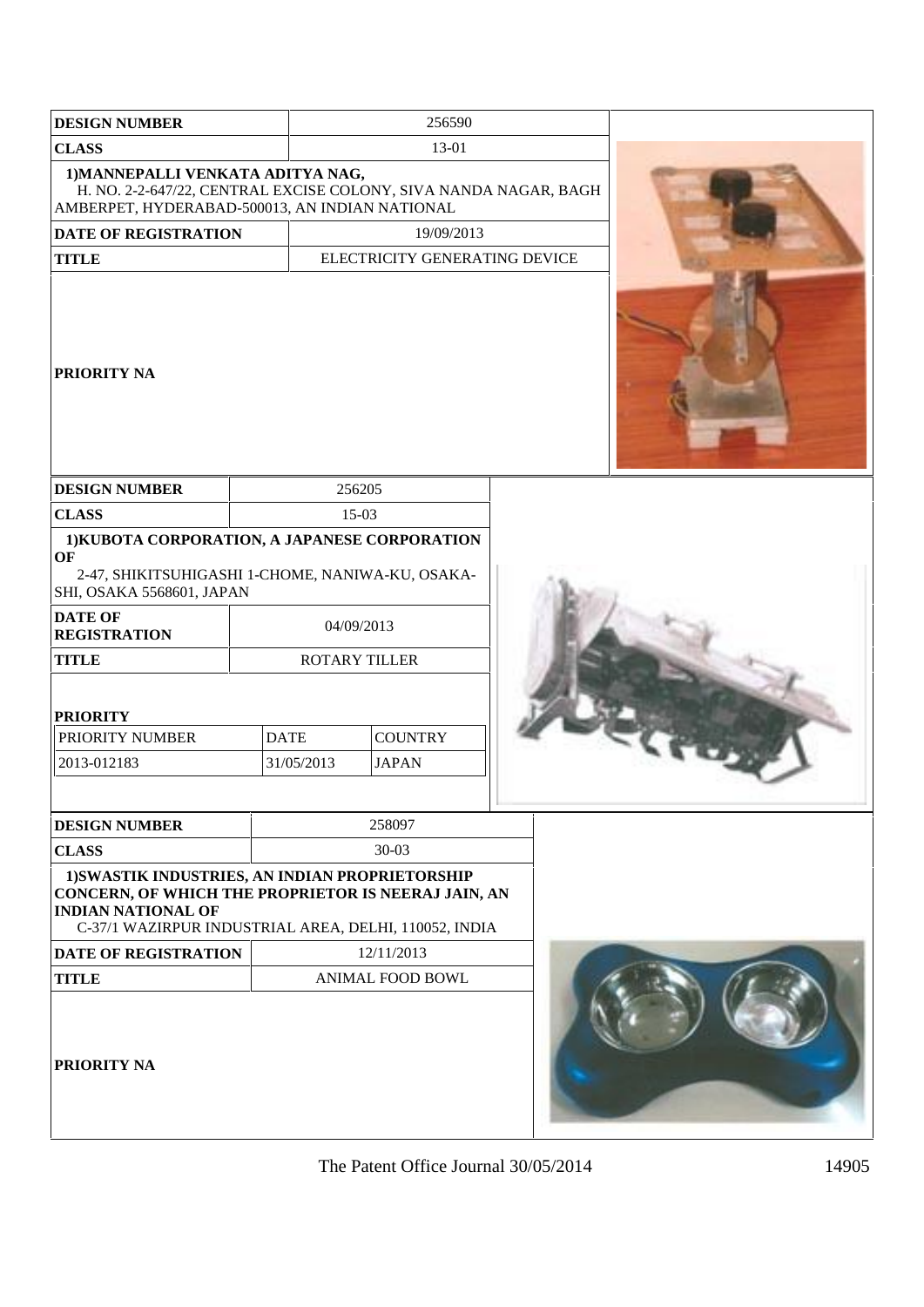| <b>DESIGN NUMBER</b>                                                                                                                                                                                                                                                                                                                                 |             | 257974                  |  |
|------------------------------------------------------------------------------------------------------------------------------------------------------------------------------------------------------------------------------------------------------------------------------------------------------------------------------------------------------|-------------|-------------------------|--|
| <b>CLASS</b>                                                                                                                                                                                                                                                                                                                                         |             | 07-01                   |  |
| 1) BONJOUR INTERNATIONAL, A INDIAN PARTNERSHIP FIRM OF 15 UA<br>JAWAHAR NAGAR, DELHI-110007, INDIA, WHOSE PARTNERS ARE (1) RAMAN<br>GUPTA OF 385, DEEPALI, PITAMPURA, DELHI-110034 (2) RAJESH KUMAR<br>GUPTA OF 384, DEEPALI, PITAMPURA, DELHI-110034 AND<br>(3) REENA GUPTA OF 384, DEEPALI, PITAMPURA, DELHI-110034 ALL INDIAN<br><b>NATIONALS</b> |             |                         |  |
| DATE OF REGISTRATION                                                                                                                                                                                                                                                                                                                                 |             | 05/11/2013              |  |
| <b>TITLE</b>                                                                                                                                                                                                                                                                                                                                         |             | <b>FLASK</b>            |  |
| PRIORITY NA                                                                                                                                                                                                                                                                                                                                          |             |                         |  |
| <b>DESIGN NUMBER</b>                                                                                                                                                                                                                                                                                                                                 |             | 257556                  |  |
| <b>CLASS</b>                                                                                                                                                                                                                                                                                                                                         |             | 23-04                   |  |
| 1) SPAL AUTOMOTIVE S.R.L.,<br>VIA PER CARPI, 26/B, 42015 CORREGGIO (REGGIO EMILIA), ITALY, AN<br>ITALIAN COMPANY.                                                                                                                                                                                                                                    |             |                         |  |
| DATE OF REGISTRATION                                                                                                                                                                                                                                                                                                                                 |             | 17/10/2013              |  |
| <b>TITLE</b>                                                                                                                                                                                                                                                                                                                                         |             | <b>FAN UNIT</b>         |  |
| <b>PRIORITY</b>                                                                                                                                                                                                                                                                                                                                      |             |                         |  |
| PRIORITY NUMBER                                                                                                                                                                                                                                                                                                                                      | <b>DATE</b> | <b>COUNTRY</b>          |  |
| 001369144-0001                                                                                                                                                                                                                                                                                                                                       | 24/04/2013  | <b>OHIM</b>             |  |
| <b>DESIGN NUMBER</b>                                                                                                                                                                                                                                                                                                                                 |             | 256559                  |  |
| <b>CLASS</b>                                                                                                                                                                                                                                                                                                                                         |             | $26-03$                 |  |
| 1) NITIN R. SHENOY, INDIAN NATIONAL,<br>602, JALTARANG, LOKPURAM, DR. GLADYS ALVARES ROAD, OFF.<br>POKHRAN ROAD NO. 2, THANE (W)-400601, MAHARASHTRA, INDIA                                                                                                                                                                                          |             |                         |  |
| <b>DATE OF REGISTRATION</b>                                                                                                                                                                                                                                                                                                                          |             | 18/09/2013              |  |
| <b>TITLE</b>                                                                                                                                                                                                                                                                                                                                         |             | <b>LIGHTING FIXTURE</b> |  |
| <b>PRIORITY NA</b>                                                                                                                                                                                                                                                                                                                                   |             |                         |  |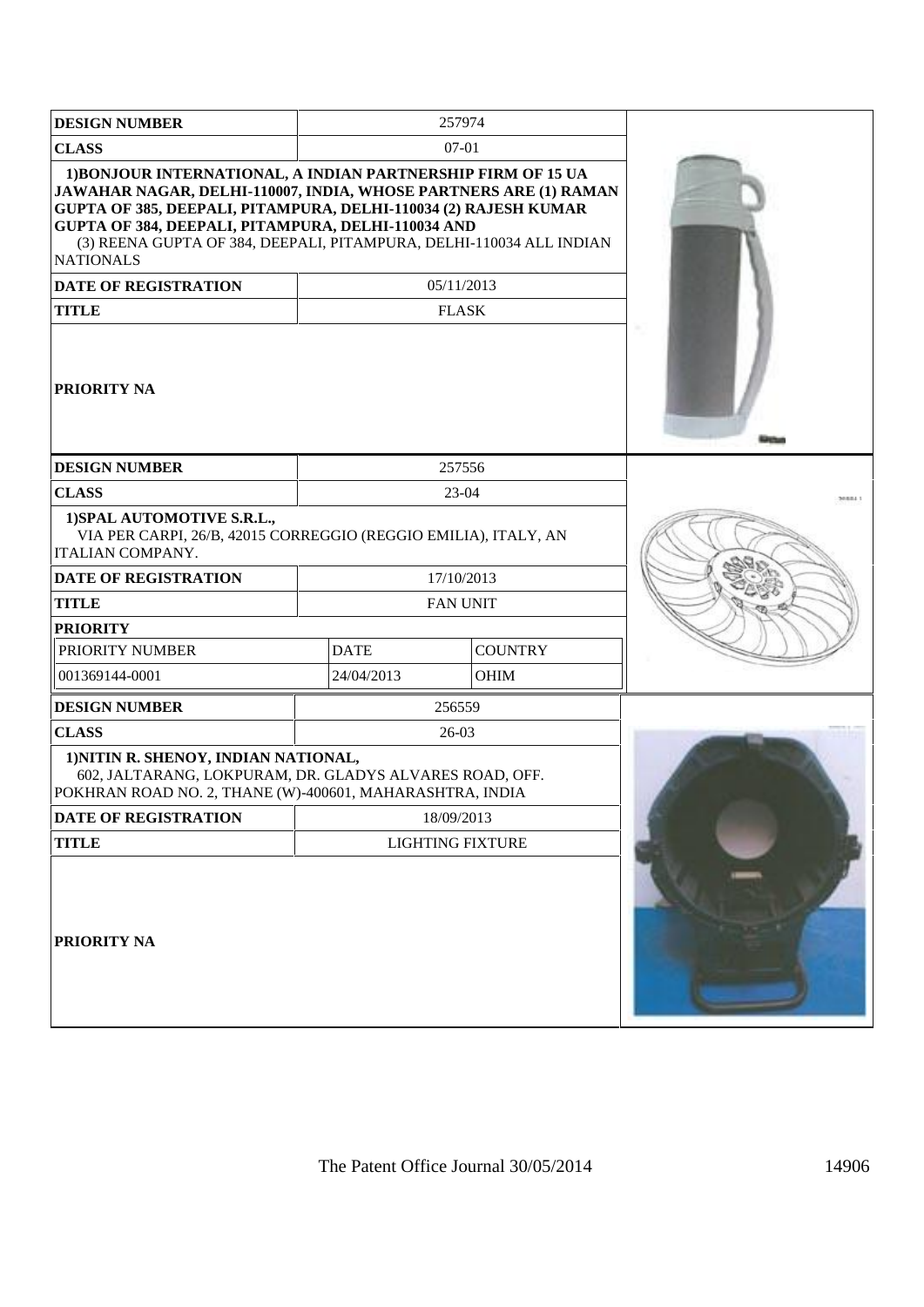| <b>DESIGN NUMBER</b>                                                                                                                                                                                                                                                         |             |                     | 256173       |                |  |  |
|------------------------------------------------------------------------------------------------------------------------------------------------------------------------------------------------------------------------------------------------------------------------------|-------------|---------------------|--------------|----------------|--|--|
| <b>CLASS</b>                                                                                                                                                                                                                                                                 |             | $07-02$             |              |                |  |  |
| 1) HARESHBHAI KODARBHAI PRAJAPATI AN INDIAN NATIONAL SOLE<br>PROPRIETOR OF HARIOM SUPPLIERS AN INDIAN PROPRIETORSHIP FIRM<br>HAVING ITS PRINCIPAL PLACE OF BUSINESS AT<br>VILLAGE: CHOTASAN, POST: CHORIWAD, TA: IDAR, DIST: SABARKANTHA,<br>PIN CODE:383 440, GUJARAT-INDIA |             |                     |              |                |  |  |
| DATE OF REGISTRATION                                                                                                                                                                                                                                                         |             | 02/09/2013          |              |                |  |  |
| <b>TITLE</b>                                                                                                                                                                                                                                                                 |             |                     | <b>STOVE</b> |                |  |  |
| <b>PRIORITY NA</b>                                                                                                                                                                                                                                                           |             |                     |              |                |  |  |
| <b>DESIGN NUMBER</b>                                                                                                                                                                                                                                                         |             |                     | 256236       |                |  |  |
| <b>CLASS</b>                                                                                                                                                                                                                                                                 |             |                     | $26-05$      |                |  |  |
| 1) KONINKLIJKE PHILIPS N.V., A COMPANY ORGANIZED AND EXISTING<br>UNDER THE LAWS OF THE KINGDOM OF THE NETHERLANDS, RESIDING AT<br>EINDHOVEN,<br>WHOSE POST-OFFICE ADDRESS IS HIGH TECH CAMPUS 5, 5656 AE<br>EINDHOVEN, THE NETHERLANDS                                       |             |                     |              |                |  |  |
| <b>DATE OF REGISTRATION</b>                                                                                                                                                                                                                                                  |             | 05/09/2013          |              |                |  |  |
| <b>TITLE</b>                                                                                                                                                                                                                                                                 |             | <b>CEILING LAMP</b> |              |                |  |  |
| <b>PRIORITY</b><br>PRIORITY NUMBER                                                                                                                                                                                                                                           |             | <b>DATE</b>         |              | <b>COUNTRY</b> |  |  |
| 002200154-0004                                                                                                                                                                                                                                                               |             | 11/03/2013          |              | <b>OHIM</b>    |  |  |
|                                                                                                                                                                                                                                                                              |             |                     |              |                |  |  |
| <b>DESIGN NUMBER</b>                                                                                                                                                                                                                                                         |             |                     | 257304       |                |  |  |
| <b>CLASS</b>                                                                                                                                                                                                                                                                 |             |                     | $02 - 04$    |                |  |  |
| 1) ALPARGATAS S.A., A CORPORATION ORGANIZED AND EXISTING<br>UNDER THE LAWS OF THE BRAZIL WHO ARE BRAZILIAN BY<br>NATIONALITY AND WHOSE ADDRESS IS<br>AV. DOUTOR CARDOSO DE MELO 1336, VILA OLIMPIA, SÃO PAULO,<br>SP, BRAZI, CEP: 04548-005                                  |             |                     |              |                |  |  |
| <b>DATE OF REGISTRATION</b>                                                                                                                                                                                                                                                  |             | 08/10/2013          |              |                |  |  |
| <b>TITLE</b>                                                                                                                                                                                                                                                                 |             | <b>FOOTWEAR</b>     |              |                |  |  |
| <b>PRIORITY</b>                                                                                                                                                                                                                                                              |             |                     |              |                |  |  |
| PRIORITY NUMBER                                                                                                                                                                                                                                                              | <b>DATE</b> |                     |              | <b>COUNTRY</b> |  |  |
| 002288134-0001                                                                                                                                                                                                                                                               |             | 17/08/2013          | <b>OHIM</b>  |                |  |  |
|                                                                                                                                                                                                                                                                              |             |                     |              |                |  |  |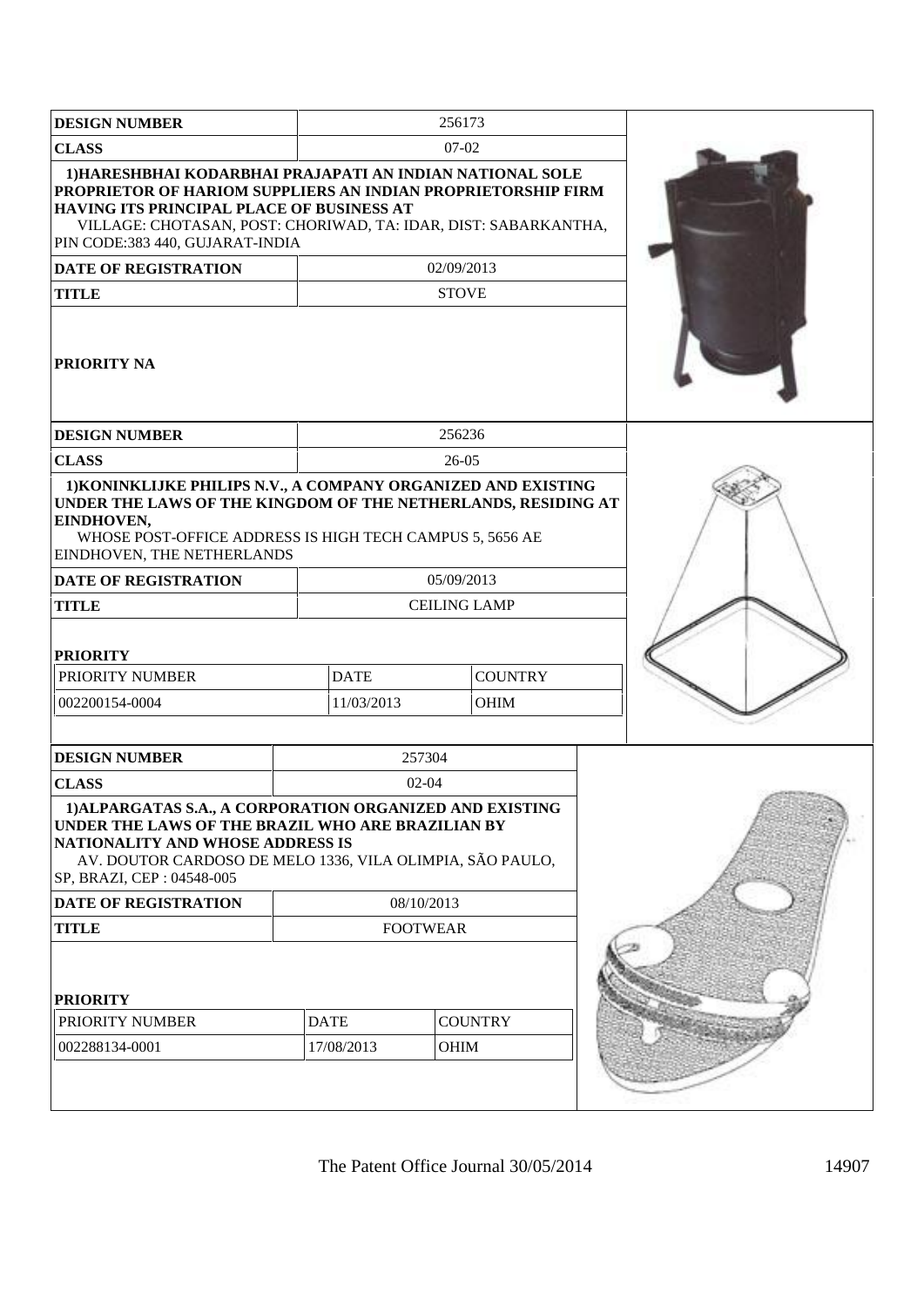| <b>DESIGN NUMBER</b>                                                                                                                                          | 257276                                                                                                                                                                                                                           |  |
|---------------------------------------------------------------------------------------------------------------------------------------------------------------|----------------------------------------------------------------------------------------------------------------------------------------------------------------------------------------------------------------------------------|--|
| <b>CLASS</b>                                                                                                                                                  | 27-02                                                                                                                                                                                                                            |  |
| CONCERN, HAVING ITS PLACE OF BUSINESS AT<br>500002, ANDHRA PRADESH, INDIA                                                                                     | 1) SYNDICATE HANDICRAFTS., AN INDIAN, A PROPRIETARY<br>H-NO 20-4-839, CHOUK KHILWATH, CHARMINAR, HYDERABAD-                                                                                                                      |  |
| <b>DATE OF REGISTRATION</b>                                                                                                                                   | 08/10/2013                                                                                                                                                                                                                       |  |
| <b>TITLE</b>                                                                                                                                                  | <b>CIGAR HOLDER</b>                                                                                                                                                                                                              |  |
| PRIORITY NA                                                                                                                                                   |                                                                                                                                                                                                                                  |  |
| <b>DESIGN NUMBER</b>                                                                                                                                          | 257797                                                                                                                                                                                                                           |  |
| <b>CLASS</b>                                                                                                                                                  | 08-08                                                                                                                                                                                                                            |  |
| <b>HAVING ITS PRINCIPAL PLACE OF BUSINESS AT ADDRESS:</b><br>PERFECT (TATA) SHOWROOM, NATIONAL HIGHWAY NO. 8-B,<br>VAVDI-DIST. RAJKOT-360 004, GUJARAT-INDIA. | 1)(1) MEHULBHAI D. CHAVDA (2) SOMESHBHAI S. MALIK AND<br>(3) DHIRENBHAI SHAH ALL INDIAN NATIONAL PARTNER OF DMS<br>ARCHITECTURAL PRODUCTS AN INDIAN PARTNERSHIP FIRM<br>PLOT NO. 6, SURVEY NO. 20, EVEREST INDUSTRIAL AREA, NEAR |  |
| <b>DATE OF REGISTRATION</b>                                                                                                                                   | 28/10/2013                                                                                                                                                                                                                       |  |
| <b>TITLE</b>                                                                                                                                                  | <b>HOOK</b>                                                                                                                                                                                                                      |  |
| <b>PRIORITY NA</b>                                                                                                                                            |                                                                                                                                                                                                                                  |  |
| <b>DESIGN NUMBER</b>                                                                                                                                          | 253365                                                                                                                                                                                                                           |  |
| <b>CLASS</b>                                                                                                                                                  | 99-00                                                                                                                                                                                                                            |  |
| INCORPORATED UNDER THE INDIAN COMPANIES ACT,<br>MAHARASHTRA, INDIA.                                                                                           | 1) FLEETGUARD FILTERS PRIVATE LIMITED, A COMPANY<br>AT 'KIRLOSKAR HOUSE', 100, ANAND PARK, AUNDH, PUNE-411007,                                                                                                                   |  |
| <b>DATE OF REGISTRATION</b>                                                                                                                                   | 23/04/2013                                                                                                                                                                                                                       |  |
| TITLE                                                                                                                                                         | AIR TANK FOR COMPRESSORS                                                                                                                                                                                                         |  |
| PRIORITY NA                                                                                                                                                   |                                                                                                                                                                                                                                  |  |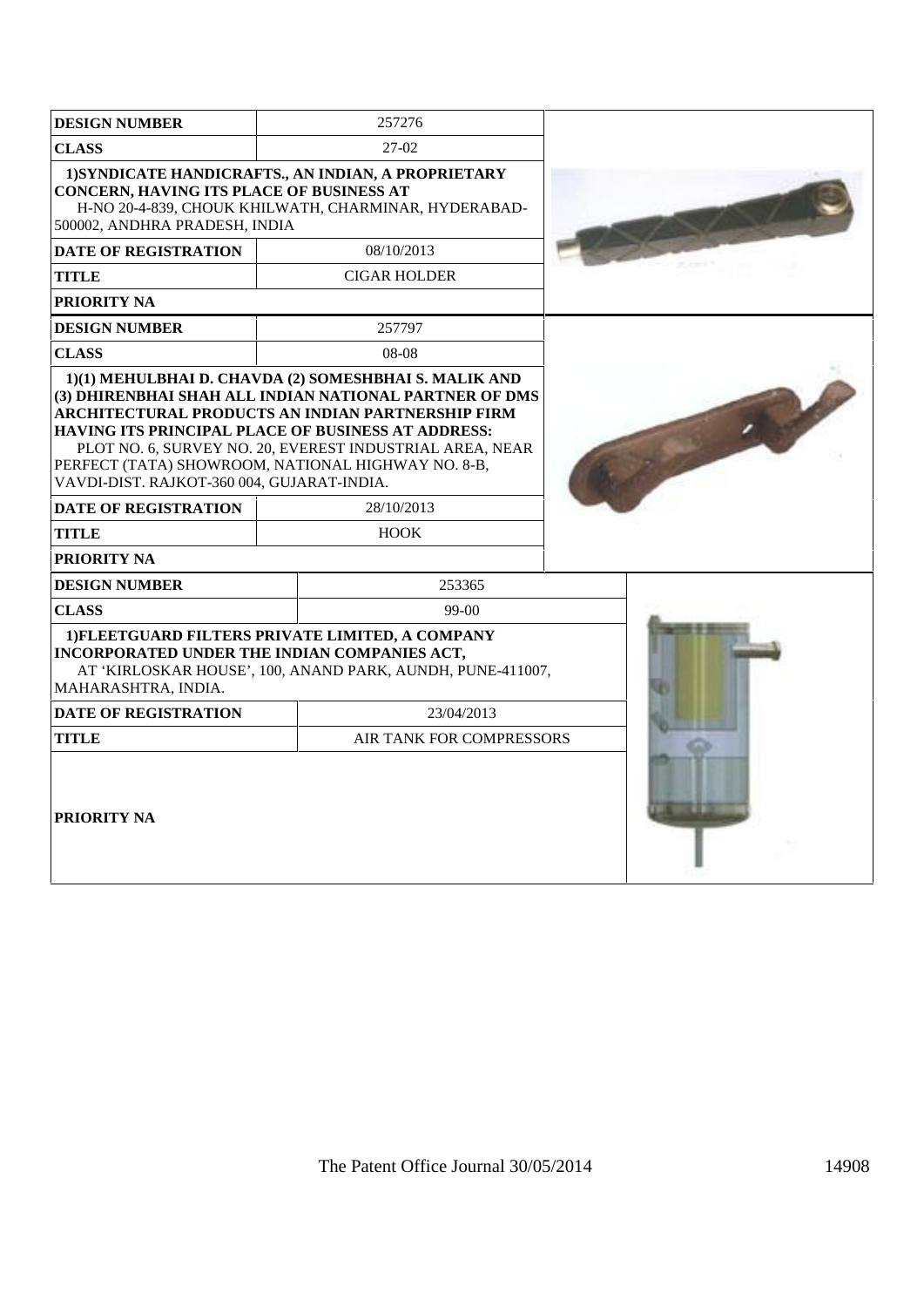| <b>DESIGN NUMBER</b>                                                                                                                                                                                                                                                                                                                 |                                                      | 258862         |  |  |  |
|--------------------------------------------------------------------------------------------------------------------------------------------------------------------------------------------------------------------------------------------------------------------------------------------------------------------------------------|------------------------------------------------------|----------------|--|--|--|
| <b>CLASS</b>                                                                                                                                                                                                                                                                                                                         |                                                      | 09-05          |  |  |  |
| 1) COLGATE-PALMOLIVE COMPANY, A DELAWARE CORPORATION,<br>300 PARK AVENUE, NEW YORK, NEW YORK 10022, UNITED STATES OF<br><b>AMERICA</b>                                                                                                                                                                                               |                                                      |                |  |  |  |
| DATE OF REGISTRATION                                                                                                                                                                                                                                                                                                                 |                                                      | 19/12/2013     |  |  |  |
| <b>TITLE</b>                                                                                                                                                                                                                                                                                                                         | ORAL CARE IMPLEMENT PACKAGE                          |                |  |  |  |
| <b>PRIORITY</b><br>PRIORITY NUMBER                                                                                                                                                                                                                                                                                                   | <b>DATE</b>                                          | <b>COUNTRY</b> |  |  |  |
| 29/461,014                                                                                                                                                                                                                                                                                                                           | 17/07/2013                                           | U.S.A.         |  |  |  |
| <b>DESIGN NUMBER</b>                                                                                                                                                                                                                                                                                                                 |                                                      | 256088         |  |  |  |
| <b>CLASS</b>                                                                                                                                                                                                                                                                                                                         |                                                      | $07 - 01$      |  |  |  |
| 1) SELVEL INDUSTRIES., INDIAN NATIONAL, 3, 1ST FLOOR, VAKIL<br>INDUSTRIAL ESTATE, WALBHAT ROAD, GOREGAON (EAST), MUMBAI-<br>400063, STATE OF MAHARASHTRA, (INDIA), AN INDIAN NATIONAL,<br>WHOSE PARTNERS ARE 1. PRATEEK CHAMPALAL JAIN 2. VIPUL<br>CHAMPALAL JAIN INDIAN NATIONALS., OF ABOVE ADDRESS<br><b>DATE OF REGISTRATION</b> |                                                      | 28/08/2013     |  |  |  |
| <b>TITLE</b>                                                                                                                                                                                                                                                                                                                         |                                                      | <b>LID</b>     |  |  |  |
| <b>PRIORITY NA</b>                                                                                                                                                                                                                                                                                                                   |                                                      |                |  |  |  |
| <b>DESIGN NUMBER</b>                                                                                                                                                                                                                                                                                                                 | 256241                                               |                |  |  |  |
| <b>CLASS</b>                                                                                                                                                                                                                                                                                                                         | $14-01$                                              |                |  |  |  |
| 1) FUJITSU TEN LIMITED, A COMPANY ORGANIZED AND<br>EXISTING UNDER THE LAWS OF JAPAN, HAVING ITS OFFICE AT<br>2-28, GOSHO-DORI 1-CHOME, HYOGO-KU, KOBE-SHI, HYOGO, 652-<br>8510 JAPAN                                                                                                                                                 |                                                      |                |  |  |  |
| <b>DATE OF REGISTRATION</b>                                                                                                                                                                                                                                                                                                          | 05/09/2013                                           |                |  |  |  |
| <b>TITLE</b>                                                                                                                                                                                                                                                                                                                         | DIGITAL AUDIO DISC PLAYER WITH<br><b>RADIO TUNER</b> |                |  |  |  |
| <b>PRIORITY NA</b>                                                                                                                                                                                                                                                                                                                   |                                                      |                |  |  |  |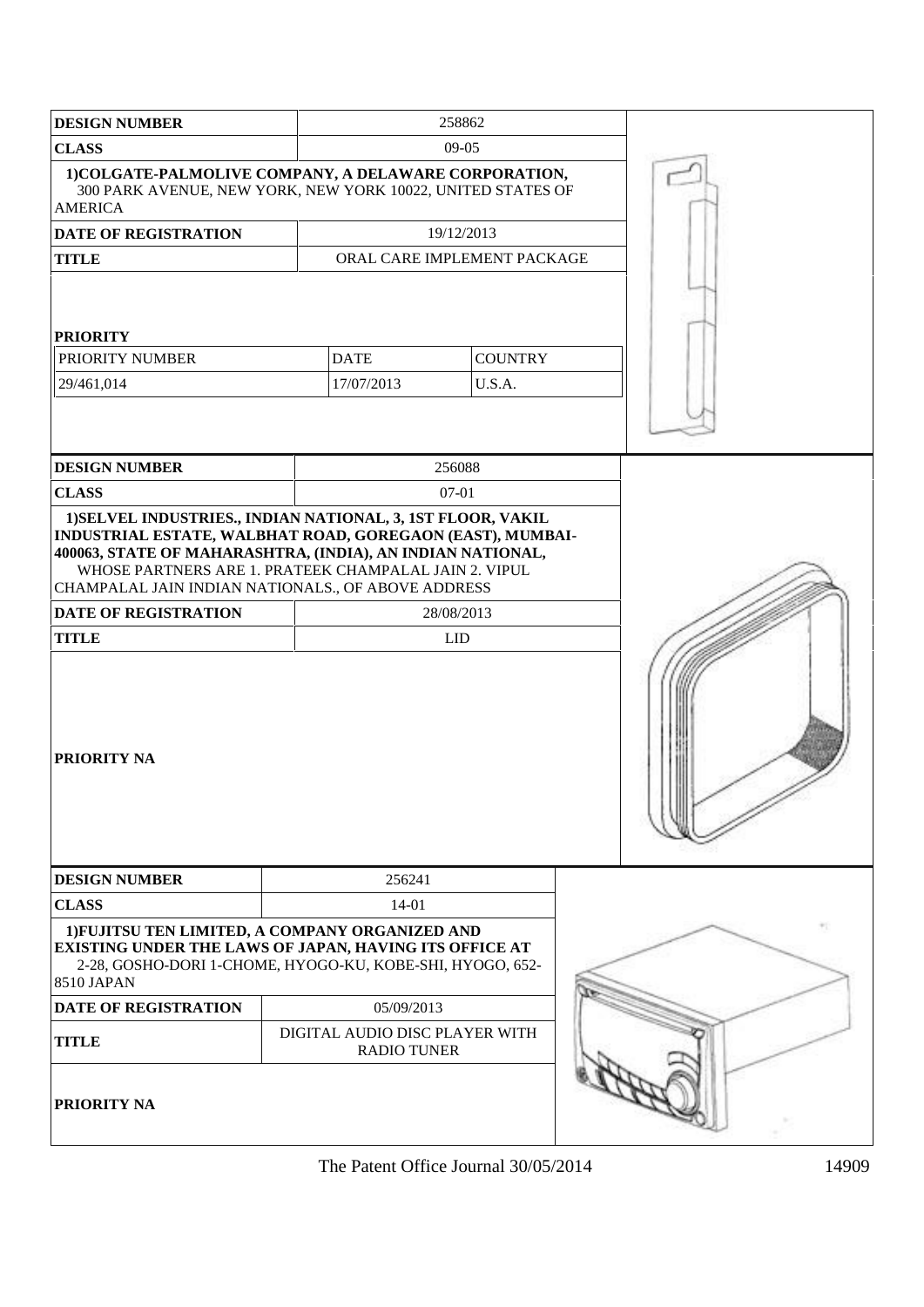| <b>DESIGN NUMBER</b>                                                                                                                                                                                                                  |            | 257325                                                       |                        |  |  |
|---------------------------------------------------------------------------------------------------------------------------------------------------------------------------------------------------------------------------------------|------------|--------------------------------------------------------------|------------------------|--|--|
| <b>CLASS</b>                                                                                                                                                                                                                          |            | 28-02                                                        |                        |  |  |
| 1) ELC MANAGEMENT LLC, A DELAWARE CORPORATION, HAVING AN<br><b>OFFICE AT</b><br>155 PINELAWN ROAD, SUITE 345 SOUTH, MELVILLE, NY 11747, USA                                                                                           |            |                                                              |                        |  |  |
| <b>DATE OF REGISTRATION</b>                                                                                                                                                                                                           |            |                                                              | 09/10/2013             |  |  |
| <b>TITLE</b>                                                                                                                                                                                                                          |            |                                                              | <b>LIPSTICK BULLET</b> |  |  |
|                                                                                                                                                                                                                                       |            |                                                              |                        |  |  |
| <b>PRIORITY</b>                                                                                                                                                                                                                       |            |                                                              |                        |  |  |
| PRIORITY NUMBER                                                                                                                                                                                                                       |            | <b>DATE</b>                                                  | <b>COUNTRY</b>         |  |  |
| 29/452,656                                                                                                                                                                                                                            |            | 19/04/2013                                                   | U.S.A.                 |  |  |
|                                                                                                                                                                                                                                       |            |                                                              |                        |  |  |
| <b>DESIGN NUMBER</b>                                                                                                                                                                                                                  |            |                                                              | 257413                 |  |  |
| <b>CLASS</b>                                                                                                                                                                                                                          |            |                                                              | 26-06                  |  |  |
| 1) VOLVO LASTVAGNAR AB, OF<br>SE 405 08 GÖTEBORG, SWEDEN                                                                                                                                                                              |            |                                                              |                        |  |  |
| <b>DATE OF REGISTRATION</b>                                                                                                                                                                                                           |            |                                                              | 10/10/2013             |  |  |
| <b>TITLE</b>                                                                                                                                                                                                                          |            |                                                              | HEADLAMP FOR VEHICLE   |  |  |
| <b>PRIORITY</b><br>PRIORITY NUMBER<br>2013/0168                                                                                                                                                                                       |            | <b>COUNTRY</b><br><b>DATE</b><br>11/04/2013<br><b>SWEDEN</b> |                        |  |  |
| <b>DESIGN NUMBER</b>                                                                                                                                                                                                                  |            | 258626                                                       |                        |  |  |
| <b>CLASS</b>                                                                                                                                                                                                                          |            | $12 - 11$                                                    |                        |  |  |
| 1) TVS MOTOR COMPANY LIMITED, AN INDIAN COMPANY<br>INCORPORATED UNDER THE COMPANIES ACT, 1956, HAVING<br><b>ITS REGISTERED OFFICE AT</b><br>"JAYALAKSHMI ESTATES", 29 (OLD NO. 8) HADDOWS ROAD,<br>CHENNAI 600 006, TAMIL NADU, INDIA |            |                                                              |                        |  |  |
| <b>DATE OF REGISTRATION</b>                                                                                                                                                                                                           |            | 09/12/2013                                                   |                        |  |  |
| <b>TITLE</b>                                                                                                                                                                                                                          | MOTORCYCLE |                                                              |                        |  |  |
| <b>PRIORITY NA</b>                                                                                                                                                                                                                    |            |                                                              |                        |  |  |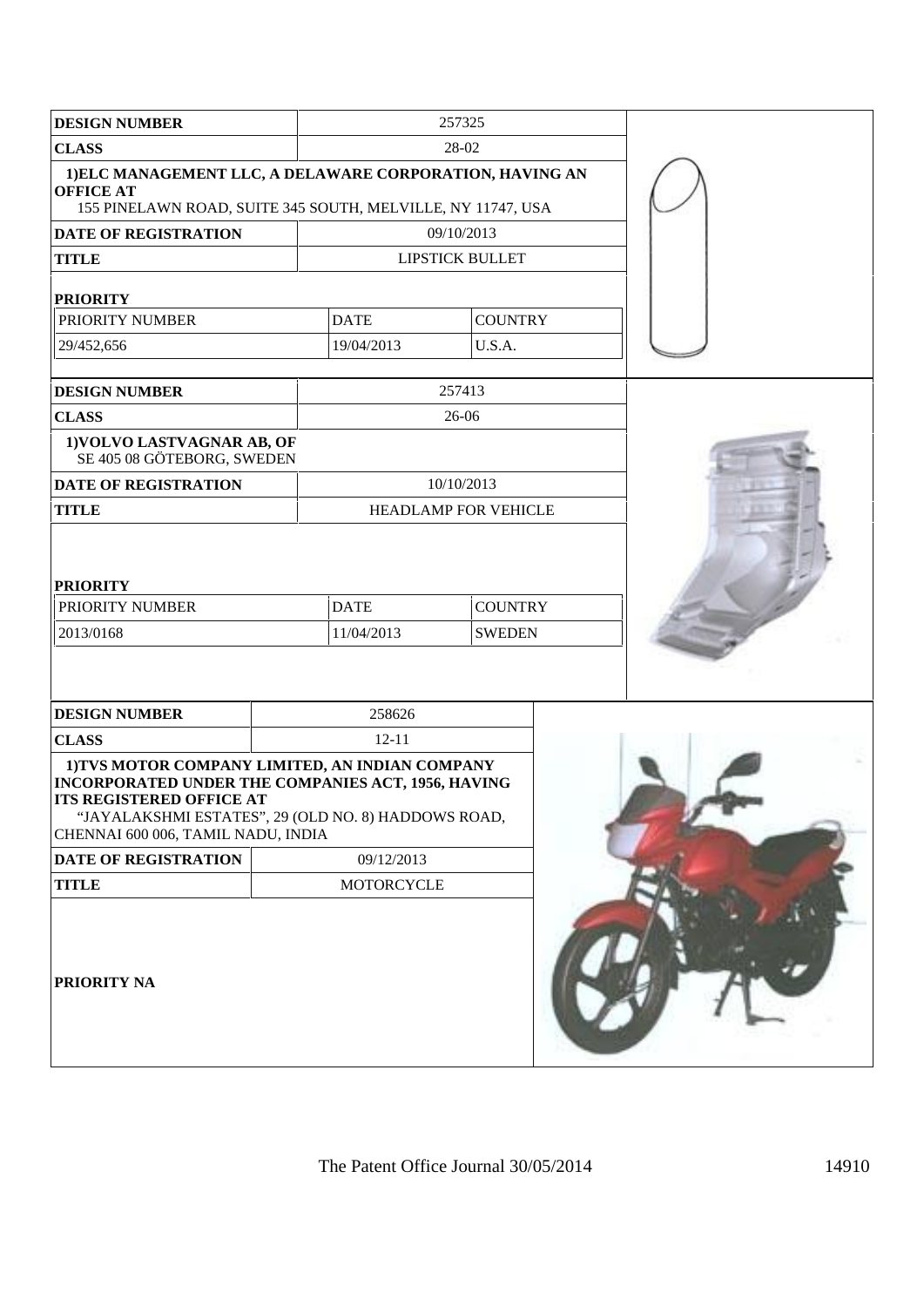| <b>DESIGN NUMBER</b>                                                                                                                                                                          |  | 256561                                        |                         |  |  |
|-----------------------------------------------------------------------------------------------------------------------------------------------------------------------------------------------|--|-----------------------------------------------|-------------------------|--|--|
| <b>CLASS</b>                                                                                                                                                                                  |  | 26-03                                         |                         |  |  |
| 1) NITIN R. SHENOY, INDIAN NATIONAL,<br>602, JALTARANG, LOKPURAM, DR. GLADYS ALVARES ROAD, OFF. POKHRAN<br>ROAD NO. 2, THANE (W)-400 601, MAHARASHTRA, INDIA                                  |  |                                               |                         |  |  |
| <b>DATE OF REGISTRATION</b>                                                                                                                                                                   |  |                                               | 18/09/2013              |  |  |
| <b>TITLE</b>                                                                                                                                                                                  |  |                                               | <b>LIGHTING FIXTURE</b> |  |  |
| <b>PRIORITY NA</b>                                                                                                                                                                            |  |                                               |                         |  |  |
| <b>DESIGN NUMBER</b>                                                                                                                                                                          |  | 256240                                        |                         |  |  |
| <b>CLASS</b>                                                                                                                                                                                  |  | $14 - 01$                                     |                         |  |  |
| 1) FUJITSU TEN LIMITED, A COMPANY ORGANIZED<br>AND EXISTING UNDER THE LAWS OF JAPAN, HAVING<br><b>ITS OFFICE AT</b><br>2-28, GOSHO-DORI 1-CHOME, HYOGO-KU, KOBE-SHI,<br>HYOGO, 652-8510 JAPAN |  |                                               |                         |  |  |
| <b>DATE OF</b><br><b>REGISTRATION</b>                                                                                                                                                         |  | 05/09/2013                                    |                         |  |  |
| <b>TITLE</b>                                                                                                                                                                                  |  | DIGITAL AUDIO DISC PLAYER<br>WITH RADIO TUNER |                         |  |  |
| <b>PRIORITY NA</b>                                                                                                                                                                            |  |                                               |                         |  |  |
| <b>DESIGN NUMBER</b>                                                                                                                                                                          |  |                                               | 256355                  |  |  |
| <b>CLASS</b>                                                                                                                                                                                  |  |                                               | $23-02$                 |  |  |
| 1) KOHLER CO., A COMPANY ORGANIZED AND EXISTING UNDER THE<br>LAW OF USA,<br>OF 444 HIGHLAND DRIVE, KOHLER, WISCONSIN 53044, UNITED STATES<br>OF AMERICA                                       |  |                                               |                         |  |  |
| <b>DATE OF REGISTRATION</b>                                                                                                                                                                   |  | 10/09/2013                                    |                         |  |  |
| <b>TITLE</b>                                                                                                                                                                                  |  | TOILET TANK WITH LID                          |                         |  |  |
| <b>PRIORITY</b>                                                                                                                                                                               |  |                                               |                         |  |  |
| PRIORITY NUMBER                                                                                                                                                                               |  | <b>DATE</b>                                   | <b>COUNTRY</b>          |  |  |
| 29/448,365                                                                                                                                                                                    |  | 12/03/2013                                    | U.S.A.                  |  |  |
|                                                                                                                                                                                               |  |                                               |                         |  |  |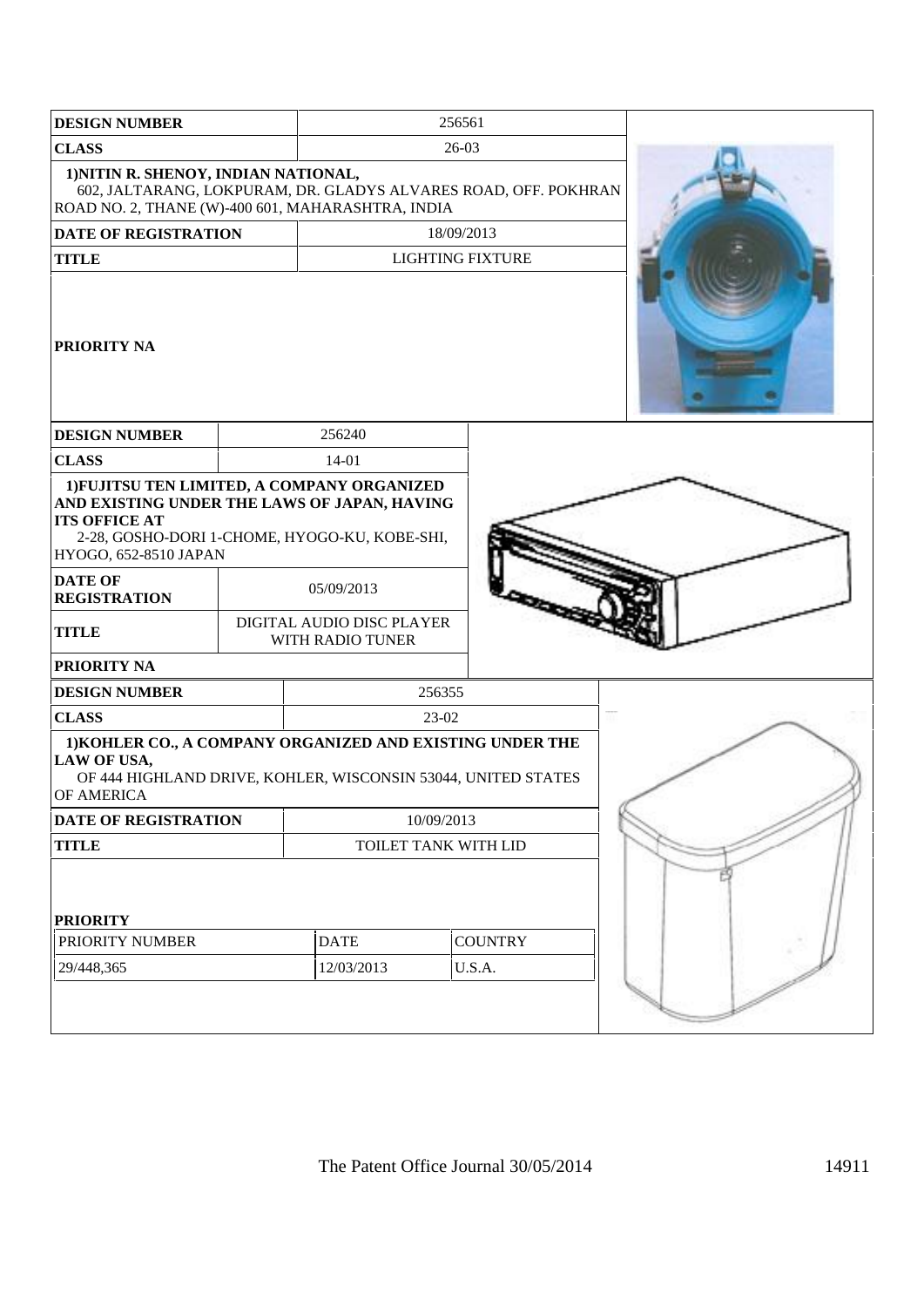| <b>DESIGN NUMBER</b>                                                                                   | 257282                                                                                                                                                                                       |  |
|--------------------------------------------------------------------------------------------------------|----------------------------------------------------------------------------------------------------------------------------------------------------------------------------------------------|--|
| <b>CLASS</b>                                                                                           | $02-05$                                                                                                                                                                                      |  |
| IQBAL GANJ CHOWK, LUDHIANA-141 008 (PUNJAB) INDIA<br>GUPTA BEING INDIAN NATIONALS OF THE ABOVE ADDRESS | 1) M/S UNIVERSAL TRADERS, B-X-506/2, TELLIYAN WALI GALI, NEAR<br>AN INDIAN PROPRIETORSHIP FIRM WHOSE PROPRIETOR IS:- NEELAM                                                                  |  |
| <b>DATE OF REGISTRATION</b>                                                                            | 08/10/2013                                                                                                                                                                                   |  |
| <b>TITLE</b>                                                                                           | <b>SHAWL</b>                                                                                                                                                                                 |  |
| PRIORITY NA                                                                                            |                                                                                                                                                                                              |  |
| <b>DESIGN NUMBER</b>                                                                                   | 257893                                                                                                                                                                                       |  |
| <b>CLASS</b>                                                                                           | 23-01                                                                                                                                                                                        |  |
|                                                                                                        | 1) DAYAL CHAND TRADING AS M/S. SIGMA REFRIGERATION WORKS,<br>3745, SHOP NO. 1 & 7, KUCHA PARMANAND, NETAJI SUBHASH MARG,<br>DARYA GANJ, NEW DELHI-110002, INDIA (A SOLE PROPRIETORSHIP FIRM) |  |
| <b>DATE OF REGISTRATION</b>                                                                            | 31/10/2013                                                                                                                                                                                   |  |
| <b>TITLE</b>                                                                                           | <b>BALL VALVE</b>                                                                                                                                                                            |  |
| PRIORITY NA                                                                                            |                                                                                                                                                                                              |  |
| <b>DESIGN NUMBER</b>                                                                                   | 256563                                                                                                                                                                                       |  |
| <b>CLASS</b>                                                                                           | $26-03$                                                                                                                                                                                      |  |
| 1) NITIN R. SHENOY, INDIAN NATIONAL,                                                                   | 602, JALTARANG, LOKPURAM, DR. GLADYS ALVARES ROAD, OFF.<br>POKHRAN ROAD NO. 2, THANE (W)-400 601, MAHARASHTRA, INDIA                                                                         |  |
| <b>DATE OF REGISTRATION</b>                                                                            | 18/09/2013                                                                                                                                                                                   |  |
| <b>TITLE</b>                                                                                           | <b>LIGHTING FIXTURE</b>                                                                                                                                                                      |  |
| <b>PRIORITY NA</b>                                                                                     |                                                                                                                                                                                              |  |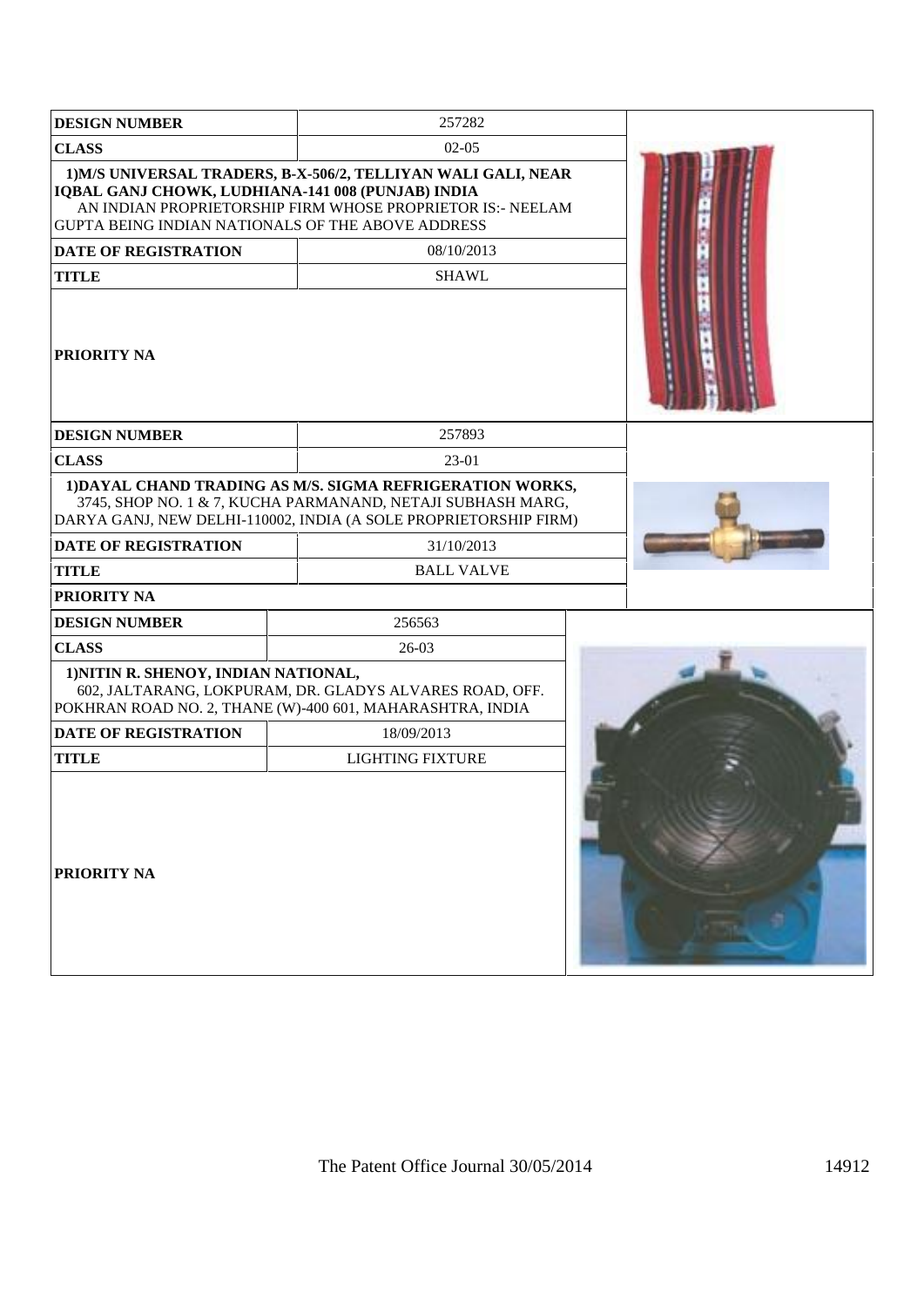| <b>DESIGN NUMBER</b>                                                                                                                                                                                                                                                               |             | 257326                 |               |
|------------------------------------------------------------------------------------------------------------------------------------------------------------------------------------------------------------------------------------------------------------------------------------|-------------|------------------------|---------------|
| <b>CLASS</b>                                                                                                                                                                                                                                                                       |             | 28-02                  |               |
| 1) ELC MANAGEMENT LLC, A DELAWARE CORPORATION, HAVING AN<br><b>OFFICE AT</b><br>155 PINELAWN ROAD, SUITE 345 SOUTH, MELVILLE, NY 11747, USA                                                                                                                                        |             |                        |               |
| <b>DATE OF REGISTRATION</b>                                                                                                                                                                                                                                                        |             | 09/10/2013             |               |
| <b>TITLE</b>                                                                                                                                                                                                                                                                       |             | <b>LIPSTICK BULLET</b> |               |
| <b>PRIORITY</b>                                                                                                                                                                                                                                                                    |             |                        |               |
| PRIORITY NUMBER                                                                                                                                                                                                                                                                    | <b>DATE</b> | <b>COUNTRY</b>         |               |
| 29/452,657                                                                                                                                                                                                                                                                         | 19/04/2013  | U.S.A.                 |               |
|                                                                                                                                                                                                                                                                                    |             |                        |               |
| <b>DESIGN NUMBER</b>                                                                                                                                                                                                                                                               |             | 257285                 |               |
| <b>CLASS</b>                                                                                                                                                                                                                                                                       |             | $02-05$                |               |
| 1) M/S UNIVERSAL TRADERS, B-X-506/2, TELLIYAN WALI GALI, NEAR<br>IQBAL GANJ CHOWK, LUDHIANA-141 008 (PUNJAB) INDIA<br>AN INDIAN PROPRIETORSHIP FIRM WHOSE PROPRIETOR IS:- NEELAM<br>GUPTA BEING INDIAN NATIONALS OF THE ABOVE ADDRESS<br><b>DATE OF REGISTRATION</b><br>08/10/2013 |             |                        |               |
| <b>TITLE</b>                                                                                                                                                                                                                                                                       |             | <b>SHAWL</b>           |               |
| <b>PRIORITY NA</b>                                                                                                                                                                                                                                                                 |             |                        |               |
| <b>DESIGN NUMBER</b>                                                                                                                                                                                                                                                               |             | 258156                 |               |
| <b>CLASS</b>                                                                                                                                                                                                                                                                       |             |                        |               |
| 1) TAHILIANI DESIGN PRIVATE LIMITED, WHICH IS OF THE ADDRESS<br>708, PACE CITY-2, SECTOR-37, PART-II, GURGAON (HARYANA), A COMPANY<br>INCORPORATED UNDER THE LAWS OF INDIA                                                                                                         |             |                        | Sapraventi di |
| DATE OF REGISTRATION                                                                                                                                                                                                                                                               |             | 14/11/2013             |               |
| <b>TITLE</b>                                                                                                                                                                                                                                                                       |             | <b>GARMENT</b>         |               |
| <b>PRIORITY NA</b>                                                                                                                                                                                                                                                                 |             |                        |               |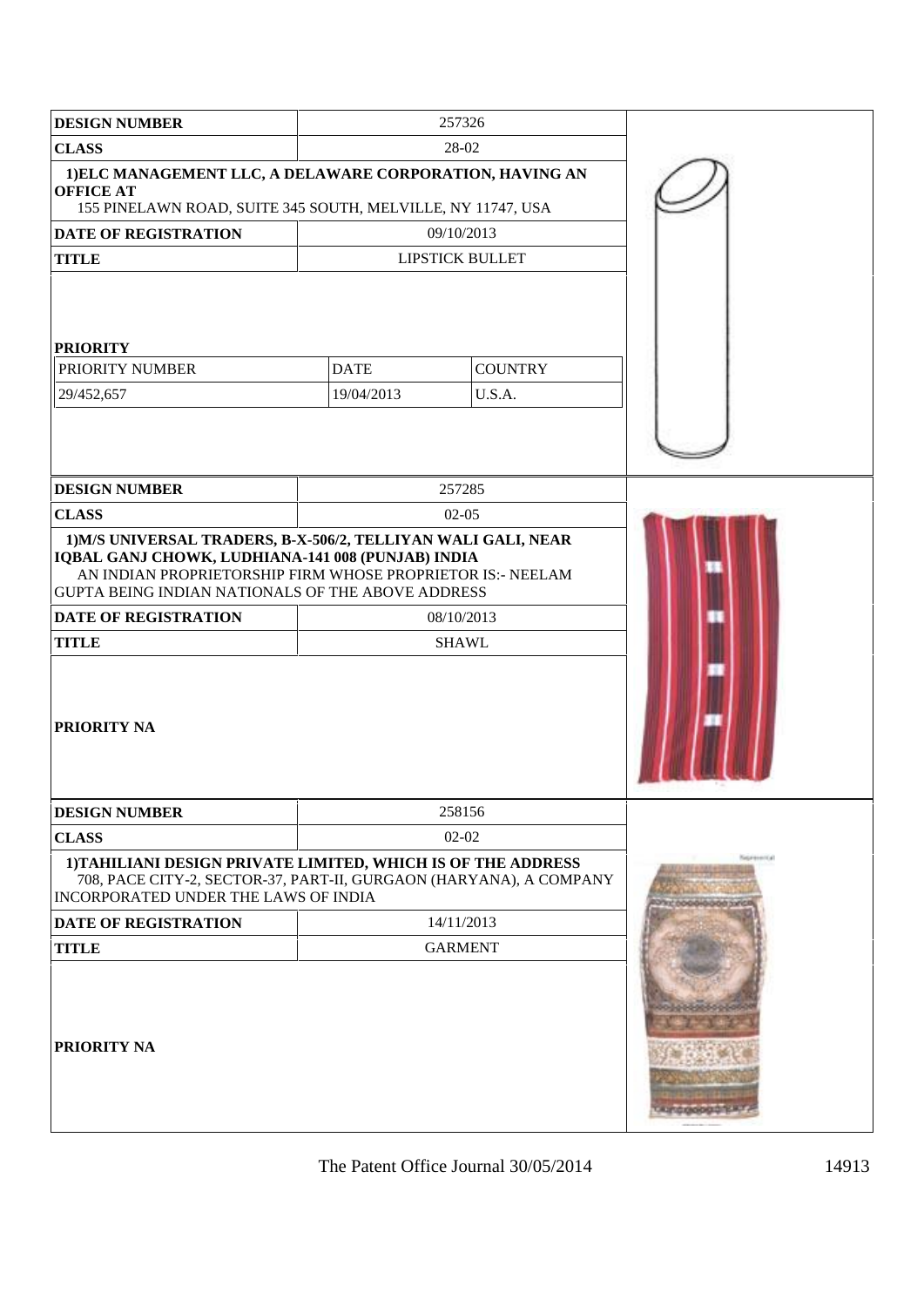| <b>DESIGN NUMBER</b>                                                                                               | 255934                                                                                                                                                                                                                                                                                         |  |
|--------------------------------------------------------------------------------------------------------------------|------------------------------------------------------------------------------------------------------------------------------------------------------------------------------------------------------------------------------------------------------------------------------------------------|--|
| <b>CLASS</b>                                                                                                       |                                                                                                                                                                                                                                                                                                |  |
| NATIONAL OF FRONTIER POLYMERS PVT. LTD.,<br>NEW DELHI-110044, INDIA<br><b>DATE OF REGISTRATION</b><br><b>TITLE</b> | 1) SATISH GOKHALE, INDIAN NATIONAL OF DESIGN DIRECTIONS PVT.<br>LTD., 828, RAJEEV, SHIVAJINAGAR, BHANDARKAR ROAD, LANE #13, PUNE-<br>411004, MAHARASHTRA, INDIA AND YUVRAJ SINGH AHUJA, INDIAN<br>B-1/H-2, MOHAN CO-OPERATIVE INDUSTRIAL ESTATE, MATHURA ROAD,<br>21/08/2013<br><b>PLANTER</b> |  |
| PRIORITY NA                                                                                                        |                                                                                                                                                                                                                                                                                                |  |
| <b>DESIGN NUMBER</b>                                                                                               | 256575                                                                                                                                                                                                                                                                                         |  |
| <b>CLASS</b>                                                                                                       | 13-03                                                                                                                                                                                                                                                                                          |  |
| ORGANIZED AND EXISTING UNDER THE LAWS OF JAPAN,<br>MANUFACTURERS AND MERCHANTS, OF THE ADDRESS                     | 1) MITSUBISHI ELECTRIC CORPORATION, A JAPANESE COMPANY<br>7-3, MARUNOUCHI 2-CHOME, CHIYODA-KU, TOKYO 100-8310, JAPAN                                                                                                                                                                           |  |
| <b>DATE OF REGISTRATION</b>                                                                                        | 18/09/2013                                                                                                                                                                                                                                                                                     |  |
| <b>TITLE</b>                                                                                                       | PROGRAMMABLE CONTROLLER FOR<br>PRODUCTION LINE IN A FACTORY                                                                                                                                                                                                                                    |  |
| PRIORITY NA                                                                                                        |                                                                                                                                                                                                                                                                                                |  |
| <b>DESIGN NUMBER</b>                                                                                               | 257335                                                                                                                                                                                                                                                                                         |  |
| <b>CLASS</b>                                                                                                       | $08-09$                                                                                                                                                                                                                                                                                        |  |
| THE COMPANIES ACT, 1956, HAVING ITS REGISTERED OFFICE AT                                                           | 1) DORMA INDIA PRIVATE LIMITED, COMPANY INCORPORATED UNDER<br>NO. 14, PATTULOS ROAD, CHENNAI-600002, TAMIL NADU, INDIA                                                                                                                                                                         |  |
| <b>DATE OF REGISTRATION</b>                                                                                        | 09/10/2013                                                                                                                                                                                                                                                                                     |  |
| <b>TITLE</b>                                                                                                       | STRUCTURAL METAL FITTING                                                                                                                                                                                                                                                                       |  |
| <b>PRIORITY NA</b>                                                                                                 |                                                                                                                                                                                                                                                                                                |  |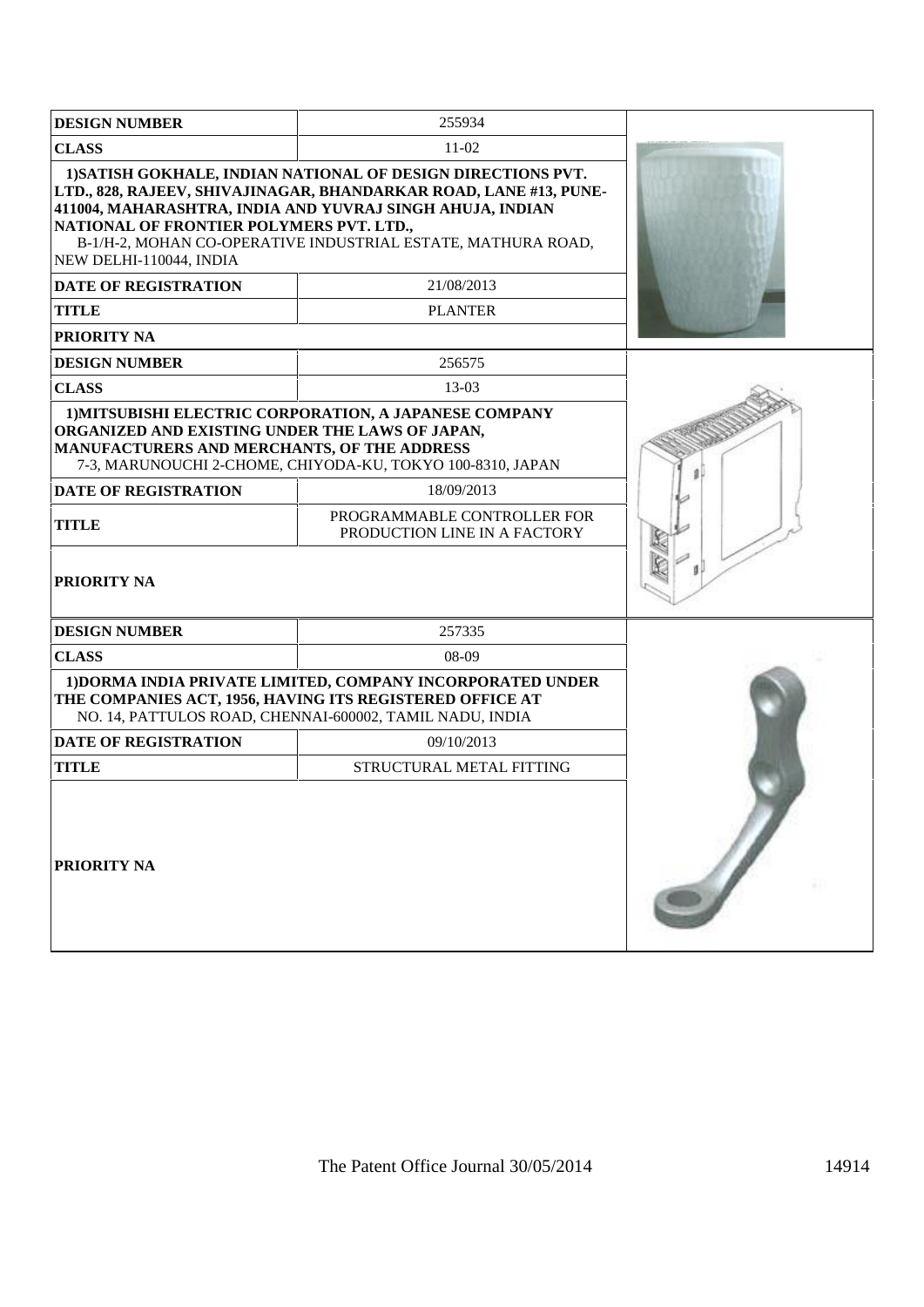| <b>DESIGN NUMBER</b>                                                                                                                                                                   | 257168                                         |                        |       |
|----------------------------------------------------------------------------------------------------------------------------------------------------------------------------------------|------------------------------------------------|------------------------|-------|
| <b>CLASS</b>                                                                                                                                                                           | $09-01$                                        |                        |       |
| 1) UNILEVER PLC, A COMPANY REGISTERED IN ENGLAND AND WALES<br><b>UNDER COMPANY NO. 41424 OF</b><br>UNILEVER HOUSE, 100 VICTORIA EMBANKMENT, LONDON, EC4Y 0DY,<br><b>UNITED KINGDOM</b> |                                                |                        |       |
| DATE OF REGISTRATION                                                                                                                                                                   | 03/10/2013                                     |                        |       |
| <b>TITLE</b>                                                                                                                                                                           | <b>CONTAINER</b>                               |                        |       |
| <b>PRIORITY</b><br>PRIORITY NUMBER<br>002214452-0001                                                                                                                                   | <b>DATE</b><br>05/04/2013                      | <b>COUNTRY</b><br>OHIM |       |
| <b>DESIGN NUMBER</b>                                                                                                                                                                   | 257289                                         |                        | in it |
| <b>CLASS</b>                                                                                                                                                                           | $02 - 04$                                      |                        |       |
| 1) THAIKATTIL JOSE,<br>THAIKATTIL HOUSE, OLLUKARA P.O., THRISSUR, KERALA STATE, 680655,<br>INDIA, AN INDIAN NATIONAL                                                                   |                                                |                        |       |
| DATE OF REGISTRATION                                                                                                                                                                   | 08/10/2013                                     |                        |       |
| <b>TITLE</b>                                                                                                                                                                           | <b>FOOTWEAR</b>                                |                        |       |
| PRIORITY NA                                                                                                                                                                            |                                                |                        |       |
| <b>DESIGN NUMBER</b>                                                                                                                                                                   | 231521                                         |                        |       |
| <b>CLASS</b>                                                                                                                                                                           | $09-05$                                        |                        |       |
| 1) KARTIK P.BHATT,<br>"PINAKPANI" BUNGALOW, OPPOSITE SAUMIL APARTMNT, BHIKHABHAI<br>ROAD, V.V. NAGAR 388121, GUJARAT,                                                                  |                                                |                        | 000   |
| DATE OF REGISTRATION                                                                                                                                                                   | 20/09/2010                                     |                        |       |
| <b>TITLE</b>                                                                                                                                                                           | CAPSULE FOR PHARMACEUTICALS<br><b>PRODUCTS</b> |                        |       |
| PRIORITY NA                                                                                                                                                                            |                                                |                        |       |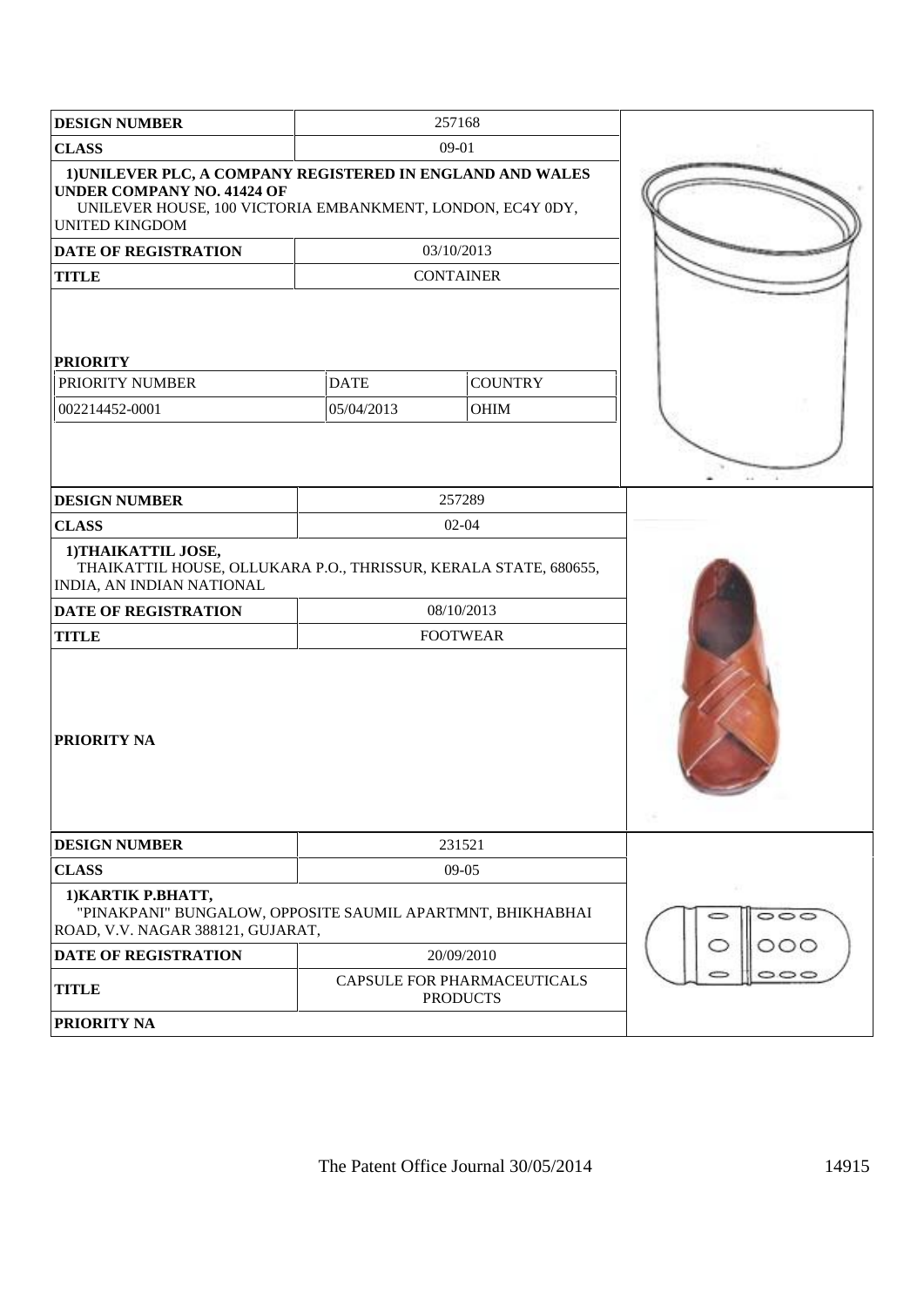| <b>DESIGN NUMBER</b>                                                                                                                                                                                                                   |                           | 259074                         |                             |  |
|----------------------------------------------------------------------------------------------------------------------------------------------------------------------------------------------------------------------------------------|---------------------------|--------------------------------|-----------------------------|--|
| <b>CLASS</b>                                                                                                                                                                                                                           | 13-01                     |                                |                             |  |
| 1) CROMPTON GREAVES LIMITED,<br>CG HOUSE, 6TH FLOOR, DR. ANNIE BESANT ROAD, WORLI, MUMBAI -<br>400030, MAHARASHTRA, INDIA; AN INDIAN COMPANY                                                                                           |                           |                                |                             |  |
| <b>DATE OF REGISTRATION</b>                                                                                                                                                                                                            | 27/12/2013                |                                |                             |  |
| <b>TITLE</b>                                                                                                                                                                                                                           |                           | <b>MOTOR</b>                   |                             |  |
| <b>PRIORITY NA</b>                                                                                                                                                                                                                     |                           |                                |                             |  |
| <b>DESIGN NUMBER</b>                                                                                                                                                                                                                   |                           | 255834                         |                             |  |
| <b>CLASS</b>                                                                                                                                                                                                                           |                           | 15-05                          |                             |  |
| 1) SAMSUNG ELECTRONICS CO., LTD., A KOREAN COMPANY,<br>OF 129, SAMSUNG-RO, YEONGTONG-GU, SUWON-SI, GYEONGGI-DO,<br>443-742M REPUBLIC OF KOREA                                                                                          |                           |                                |                             |  |
| DATE OF REGISTRATION                                                                                                                                                                                                                   |                           | 14/08/2013                     |                             |  |
| <b>TITLE</b>                                                                                                                                                                                                                           |                           | <b>DISH WASHER</b>             |                             |  |
| <b>PRIORITY</b><br>PRIORITY NUMBER<br>30-2013-0007671                                                                                                                                                                                  | <b>DATE</b><br>14/02/2013 | <b>COUNTRY</b><br>KOREA(SOUTH) |                             |  |
| <b>DESIGN NUMBER</b>                                                                                                                                                                                                                   |                           |                                | 258633                      |  |
| <b>CLASS</b>                                                                                                                                                                                                                           |                           | 09-01                          |                             |  |
| 1) MR. SANDEEP SHRIVASTAV, AN INDIAN CITIZEN, PROPRIETOR OF M/S.<br>JDJ BEVERAGES PVT. LTD, AN INDIAN PROPRIETORSHIP COMPANY OF<br>B-2/115, SAFDARJUNG ENCLAVE, NEW DELHI-110029, INDIA<br><b>DATE OF REGISTRATION</b><br><b>TITLE</b> |                           |                                | 09/12/2013<br><b>BOTTLE</b> |  |
| <b>PRIORITY NA</b>                                                                                                                                                                                                                     |                           |                                |                             |  |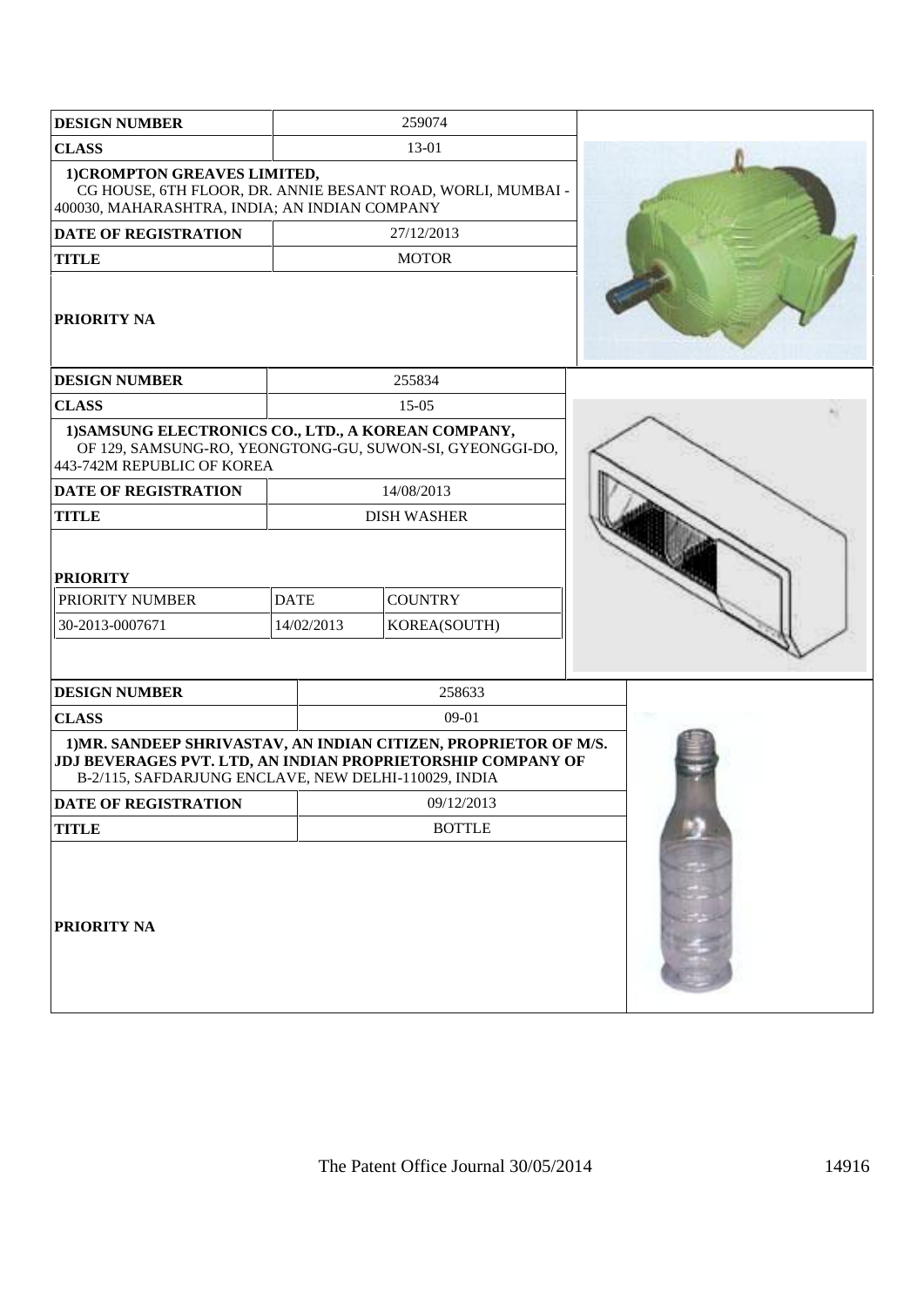| <b>DESIGN NUMBER</b>                                           | 256566                                                                                                                                                                     |  |
|----------------------------------------------------------------|----------------------------------------------------------------------------------------------------------------------------------------------------------------------------|--|
| <b>CLASS</b>                                                   | 08-03                                                                                                                                                                      |  |
| 1) NAVEEN SHARMA,<br>INDIA AN INDIAN NATIONAL OF ABOVE ADDRESS | A-4, PRAHLAD MARKET, KAROL BAGH, NEW DELHI-110005                                                                                                                          |  |
| <b>DATE OF</b><br><b>REGISTRATION</b>                          | 18/09/2013                                                                                                                                                                 |  |
| <b>TITLE</b>                                                   | <b>COVER FOR CIRCULAR SAW</b>                                                                                                                                              |  |
| <b>PRIORITY NA</b>                                             |                                                                                                                                                                            |  |
| <b>DESIGN NUMBER</b>                                           | 257334                                                                                                                                                                     |  |
| <b>CLASS</b>                                                   | 08-09                                                                                                                                                                      |  |
| <b>ITS REGISTERED OFFICE AT</b><br><b>INDIA</b>                | 1) DORMA INDIA PRIVATE LIMITED, COMPANY<br>INCORPORATED UNDER THE COMPANIES ACT, 1956, HAVING<br>NO. 14, PATTULOS ROAD, CHENNAI-600002, TAMIL NADU,                        |  |
| <b>DATE OF</b><br><b>REGISTRATION</b>                          | 09/10/2013                                                                                                                                                                 |  |
| <b>TITLE</b>                                                   | STRUCTURAL METAL FITTING                                                                                                                                                   |  |
| <b>PRIORITY NA</b>                                             |                                                                                                                                                                            |  |
| <b>DESIGN NUMBER</b>                                           | 258161                                                                                                                                                                     |  |
| <b>CLASS</b>                                                   | $02 - 02$                                                                                                                                                                  |  |
|                                                                | 1) TAHILIANI DESIGN PRIVATE LIMITED, WHICH IS OF THE ADDRESS<br>708, PACE CITY-2, SECTOR-37, PART-II, GURGAON (HARYANA), A<br>COMPANY INCORPORATED UNDER THE LAWS OF INDIA |  |
| DATE OF REGISTRATION                                           | 14/11/2013                                                                                                                                                                 |  |
| <b>TITLE</b>                                                   | <b>GARMENT</b>                                                                                                                                                             |  |
| <b>PRIORITY NA</b>                                             |                                                                                                                                                                            |  |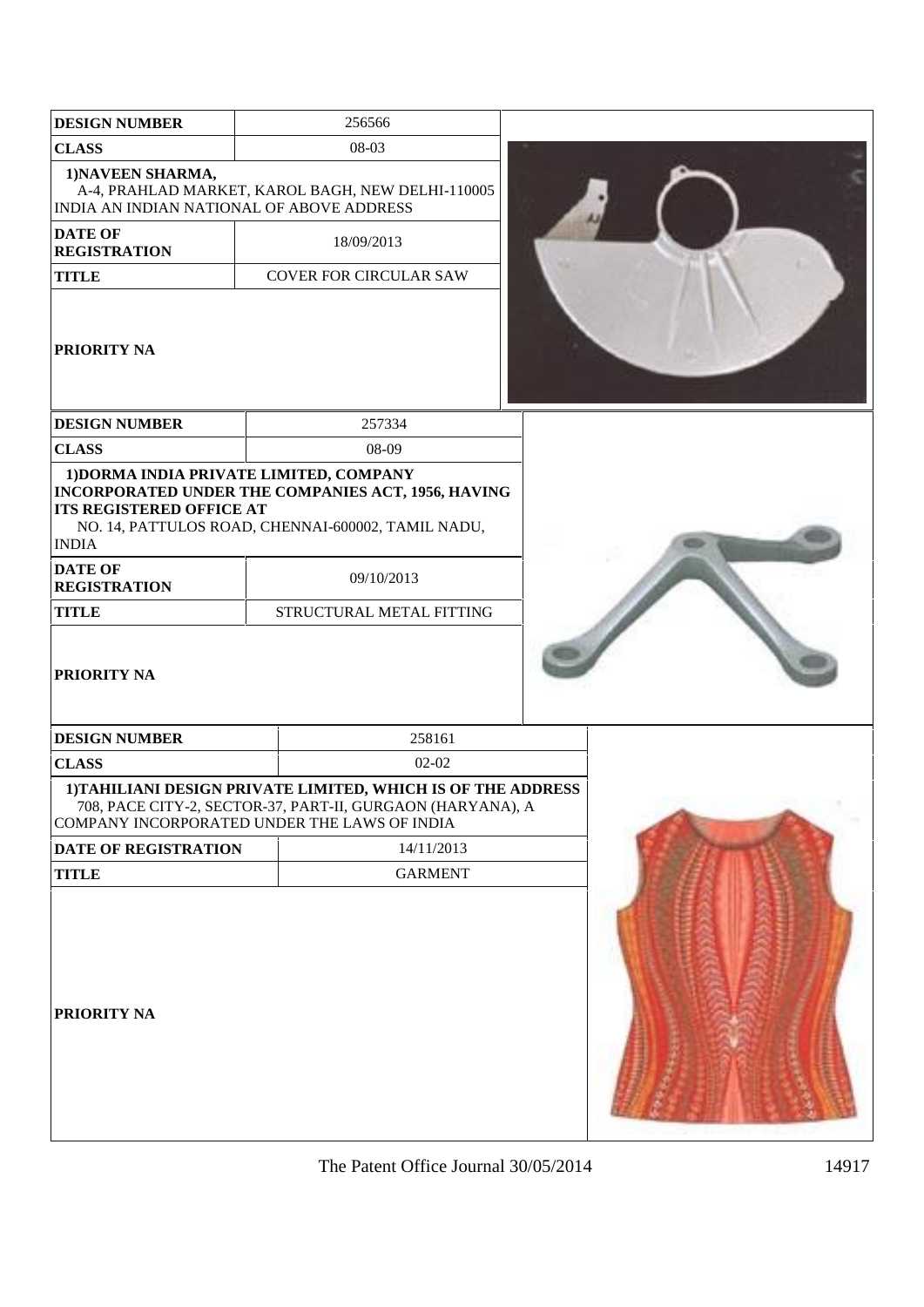| <b>DESIGN NUMBER</b>                    | 256109                                                                                                                                                                                        |  |
|-----------------------------------------|-----------------------------------------------------------------------------------------------------------------------------------------------------------------------------------------------|--|
| <b>CLASS</b>                            | 28-03                                                                                                                                                                                         |  |
| FREE TRADE ZONE, SHANGHAI, 200131 CHINA | 1) SHANGHAI BIOSCIENCE CO., LTD. A LIMITED LIABILITY COMPANY<br>INCORPORATED UNDER THE LAWS OF THE CHINA, WHOSE ADDRESS IS<br>PART 223, 2ND FLOOR, BUILDING 3, NO. 188, AONA ROAD, WAIGAOQIAO |  |
| <b>DATE OF REGISTRATION</b>             | 29/08/2013                                                                                                                                                                                    |  |
| <b>TITLE</b>                            | <b>FACE MASK</b>                                                                                                                                                                              |  |
| PRIORITY NA                             |                                                                                                                                                                                               |  |
| <b>DESIGN NUMBER</b>                    | 257336                                                                                                                                                                                        |  |
| <b>CLASS</b>                            | 08-09                                                                                                                                                                                         |  |
|                                         | 1) DORMA INDIA PRIVATE LIMITED, COMPANY INCORPORATED UNDER<br>THE COMPANIES ACT, 1956, HAVING ITS REGISTERED OFFICE AT<br>NO. 14, PATTULOS ROAD, CHENNAI-600002, TAMIL NADU, INDIA            |  |
| <b>DATE OF REGISTRATION</b>             | 09/10/2013                                                                                                                                                                                    |  |
| <b>TITLE</b>                            | STRUCTURAL METAL FITTING                                                                                                                                                                      |  |
| PRIORITY NA                             |                                                                                                                                                                                               |  |
| <b>DESIGN NUMBER</b>                    | 258166                                                                                                                                                                                        |  |
| <b>CLASS</b>                            | $02 - 05$                                                                                                                                                                                     |  |
| INCORPORATED UNDER THE LAWS OF INDIA    | 1) TAHILIANI DESIGN PRIVATE LIMITED, WHICH IS OF THE ADDRESS<br>708, PACE CITY-2, SECTOR-37, PART-II, GURGAON (HARYANA), A COMPANY                                                            |  |
| DATE OF REGISTRATION                    | 14/11/2013                                                                                                                                                                                    |  |
| <b>TITLE</b>                            | <b>PAREO</b>                                                                                                                                                                                  |  |
| PRIORITY NA                             |                                                                                                                                                                                               |  |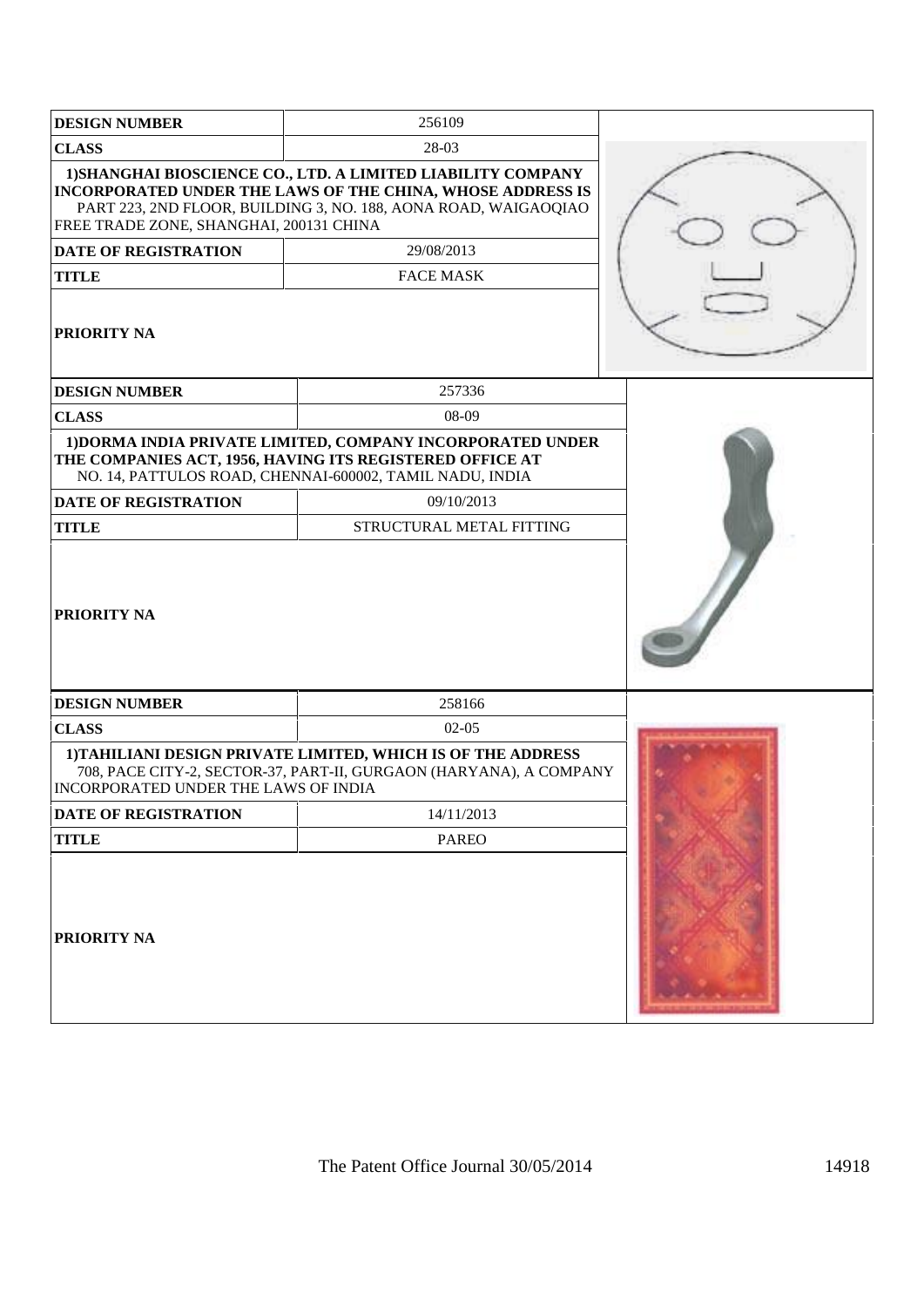| <b>DESIGN NUMBER</b>                                                                                                                                                                                                                      |             | 255835                      |  |
|-------------------------------------------------------------------------------------------------------------------------------------------------------------------------------------------------------------------------------------------|-------------|-----------------------------|--|
| <b>CLASS</b>                                                                                                                                                                                                                              |             | 15-07                       |  |
| 1) SAMSUNG ELECTRONICS CO., LTD., A KOREAN COMPANY,<br>OF 129, SAMSUNG-RO, YEONGTONG-GU, SUWON-SI, GYEONGGI-DO, 443-<br>742M REPUBLIC OF KOREA                                                                                            |             |                             |  |
| <b>DATE OF REGISTRATION</b>                                                                                                                                                                                                               |             | 14/08/2013                  |  |
| <b>TITLE</b>                                                                                                                                                                                                                              |             | <b>REFRIGERATOR</b>         |  |
| <b>PRIORITY</b>                                                                                                                                                                                                                           |             |                             |  |
| PRIORITY NUMBER                                                                                                                                                                                                                           | <b>DATE</b> | <b>COUNTRY</b>              |  |
| 30-2013-0007682                                                                                                                                                                                                                           | 14/02/2013  | KOREA(SOUTH)                |  |
|                                                                                                                                                                                                                                           |             |                             |  |
| <b>DESIGN NUMBER</b>                                                                                                                                                                                                                      |             | 254576                      |  |
| <b>CLASS</b>                                                                                                                                                                                                                              |             | 24-01                       |  |
| 1) DRÄGER MEDICAL GMBH OF<br>MOISLINGER ALLEE 53-55, D-23558 LÜBECK, GERMANY                                                                                                                                                              |             |                             |  |
| <b>DATE OF REGISTRATION</b>                                                                                                                                                                                                               |             | 19/06/2013                  |  |
| <b>TITLE</b>                                                                                                                                                                                                                              |             | MEDICAL SUPPLY UNIT         |  |
| <b>PRIORITY</b>                                                                                                                                                                                                                           |             |                             |  |
| PRIORITY NUMBER                                                                                                                                                                                                                           | <b>DATE</b> | <b>COUNTRY</b>              |  |
| 002157024-0004                                                                                                                                                                                                                            | 20/12/2012  | <b>OHIM</b>                 |  |
| <b>DESIGN NUMBER</b>                                                                                                                                                                                                                      |             | 258635                      |  |
| <b>CLASS</b>                                                                                                                                                                                                                              |             | $31 - 00$                   |  |
| 1) MR. PIYUSH JINDAL, AN INDIAN CITIZEN, PROPRIETOR OF M/S.<br>KPR INTERNATIONAL PVT. LTD., AN INDIAN PROPRIETORSHIP<br><b>COMPANY OF</b><br>PLOT NO. 13A/11, SITE-II, LONI ROAD, INDUSTRIAL AREA, MOHAN<br>NAGAR, GHAZIABAD, (UP), INDIA |             |                             |  |
| <b>DATE OF REGISTRATION</b>                                                                                                                                                                                                               |             | 09/12/2013                  |  |
| <b>TITLE</b>                                                                                                                                                                                                                              |             | <b>JUICER MIXER GRINDER</b> |  |
| <b>PRIORITY NA</b>                                                                                                                                                                                                                        |             |                             |  |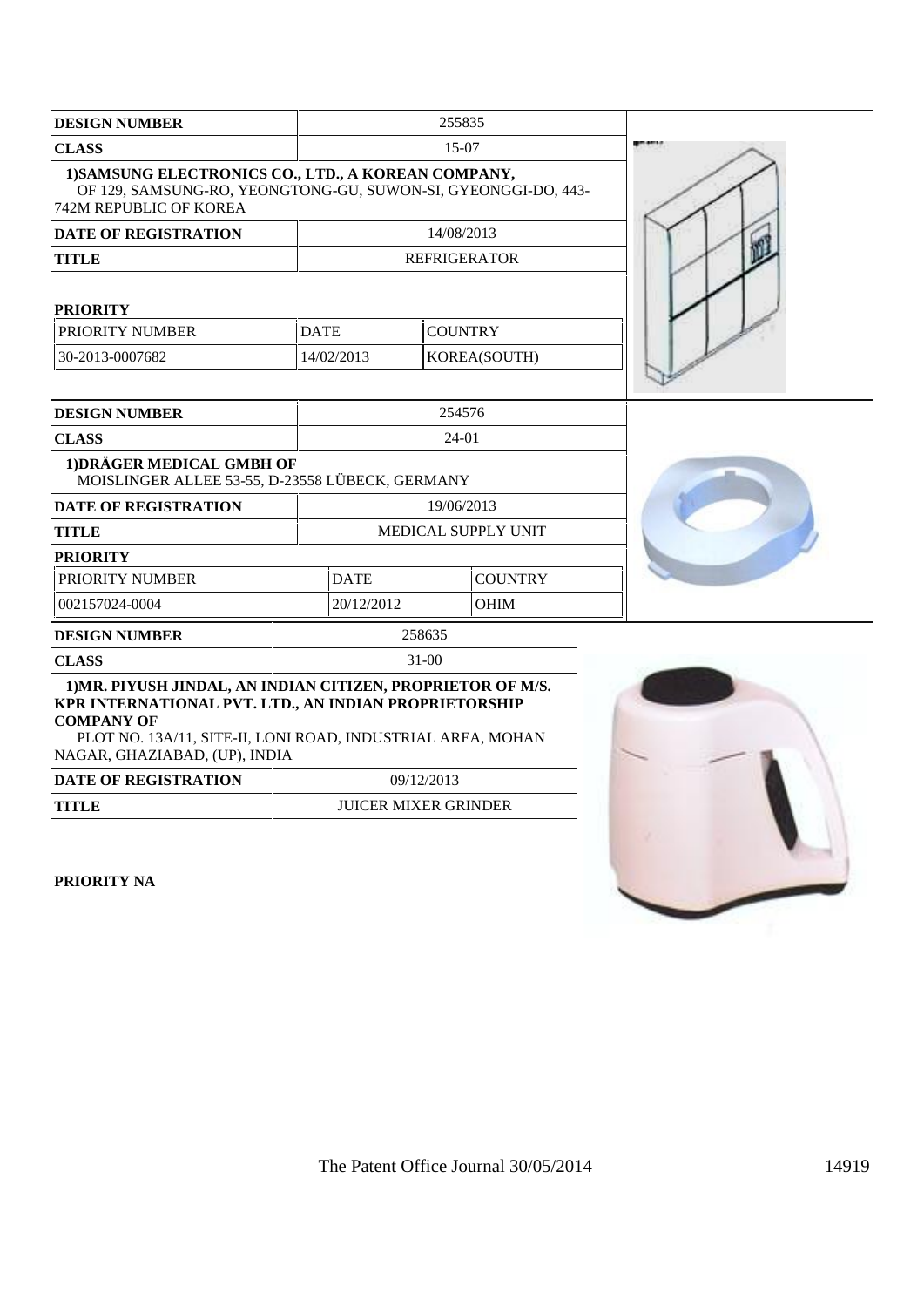| <b>DESIGN NUMBER</b>                                        | 256553                                                                                                                                                                                             |  |
|-------------------------------------------------------------|----------------------------------------------------------------------------------------------------------------------------------------------------------------------------------------------------|--|
| <b>CLASS</b>                                                | $31 - 00$                                                                                                                                                                                          |  |
| 1)THOMAS GEORGE,<br>670632, NATIONALITY: INDIAN             | MAMPUZHACKAL(HOUSE), CHEMPERI (P.O.), KANNUER (DT), KERALA, PIN-                                                                                                                                   |  |
| <b>DATE OF REGISTRATION</b>                                 | 18/09/2013                                                                                                                                                                                         |  |
| <b>TITLE</b>                                                | <b>COCONUT SCRAPER</b>                                                                                                                                                                             |  |
| <b>PRIORITY NA</b>                                          |                                                                                                                                                                                                    |  |
| <b>DESIGN NUMBER</b>                                        | 258454                                                                                                                                                                                             |  |
| <b>CLASS</b>                                                | $09-03$                                                                                                                                                                                            |  |
| <b>ADDRESS AT</b>                                           | 1) SHRI MAA DISTRIBUTIONS INDIA PVT. LTD., AN INDIAN COMPANY<br><b>INCORPORATED UNDER THE INDIAN COMPANIES ACT, 1956, HAVING ITS</b><br>1107, HEMKUNT HOUSE, 6 RAJENDRA PLACE, DELHI-110008, INDIA |  |
| <b>DATE OF REGISTRATION</b>                                 | 28/11/2013                                                                                                                                                                                         |  |
| <b>TITLE</b>                                                | TRAY FOR PACKING CHOCOLATE                                                                                                                                                                         |  |
| PRIORITY NA                                                 |                                                                                                                                                                                                    |  |
| <b>DESIGN NUMBER</b>                                        | 258018                                                                                                                                                                                             |  |
| <b>CLASS</b>                                                | $09-01$                                                                                                                                                                                            |  |
| <b>ADDRESS IS</b><br>400079, MAHARASHTRA, AN INDIAN COMPANY | 1)GODREJ CONSUMER PRODUCTS LIMITED, AN INDIAN COMPANY WHOSE<br>PIROJSHANAGAR, EASTERN EXPRESS HIGHWAY, VIKHROLI EAST, MUMBAI-                                                                      |  |
| <b>DATE OF REGISTRATION</b>                                 | 07/11/2013                                                                                                                                                                                         |  |
| <b>TITLE</b>                                                | <b>BOTTLE</b>                                                                                                                                                                                      |  |
| <b>PRIORITY NA</b>                                          |                                                                                                                                                                                                    |  |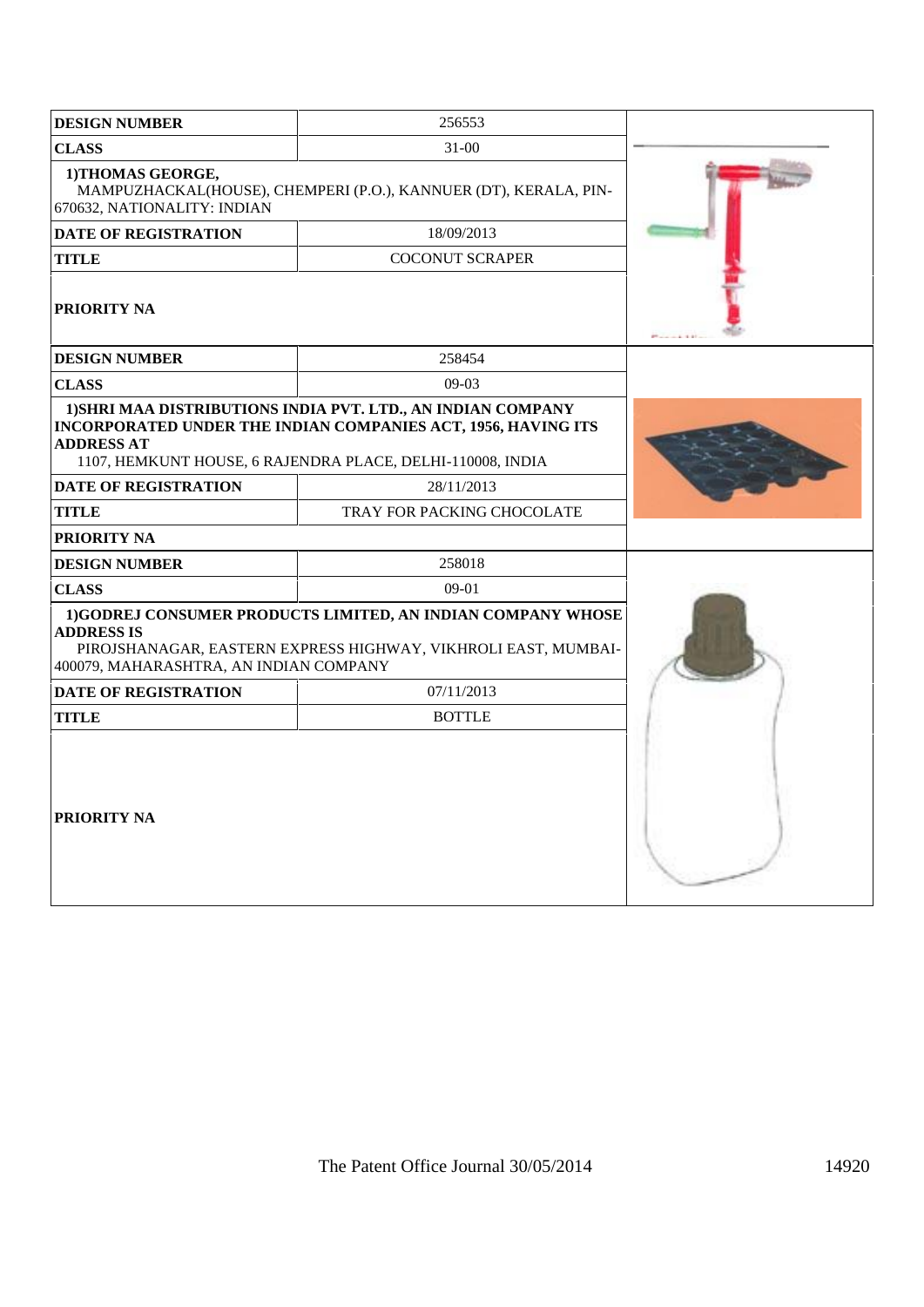| <b>DESIGN NUMBER</b>                                                                                                                                                                                                                                                           |                           | 255670                        |                                             |
|--------------------------------------------------------------------------------------------------------------------------------------------------------------------------------------------------------------------------------------------------------------------------------|---------------------------|-------------------------------|---------------------------------------------|
| <b>CLASS</b>                                                                                                                                                                                                                                                                   |                           | $10 - 07$                     |                                             |
| 1)LA MONTRE HERMES S.A., A SWISS SOCIÉTÉ ANONYME,<br>ERLENSTRASSE 31 A, CH-2555, BRÜGG, SWITZERLAND                                                                                                                                                                            |                           |                               |                                             |
| <b>DATE OF REGISTRATION</b>                                                                                                                                                                                                                                                    |                           | 06/08/2013                    |                                             |
| <b>TITLE</b>                                                                                                                                                                                                                                                                   |                           | <b>WATCH DIAL</b>             |                                             |
| <b>PRIORITY</b><br>PRIORITY NUMBER<br>719159501                                                                                                                                                                                                                                | <b>DATE</b><br>07/02/2013 | <b>COUNTRY</b><br><b>WIPO</b> | $\circ$ $\circ$<br>$\circ$ $\Theta$ $\circ$ |
| <b>DESIGN NUMBER</b>                                                                                                                                                                                                                                                           |                           | 256018                        |                                             |
| <b>CLASS</b>                                                                                                                                                                                                                                                                   |                           | 23-04                         |                                             |
| INCORPORATED UNDER THE COMPANIES ACT OF 1956, HAVING ITS<br><b>REGISTERED ADDRESS AT</b><br>GALA NO. 1, JAYATI APARTMENT, NEW LINK ROAD, OPPOSITE SYMPHONY<br>TOWER, KANDIVALI WEST, MUMBAI-400067, INDIA<br><b>DATE OF REGISTRATION</b><br><b>TITLE</b><br><b>PRIORITY NA</b> |                           | 23/08/2013<br>AIR COOLER      |                                             |
| <b>DESIGN NUMBER</b>                                                                                                                                                                                                                                                           |                           | 257397                        |                                             |
| <b>CLASS</b>                                                                                                                                                                                                                                                                   | $12 - 16$                 |                               |                                             |
| 1) VOLVO LASTVAGNAR AB, OF<br>SE 405 08 GÖTEBORG, SWEDEN                                                                                                                                                                                                                       |                           |                               |                                             |
| <b>DATE OF REGISTRATION</b>                                                                                                                                                                                                                                                    | 10/10/2013                |                               |                                             |
| <b>TITLE</b><br><b>PRIORITY</b>                                                                                                                                                                                                                                                |                           | FRONT PANEL FOR VEHICLE       |                                             |
| PRIORITY NUMBER                                                                                                                                                                                                                                                                | <b>DATE</b>               | <b>COUNTRY</b>                |                                             |
| 2013/0148                                                                                                                                                                                                                                                                      | 11/04/2013                | <b>SWEDEN</b>                 |                                             |
|                                                                                                                                                                                                                                                                                |                           |                               |                                             |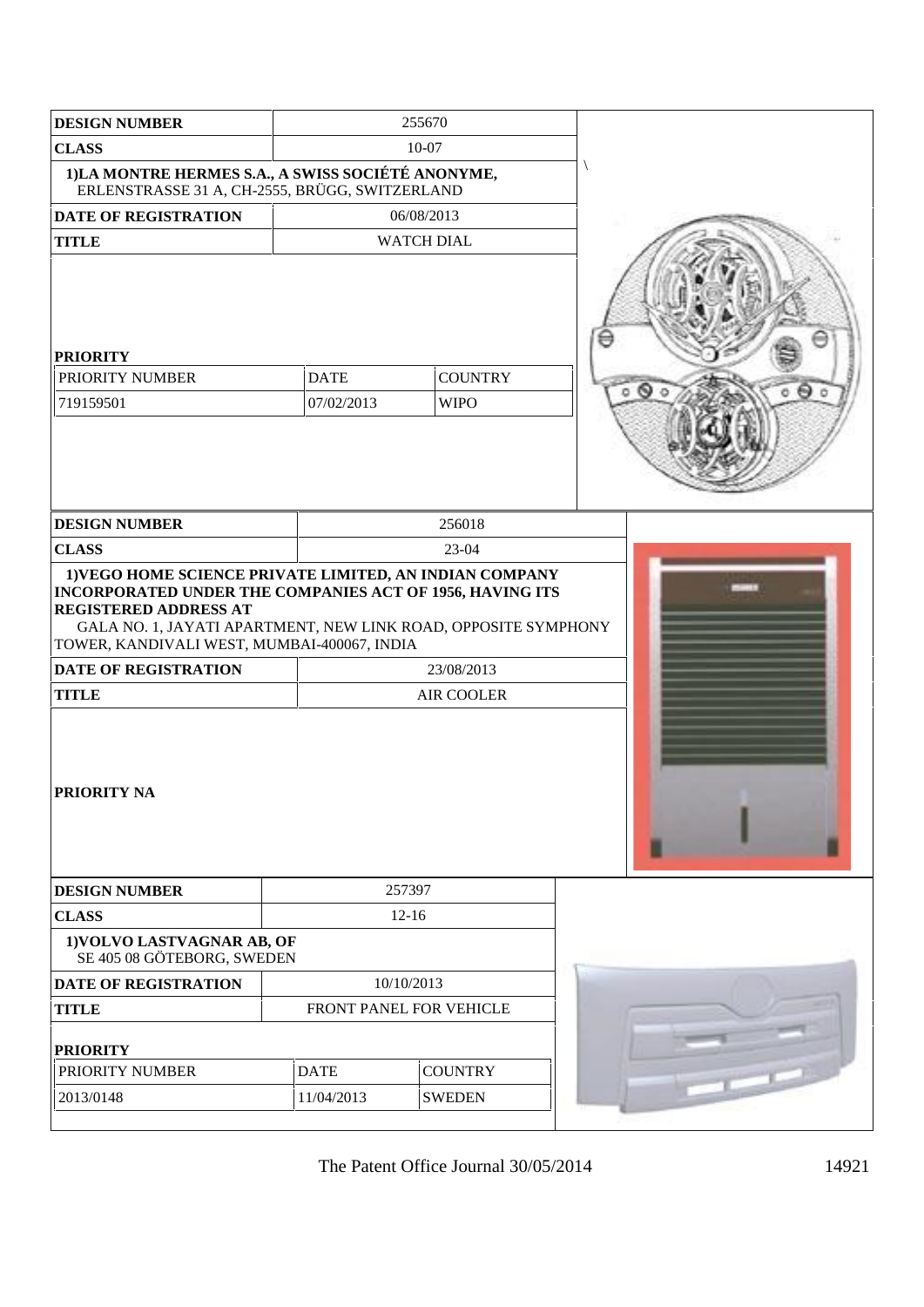|                                                                                                                                                                | 256218                                                                                           |                                                                                                                                                                                                                                                                                                                                  |  |  |
|----------------------------------------------------------------------------------------------------------------------------------------------------------------|--------------------------------------------------------------------------------------------------|----------------------------------------------------------------------------------------------------------------------------------------------------------------------------------------------------------------------------------------------------------------------------------------------------------------------------------|--|--|
|                                                                                                                                                                | 23-02                                                                                            |                                                                                                                                                                                                                                                                                                                                  |  |  |
| 1) KOHLER CO., A COMPANY ORGANIZED AND EXISTING UNDER THE LAW<br>OF USA,<br>OF 444 HIGHLAND DRIVE, KOHLER, WISCONSIN 53044, UNITED STATES OF<br><b>AMERICA</b> |                                                                                                  |                                                                                                                                                                                                                                                                                                                                  |  |  |
|                                                                                                                                                                | 04/09/2013                                                                                       |                                                                                                                                                                                                                                                                                                                                  |  |  |
|                                                                                                                                                                |                                                                                                  |                                                                                                                                                                                                                                                                                                                                  |  |  |
|                                                                                                                                                                |                                                                                                  |                                                                                                                                                                                                                                                                                                                                  |  |  |
| <b>DATE</b>                                                                                                                                                    | <b>COUNTRY</b>                                                                                   |                                                                                                                                                                                                                                                                                                                                  |  |  |
| 08/03/2013                                                                                                                                                     | U.S.A.                                                                                           |                                                                                                                                                                                                                                                                                                                                  |  |  |
|                                                                                                                                                                | 256332                                                                                           |                                                                                                                                                                                                                                                                                                                                  |  |  |
|                                                                                                                                                                | $02 - 04$                                                                                        |                                                                                                                                                                                                                                                                                                                                  |  |  |
|                                                                                                                                                                |                                                                                                  |                                                                                                                                                                                                                                                                                                                                  |  |  |
|                                                                                                                                                                | 10/09/2013                                                                                       |                                                                                                                                                                                                                                                                                                                                  |  |  |
| <b>SOLE OF FOOTWEAR</b>                                                                                                                                        |                                                                                                  |                                                                                                                                                                                                                                                                                                                                  |  |  |
|                                                                                                                                                                |                                                                                                  |                                                                                                                                                                                                                                                                                                                                  |  |  |
|                                                                                                                                                                | 254526                                                                                           |                                                                                                                                                                                                                                                                                                                                  |  |  |
|                                                                                                                                                                | $07 - 02$                                                                                        |                                                                                                                                                                                                                                                                                                                                  |  |  |
|                                                                                                                                                                |                                                                                                  |                                                                                                                                                                                                                                                                                                                                  |  |  |
|                                                                                                                                                                | 17/06/2013                                                                                       |                                                                                                                                                                                                                                                                                                                                  |  |  |
| <b>COFFEE MACHINE</b>                                                                                                                                          |                                                                                                  |                                                                                                                                                                                                                                                                                                                                  |  |  |
| <b>COUNTRY</b><br>SWITZERLAND                                                                                                                                  |                                                                                                  |                                                                                                                                                                                                                                                                                                                                  |  |  |
|                                                                                                                                                                | MANISH BHANDARI, OF THE ABOVE ADDRESS<br>AT 1800 VEVEY, SWITZERLAND<br><b>DATE</b><br>21/12/2012 | <b>WATER CLOSET</b><br>1) DHEERAJ FOOT CRAFT INDIA PVT. LTD (DULY INCORPORATED UNDER<br>THE PROVISION OF THE COMPANY ACT, 1956) AT<br>103, SECTOR-3, HSIIDC, KARNAL-132001 (HARYANA), WHOSE DIRECTOR IS<br>1) SOCIÉTÉ DES PRODUITS NESTLÉ S.A. A COMPANY INCORPORATED<br>UNDER THE LAWS OF THE SWITZERLAND HAVING ITS REGISTERED |  |  |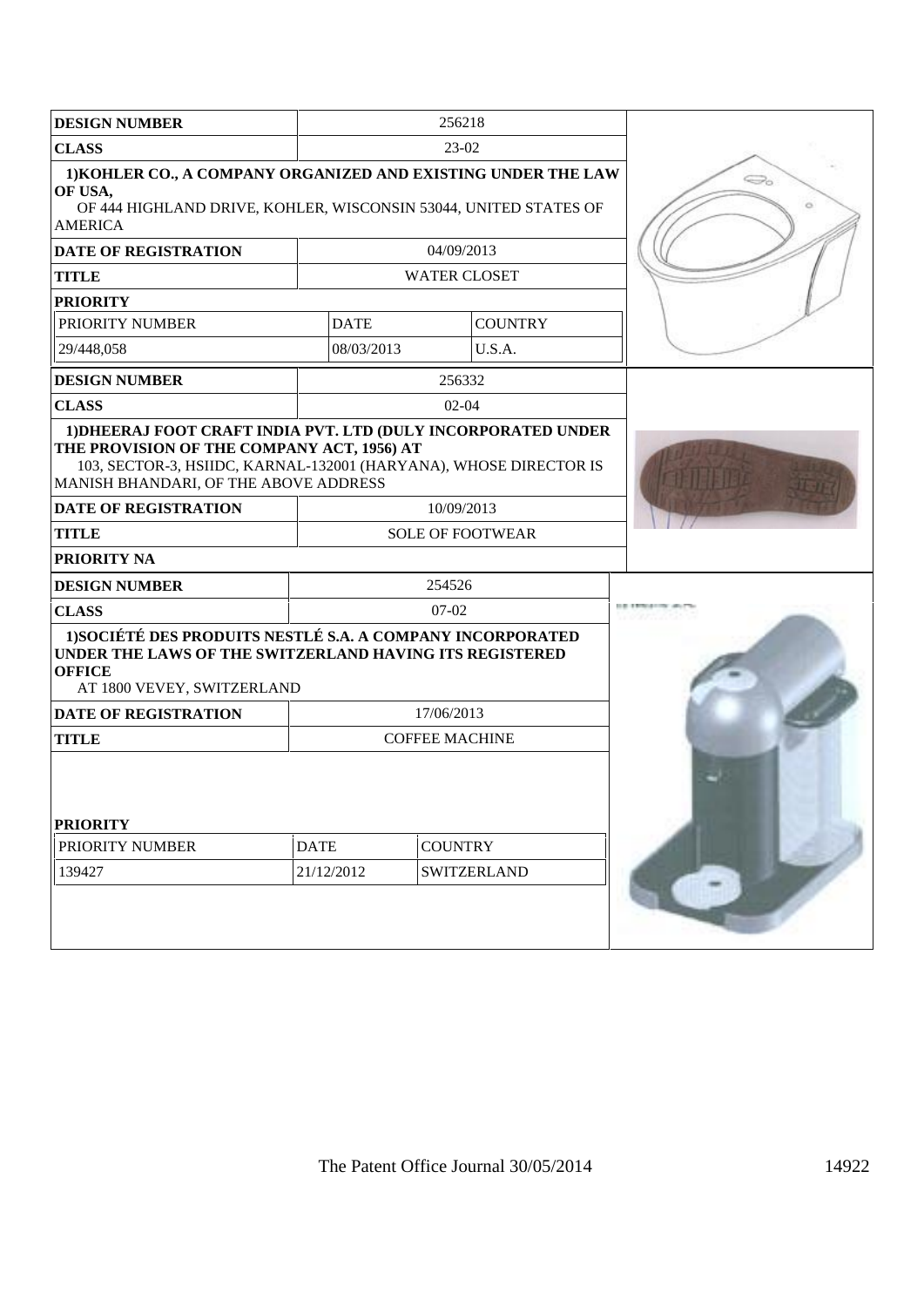| <b>DESIGN NUMBER</b>                                                                           | 258654                                                                                                                                                                     |  |
|------------------------------------------------------------------------------------------------|----------------------------------------------------------------------------------------------------------------------------------------------------------------------------|--|
| <b>CLASS</b><br>26-06                                                                          |                                                                                                                                                                            |  |
| OF                                                                                             | 1) MINDA INDUSTRIES LTD. (LIGHTING DIVISION), AN INDIAN COMPANY                                                                                                            |  |
|                                                                                                | 34-35, K.M. G. T. ROAD, VILL. SONIPAT, HARYANA-131029, INDIA                                                                                                               |  |
| <b>DATE OF REGISTRATION</b>                                                                    | 10/12/2013                                                                                                                                                                 |  |
| <b>TITLE</b>                                                                                   | <b>HOOD LAMP FOR A TRACTOR</b>                                                                                                                                             |  |
| PRIORITY NA                                                                                    |                                                                                                                                                                            |  |
| <b>DESIGN NUMBER</b>                                                                           | 256560                                                                                                                                                                     |  |
| <b>CLASS</b>                                                                                   | $26-03$                                                                                                                                                                    |  |
| 1) NITIN R. SHENOY, INDIAN NATIONAL,                                                           | 602, JALTARANG, LOKPURAM, DR. GLADYS ALVARES ROAD, OFF.<br>POKHRAN ROAD NO. 2, THANE (W)-400 601, MAHARASHTRA, INDIA                                                       |  |
| <b>DATE OF REGISTRATION</b>                                                                    | 18/09/2013                                                                                                                                                                 |  |
| <b>TITLE</b>                                                                                   | <b>LIGHTING FIXTURE</b>                                                                                                                                                    |  |
| PRIORITY NA                                                                                    |                                                                                                                                                                            |  |
| <b>DESIGN NUMBER</b>                                                                           | 256174                                                                                                                                                                     |  |
| <b>CLASS</b>                                                                                   | $23-04$                                                                                                                                                                    |  |
| FIRM HAVING ITS PRINCIPAL PLACE OF BUSINESS AT<br>SABARKANTHA, PIN CODE:383 440, GUJARAT-INDIA | 1) HARESHBHAI KODARBHAI PRAJAPATI AN INDIAN NATIONAL SOLE<br>PROPRIETOR OF HARIOM SUPPLIERS AN INDIAN PROPRIETORSHIP<br>VILLAGE: CHOTASAN, POST: CHORIWAD, TA: IDAR, DIST: |  |
| <b>DATE OF REGISTRATION</b>                                                                    | 02/09/2013                                                                                                                                                                 |  |
| <b>TITLE</b>                                                                                   | FAN FOR STOVE                                                                                                                                                              |  |
| <b>PRIORITY NA</b>                                                                             |                                                                                                                                                                            |  |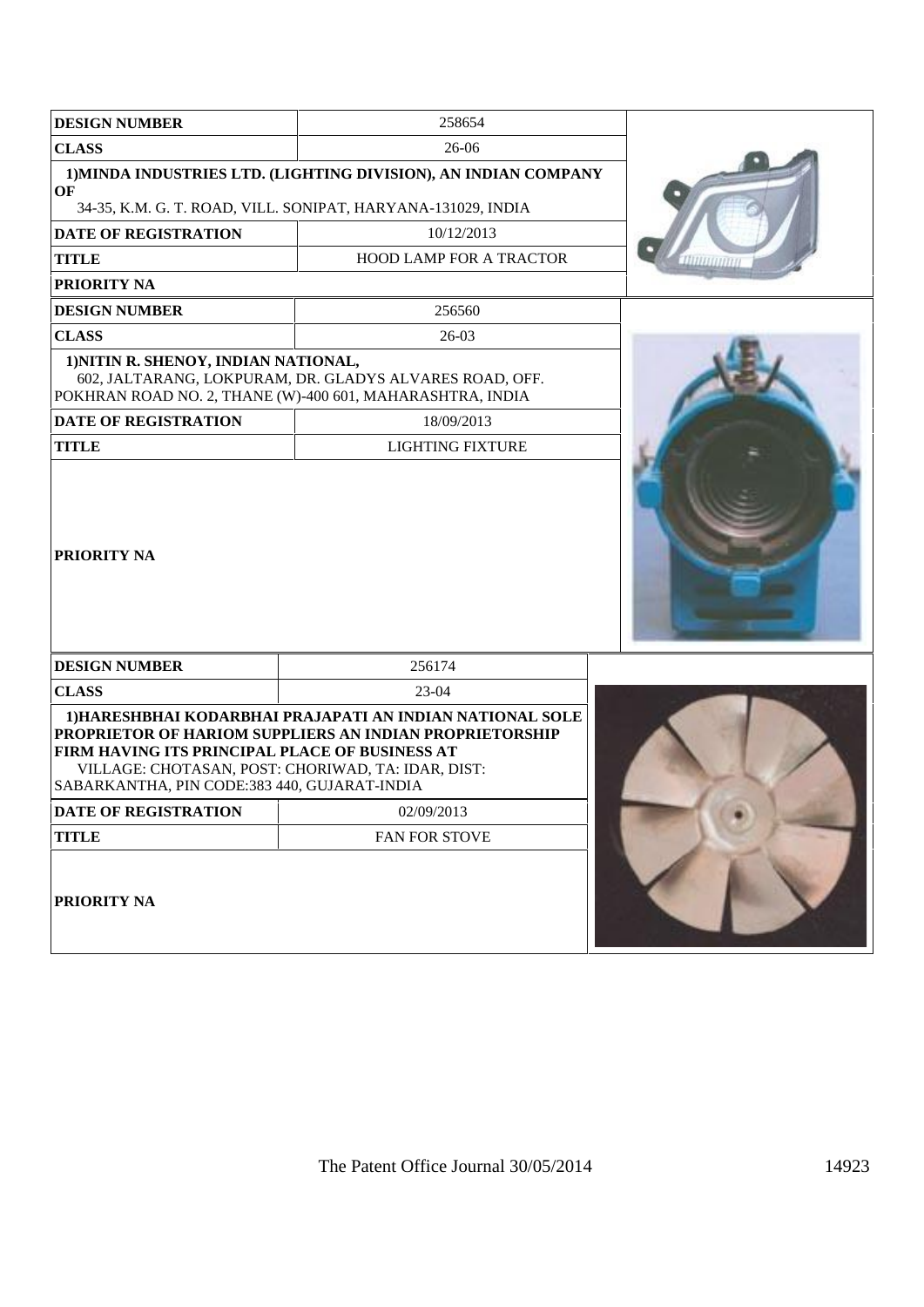| <b>DESIGN NUMBER</b>                                                                           | 256239                                                                                                                                                                                                                          |  |
|------------------------------------------------------------------------------------------------|---------------------------------------------------------------------------------------------------------------------------------------------------------------------------------------------------------------------------------|--|
| <b>CLASS</b>                                                                                   | 14-01                                                                                                                                                                                                                           |  |
| UNDER THE LAWS OF JAPAN, HAVING ITS OFFICE AT<br><b>JAPAN</b>                                  | 1) FUJITSU TEN LIMITED, A COMPANY ORGANIZED AND EXISTING<br>2-28, GOSHO-DORI 1-CHOME, HYOGO-KU, KOBE-SHI, HYOGO, 652-8510                                                                                                       |  |
| DATE OF REGISTRATION                                                                           | 05/09/2013                                                                                                                                                                                                                      |  |
| <b>TITLE</b>                                                                                   | CONTROL KNOB FOR CAR AUDIO<br><b>EQUIPMENT</b>                                                                                                                                                                                  |  |
| <b>PRIORITY NA</b>                                                                             |                                                                                                                                                                                                                                 |  |
| <b>DESIGN NUMBER</b>                                                                           | 257277                                                                                                                                                                                                                          |  |
| <b>CLASS</b>                                                                                   | 27-02                                                                                                                                                                                                                           |  |
| <b>HAVING ITS PLACE OF BUSINESS AT</b><br>ANDHRA PRADESH, INDIA<br><b>DATE OF REGISTRATION</b> | 1) SYNDICATE HANDICRAFTS., AN INDIAN, A PROPRIETARY CONCERN,<br>H-NO 20-4-839, CHOUK KHILWATH, CHARMINAR, HYDERABAD-500002,<br>08/10/2013                                                                                       |  |
| <b>TITLE</b>                                                                                   | <b>CIGAR HOLDER</b>                                                                                                                                                                                                             |  |
| PRIORITY NA                                                                                    |                                                                                                                                                                                                                                 |  |
| <b>DESIGN NUMBER</b>                                                                           | 258931                                                                                                                                                                                                                          |  |
| <b>CLASS</b>                                                                                   | 24-04                                                                                                                                                                                                                           |  |
| <b>HAVING ITS OFFICE AT</b><br>STATE OF MAHARASHTRA, INDIA                                     | 1) GLENMARK PHARMACEUTICALS LIMITED, AN INDIAN<br><b>COMPANY REGISTERED UNDER THE COMPANIES ACT, 1956, AND</b><br>GLENMARK HOUSE, HDO - CORPORATE BLDG, WING A, B. D.<br>SAWANT MARG, CHAKALA, ANDHERI (EAST), MUMBAI - 400099, |  |
| DATE OF REGISTRATION                                                                           | 23/12/2013                                                                                                                                                                                                                      |  |
| <b>TITLE</b>                                                                                   | <b>INHALER</b>                                                                                                                                                                                                                  |  |
| PRIORITY NA                                                                                    |                                                                                                                                                                                                                                 |  |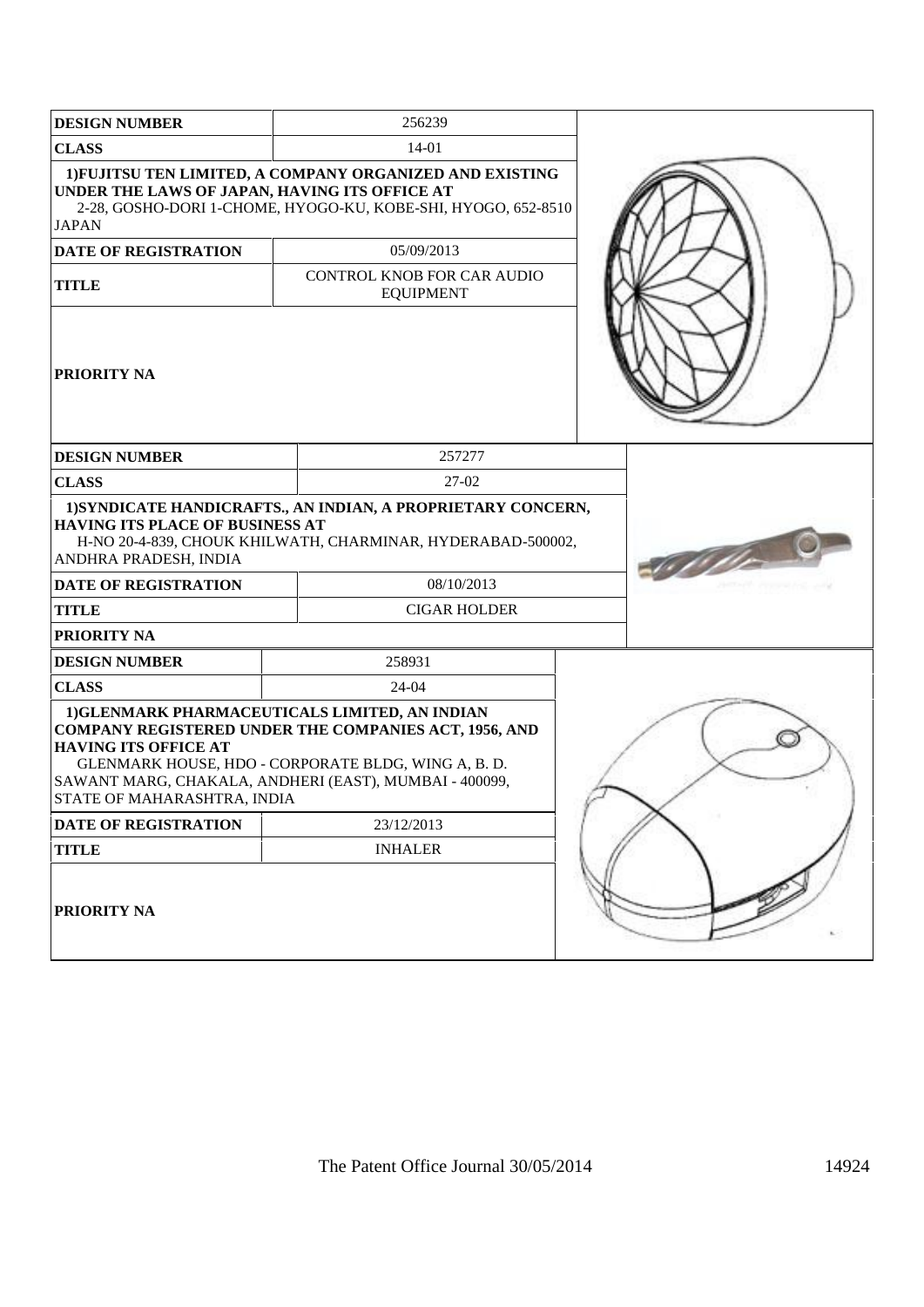| <b>DESIGN NUMBER</b>                                                                                                                                                                                                                           | 255812                    |                                 |  |
|------------------------------------------------------------------------------------------------------------------------------------------------------------------------------------------------------------------------------------------------|---------------------------|---------------------------------|--|
| <b>CLASS</b>                                                                                                                                                                                                                                   | $07 - 02$                 |                                 |  |
| 1) MRS. SIMPLE (PROPRIETOR), NATIONALITY INDIAN TRADING<br>AS TULIP INDUSTRIES (THIS IS A PROPRIETORSHIP FIRM) WHOES<br><b>ADDRESS IS</b><br>C-130, SECTOR-3, BAWANA INDUSTRIAL AREA, DELHI-110039<br>(INDIA)                                  |                           |                                 |  |
| <b>DATE OF REGISTRATION</b>                                                                                                                                                                                                                    | 14/08/2013                |                                 |  |
| <b>TITLE</b>                                                                                                                                                                                                                                   | <b>PLATE</b>              |                                 |  |
| PRIORITY NA                                                                                                                                                                                                                                    |                           |                                 |  |
| <b>DESIGN NUMBER</b>                                                                                                                                                                                                                           |                           | 256096                          |  |
| <b>CLASS</b>                                                                                                                                                                                                                                   |                           | 06-09                           |  |
| SUVIDHA COMPLEX, SHASTRI NAGAR, JODHPUR-342003 (RAJASTHAN),<br>INDIA,<br>AN INDIAN PRIVATE LIMITED COMPANY WHOSE DIRECTOR IS KAPIL<br>SANCHETI, INDIAN NATIONAL OF ABOVE ADDRESS<br><b>DATE OF REGISTRATION</b><br><b>TITLE</b><br>PRIORITY NA |                           | 28/08/2013<br><b>BACKREST</b>   |  |
| <b>DESIGN NUMBER</b>                                                                                                                                                                                                                           |                           | 256587                          |  |
| <b>CLASS</b>                                                                                                                                                                                                                                   |                           | $26-03$                         |  |
| 1) SCHREDER S.A. OF<br>RUE DE LUSAMBO, 67, B. 1190 BRUXELLES, BELGIUM, A BELGIUM<br><b>COMPANY</b>                                                                                                                                             |                           |                                 |  |
| <b>DATE OF REGISTRATION</b>                                                                                                                                                                                                                    |                           | 18/09/2013                      |  |
| <b>TITLE</b>                                                                                                                                                                                                                                   |                           | <b>OUTDOOR LIGHTING FIXTURE</b> |  |
| <b>PRIORITY</b><br>PRIORITY NUMBER<br>001370456-0001                                                                                                                                                                                           | <b>DATE</b><br>03/05/2013 | <b>COUNTRY</b><br>OHIM          |  |
|                                                                                                                                                                                                                                                |                           |                                 |  |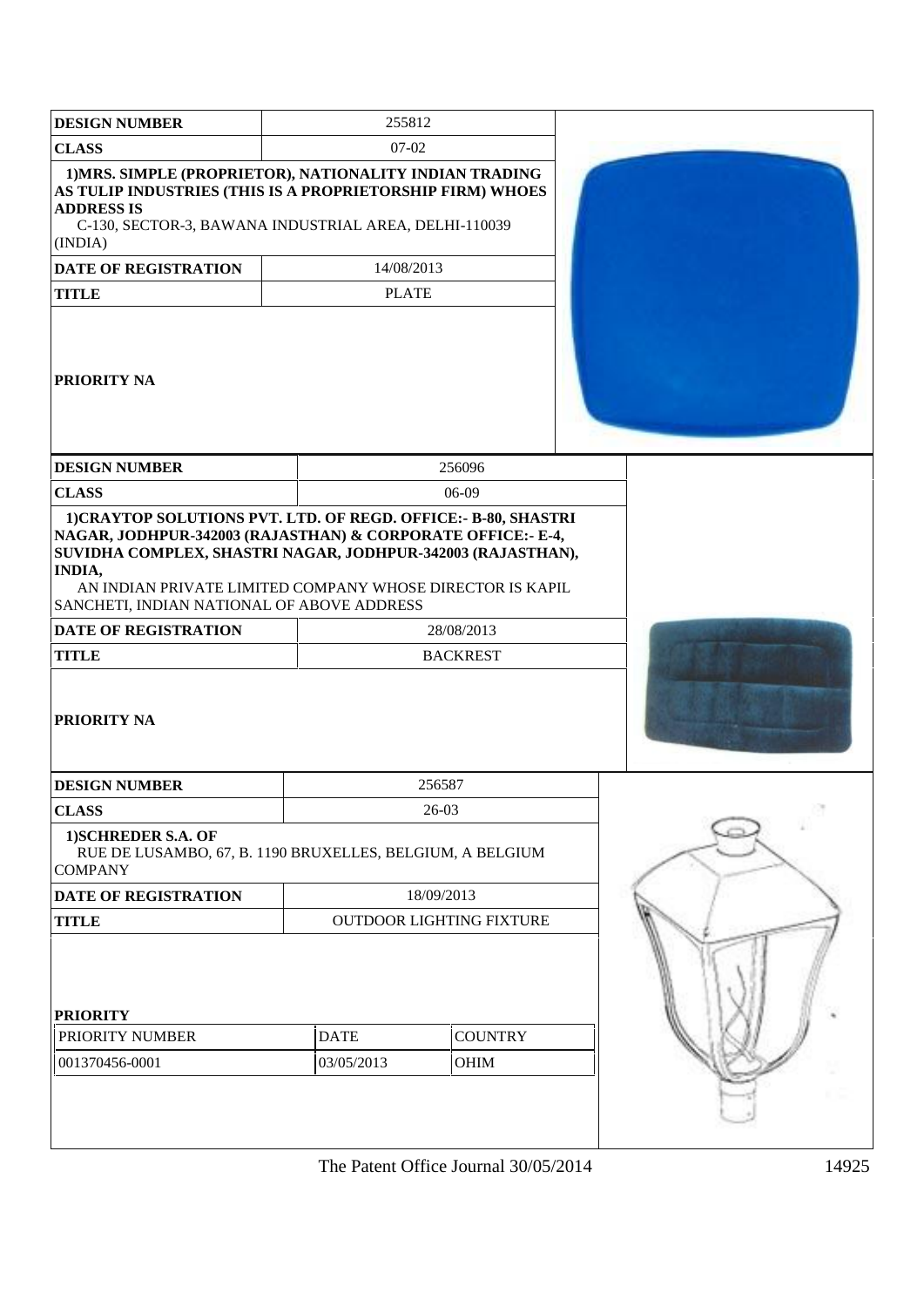| <b>DESIGN NUMBER</b>                                                                                                                                                                   |                                                 | 256626                                              |  |
|----------------------------------------------------------------------------------------------------------------------------------------------------------------------------------------|-------------------------------------------------|-----------------------------------------------------|--|
| <b>CLASS</b>                                                                                                                                                                           |                                                 | 23-01                                               |  |
| 1) UNILEVER PLC, A COMPANY REGISTERED IN ENGLAND AND WALES<br><b>UNDER COMPANY NO. 41424 OF</b><br>UNILEVER HOUSE, 100 VICTORIA EMBANKMENT, LONDON, EC4Y 0DY,<br><b>UNITED KINGDOM</b> |                                                 |                                                     |  |
| <b>DATE OF REGISTRATION</b>                                                                                                                                                            |                                                 | 19/09/2013                                          |  |
| <b>TITLE</b>                                                                                                                                                                           |                                                 | WATER PURIFICATION DEVICE                           |  |
| <b>PRIORITY</b><br>PRIORITY NUMBER                                                                                                                                                     | <b>DATE</b>                                     | <b>COUNTRY</b>                                      |  |
| 002205559                                                                                                                                                                              | 20/03/2013                                      | OHIM                                                |  |
|                                                                                                                                                                                        |                                                 |                                                     |  |
| <b>DESIGN NUMBER</b>                                                                                                                                                                   |                                                 | 256137                                              |  |
| <b>CLASS</b>                                                                                                                                                                           |                                                 | $12-16$                                             |  |
| 1) DEERE & COMPANY, A US CORPORATION OF<br>ONE JOHN DEERE PLACE, MOLINE, ILLINOIS, 61265 - 8098, USA                                                                                   |                                                 |                                                     |  |
| <b>DATE OF REGISTRATION</b>                                                                                                                                                            |                                                 | 30/08/2013                                          |  |
| <b>TITLE</b>                                                                                                                                                                           |                                                 | TELESCOPIC ROLL OVER PROTECTIVE<br><b>STRUCTURE</b> |  |
| PRIORITY NA                                                                                                                                                                            |                                                 |                                                     |  |
| <b>DESIGN NUMBER</b>                                                                                                                                                                   | 256746                                          |                                                     |  |
| <b>CLASS</b>                                                                                                                                                                           | $12 - 16$                                       |                                                     |  |
| 1) MR. SURESH RAMPRAKASH CHAWLA., HAVING ADDRESS AT<br>KARISHMA NEST, ROW HOUSE NO:-8, MORWADI, PIMPRI, PUNE:-<br>411018, MAHARASHTRA STATE, INDIA NATIONALITY: - INDIAN               |                                                 |                                                     |  |
| DATE OF REGISTRATION                                                                                                                                                                   | 25/09/2013                                      |                                                     |  |
| <b>TITLE</b>                                                                                                                                                                           | MULTIPLE ARTICLE LOCKING DEVICE<br>FOR VEHICLES |                                                     |  |
| PRIORITY NA                                                                                                                                                                            |                                                 |                                                     |  |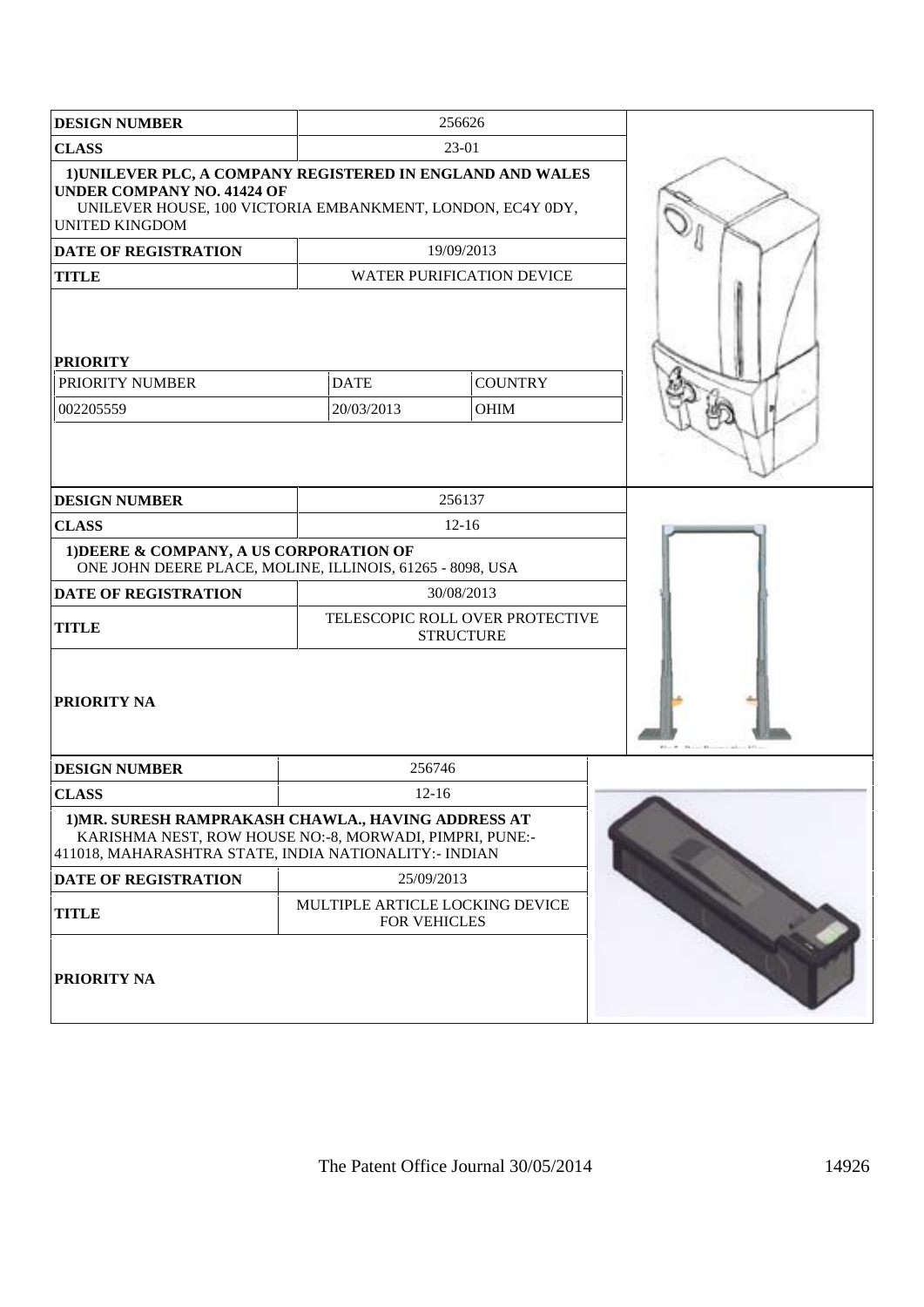| <b>DESIGN NUMBER</b>                                                                                                 |                                                                                                                                                          | 233398                        |                |                |                                  |  |
|----------------------------------------------------------------------------------------------------------------------|----------------------------------------------------------------------------------------------------------------------------------------------------------|-------------------------------|----------------|----------------|----------------------------------|--|
| <b>CLASS</b>                                                                                                         |                                                                                                                                                          | $09-03$                       |                |                |                                  |  |
| 1) THE PROCTER & GAMBLE COMPANY.,<br>ONE PROCTER & GAMBLE PLAZA, CINCINNATI, OHIO-45202, UNITED STATES<br>OF AMERICA |                                                                                                                                                          |                               |                |                |                                  |  |
| <b>DATE OF REGISTRATION</b>                                                                                          |                                                                                                                                                          | 20/12/2010                    |                |                |                                  |  |
| <b>TITLE</b>                                                                                                         |                                                                                                                                                          |                               |                |                | FEMININE HYGIENE PRODUCT PACKAGE |  |
| <b>PRIORITY</b>                                                                                                      |                                                                                                                                                          |                               |                |                |                                  |  |
| PRIORITY NUMBER                                                                                                      |                                                                                                                                                          | <b>DATE</b>                   |                | <b>COUNTRY</b> |                                  |  |
| WO 552813001                                                                                                         |                                                                                                                                                          | 18/06/2010                    |                | <b>WIPO</b>    |                                  |  |
| <b>DESIGN NUMBER</b>                                                                                                 |                                                                                                                                                          | 255836                        |                |                |                                  |  |
| <b>CLASS</b>                                                                                                         |                                                                                                                                                          | $14-03$                       |                |                |                                  |  |
| OF DELAWARE,<br><b>DATE OF</b><br><b>REGISTRATION</b>                                                                | 1) BOSE CORPORATION, A CORPORATION OF THE STATE<br>OF THE MOUNTAIN, MS40 FRAMINGHAM, MASSACHUSETTS<br>01701-9168, UNITED STATES OF AMERICA<br>14/08/2013 |                               |                |                |                                  |  |
| <b>TITLE</b>                                                                                                         |                                                                                                                                                          | <b>REMOTE CONTROL</b>         |                |                |                                  |  |
| <b>PRIORITY</b>                                                                                                      |                                                                                                                                                          |                               |                |                |                                  |  |
| PRIORITY NUMBER                                                                                                      | <b>DATE</b>                                                                                                                                              |                               | <b>COUNTRY</b> |                |                                  |  |
| 29449081                                                                                                             |                                                                                                                                                          | 14/03/2013                    | U.S.A.         |                |                                  |  |
| <b>DESIGN NUMBER</b>                                                                                                 |                                                                                                                                                          |                               | 256132         |                |                                  |  |
| <b>CLASS</b>                                                                                                         |                                                                                                                                                          |                               | $19-06$        |                |                                  |  |
| 1) KLIO-ETERNA SCHREIBGERÄTE GMBH & CO KG,<br>OF GLASHÜTTENWEG 7, 77709 WOLFACH, GERMANY                             |                                                                                                                                                          |                               |                |                |                                  |  |
| <b>DATE OF REGISTRATION</b><br>30/08/2013                                                                            |                                                                                                                                                          |                               |                |                |                                  |  |
| <b>TITLE</b>                                                                                                         |                                                                                                                                                          | WRITING INSTRUMENT            |                |                |                                  |  |
| <b>PRIORITY</b>                                                                                                      |                                                                                                                                                          |                               |                |                |                                  |  |
| PRIORITY NUMBER                                                                                                      |                                                                                                                                                          | <b>COUNTRY</b><br><b>DATE</b> |                |                |                                  |  |
| 723994301                                                                                                            |                                                                                                                                                          | <b>WIPO</b><br>05/03/2013     |                |                |                                  |  |
|                                                                                                                      |                                                                                                                                                          |                               |                |                |                                  |  |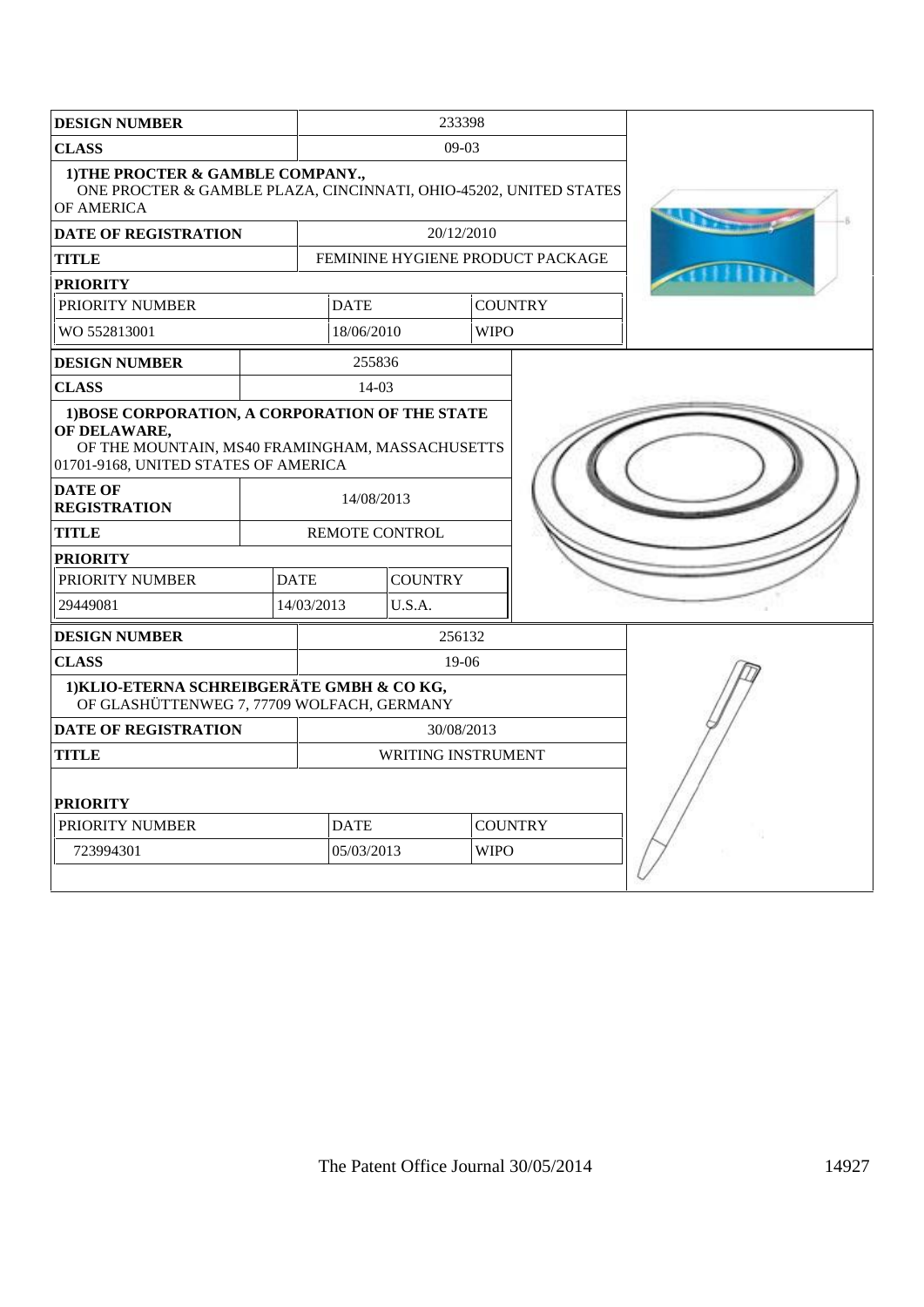| <b>DESIGN NUMBER</b>                                                                                                                                         |                                                                                                                                                                                                                                                                        |                         | 256564                  |  |  |
|--------------------------------------------------------------------------------------------------------------------------------------------------------------|------------------------------------------------------------------------------------------------------------------------------------------------------------------------------------------------------------------------------------------------------------------------|-------------------------|-------------------------|--|--|
| $26-03$<br><b>CLASS</b>                                                                                                                                      |                                                                                                                                                                                                                                                                        |                         |                         |  |  |
| 1) NITIN R. SHENOY, INDIAN NATIONAL,<br>602, JALTARANG, LOKPURAM, DR. GLADYS ALVARES ROAD, OFF. POKHRAN<br>ROAD NO. 2, THANE (W)-400 601, MAHARASHTRA, INDIA |                                                                                                                                                                                                                                                                        |                         |                         |  |  |
| <b>DATE OF REGISTRATION</b>                                                                                                                                  |                                                                                                                                                                                                                                                                        |                         | 18/09/2013              |  |  |
| TITLE                                                                                                                                                        |                                                                                                                                                                                                                                                                        |                         | <b>LIGHTING FIXTURE</b> |  |  |
| <b>PRIORITY NA</b>                                                                                                                                           |                                                                                                                                                                                                                                                                        |                         |                         |  |  |
| <b>DESIGN NUMBER</b>                                                                                                                                         |                                                                                                                                                                                                                                                                        | 256358                  |                         |  |  |
| <b>CLASS</b>                                                                                                                                                 |                                                                                                                                                                                                                                                                        | $12 - 16$               |                         |  |  |
| HAVING ITS PRINCIPAL PLACE OF BUSINESS AT<br><b>GUJARAT-INDIA</b><br><b>DATE OF REGISTRATION</b><br><b>TITLE</b><br><b>PRIORITY NA</b>                       | 1) RAVIBHAI M. VYAS AN INDIAN NATIONAL SOLE PROPRIETOR<br>OF AMBIKA INDUSTRIES AN INDIAN PROPRIETORSHIP FIRM<br>SHED NO. 259/2, VARDHMAN INDUSTRIAL AREA, OPP.<br>KOTHARIYA SOLVANT RAILWAY CROSSING, RAJKOT-362121,<br>10/09/2013<br><b>BRAKE PADDLE FOR VEHICLES</b> |                         |                         |  |  |
| <b>DESIGN NUMBER</b>                                                                                                                                         | 255935                                                                                                                                                                                                                                                                 |                         |                         |  |  |
| <b>CLASS</b>                                                                                                                                                 | $09-07$                                                                                                                                                                                                                                                                |                         |                         |  |  |
| 1) RECKITT BENCKISER (BRANDS) LIMITED,<br>103-105 BATH ROAD, SLOUGH BERKSHIRE, SL1 3UH, UNITED KINGDOM                                                       |                                                                                                                                                                                                                                                                        |                         |                         |  |  |
| <b>DATE OF REGISTRATION</b>                                                                                                                                  | 21/08/2013                                                                                                                                                                                                                                                             |                         |                         |  |  |
| <b>TITLE</b>                                                                                                                                                 |                                                                                                                                                                                                                                                                        | <b>CAP FOR A BOTTLE</b> |                         |  |  |
| <b>PRIORITY</b><br>PRIORITY NUMBER                                                                                                                           |                                                                                                                                                                                                                                                                        | <b>DATE</b>             | <b>COUNTRY</b>          |  |  |
| 002191742-0001<br>26/02/2013                                                                                                                                 |                                                                                                                                                                                                                                                                        |                         | <b>OHIM</b>             |  |  |
|                                                                                                                                                              |                                                                                                                                                                                                                                                                        |                         |                         |  |  |
|                                                                                                                                                              |                                                                                                                                                                                                                                                                        |                         |                         |  |  |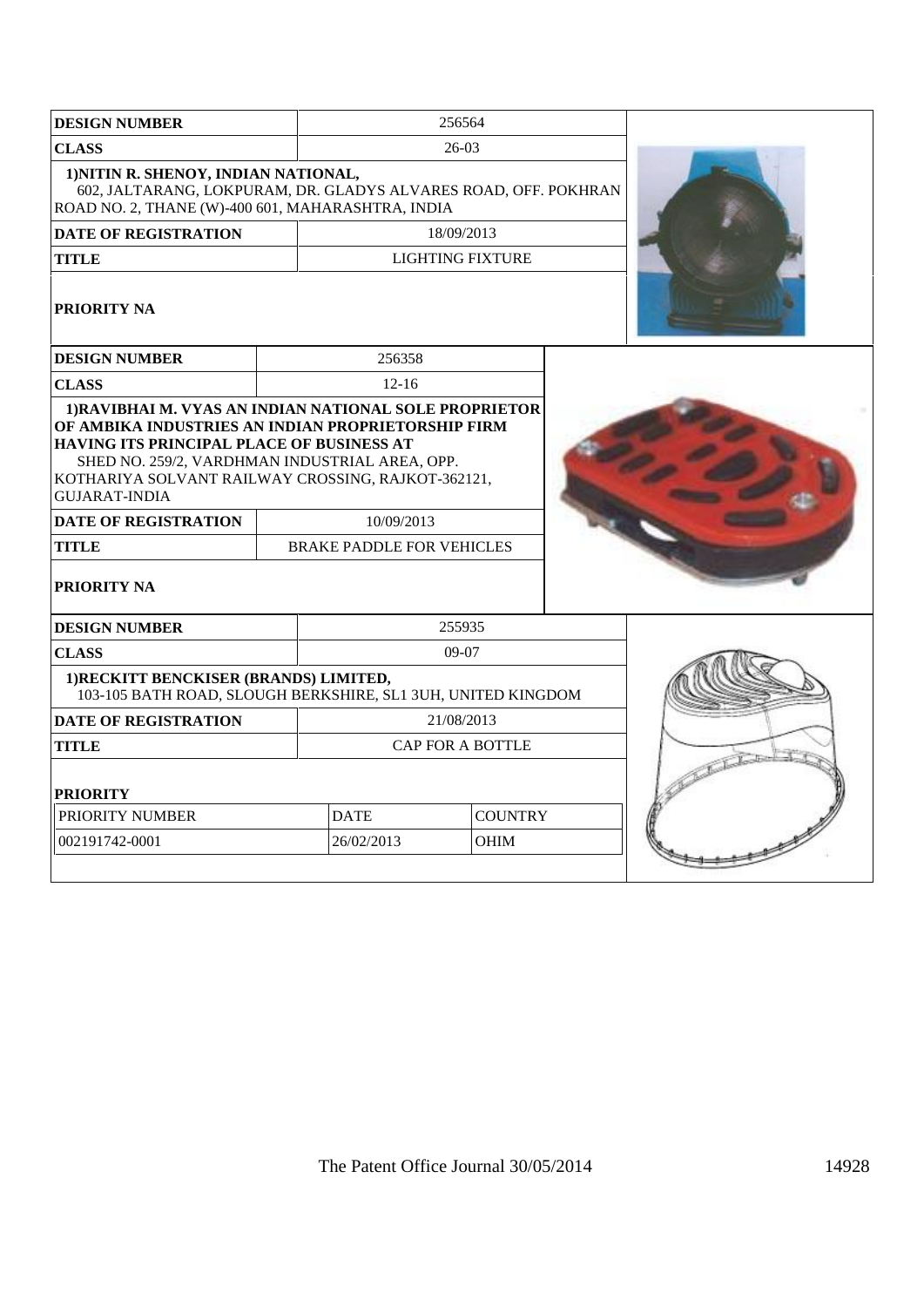| <b>DESIGN NUMBER</b>                                                                                                                                                            | 256388                    |                          |                        |  |
|---------------------------------------------------------------------------------------------------------------------------------------------------------------------------------|---------------------------|--------------------------|------------------------|--|
| <b>CLASS</b>                                                                                                                                                                    | $12-16$                   |                          |                        |  |
| 1) HERO MOTOCORP LIMITED, A COMPANY INCORPORATED<br>UNDER THE INDIAN COMPANIES ACT, HAVING ITS OFFICE AT<br>34, COMMUNITY CENTRE, BASANT LOK, VASANT VIHAR, NEW<br>DELHI-110057 |                           |                          |                        |  |
| <b>DATE OF REGISTRATION</b>                                                                                                                                                     | 12/09/2013                |                          |                        |  |
| <b>TITLE</b>                                                                                                                                                                    |                           | <b>CHAIN CASE HUGGER</b> |                        |  |
| <b>PRIORITY NA</b>                                                                                                                                                              |                           |                          |                        |  |
| <b>DESIGN NUMBER</b>                                                                                                                                                            |                           |                          | 257782                 |  |
| <b>CLASS</b>                                                                                                                                                                    |                           |                          | 23-04                  |  |
| 1)LG ELECTRONICS INC.,<br>20 YEOUIDO-DONG YEONGDEUNGPO - GU SEOUL, 150-721 REPUBLIC OF<br>KOREA, A CORPORATION INCORPORATED UNDER THE LAWS OF THE<br>REPUBLIC OF KOREA          |                           |                          |                        |  |
| <b>DATE OF REGISTRATION</b>                                                                                                                                                     |                           |                          | 25/10/2013             |  |
| <b>TITLE</b>                                                                                                                                                                    |                           |                          | <b>AIR CONDITIONER</b> |  |
| <b>PRIORITY</b><br>PRIORITY NUMBER<br>30-2013-0027026                                                                                                                           | <b>DATE</b><br>24/05/2013 | <b>COUNTRY</b>           | REPUBLIC OF KOREA      |  |
| <b>DESIGN NUMBER</b>                                                                                                                                                            |                           | 255667                   |                        |  |
| <b>CLASS</b>                                                                                                                                                                    |                           | $04 - 01$                |                        |  |
| 1) KIMBERLY-CLARK WORLDWIDE, INC., A CORPORATION OF<br>THE STATE OF DELAWARE, USA,<br>OF 2300 WINCHESTER ROAD, NEENAH, WISCONSIN 54956, USA                                     |                           |                          |                        |  |
| <b>DATE OF REGISTRATION</b>                                                                                                                                                     | 06/08/2013                |                          |                        |  |
| <b>TITLE</b>                                                                                                                                                                    |                           | MOP HEAD                 |                        |  |
| <b>PRIORITY</b>                                                                                                                                                                 |                           |                          |                        |  |
| PRIORITY NUMBER                                                                                                                                                                 | <b>DATE</b>               |                          | <b>COUNTRY</b>         |  |
| 29/446764                                                                                                                                                                       | 27/02/2013                | U.S.A.                   |                        |  |
|                                                                                                                                                                                 |                           |                          |                        |  |